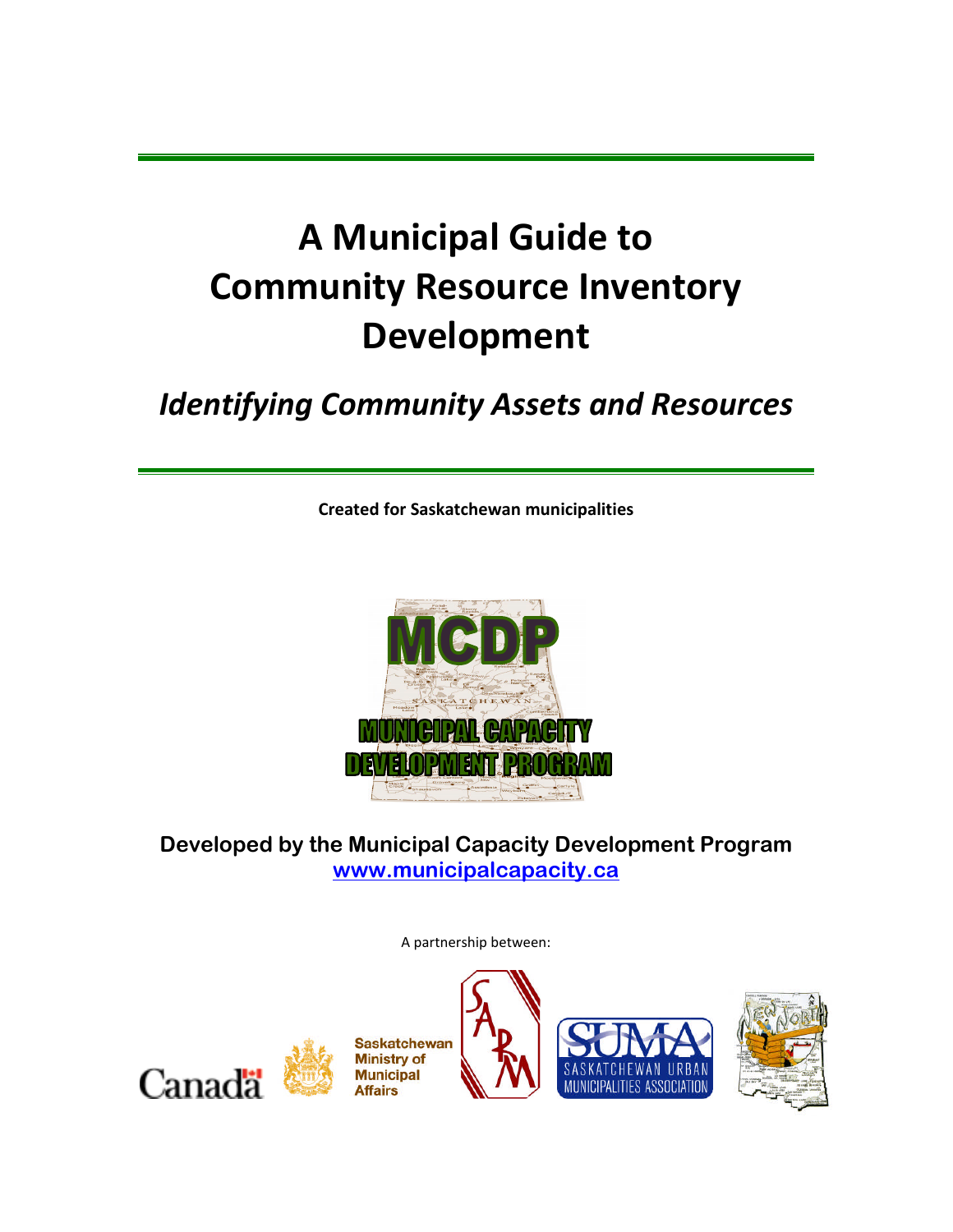### **Executive Summary**

Developing a Community Resource Inventory (CRI) is an exercise for individual communities and intermunicipal groups to engage in as a component of strategic community planning. The process of developing a community resource inventory assists municipalities in identifying and highlighting the unique and significant characteristics of their communities and the surrounding landscape. A Community Resource Inventory, when developed in conjunction with an intermunicipal working group, compliments a community action plan by outlining current resources and future needs. The purpose of the Municipal Capacity Development Program (MCDP)'s *Municipal Guide to Community Resource Inventory Development* is to highlight the benefits of developing a CRI as well as provide a comprehensive resource. The guide highlights the process of creating a CRI as it relates to individual community and regional planning in Saskatchewan and bridges additional MCDP resources, offering examples, ideas, and survey templates.

This guide provides simple, easy-to-follow steps explaining:

- ♦ What a Community Resource Inventory is, including the process and its components;
- $\triangleq$  Its practical applications and relationship to your community's vision and goals, both present and future;
- ♦How to prepare your community for asset mapping, including budgeting and research methods; and
- ♦Specific asset inventories with helpful resources, survey templates and worksheets for enhanced assistance.

#### **Content Overview**

The process of developing a Community Resource Inventory is outlined in this simple, user-friendly modality, providing information for municipalities to engage in the asset mapping process from planning to completion. It includes the following information:

- ♦ Introduction to a Community Resource Inventory as a Community Development Tool
- ♦ Preparing to Conduct a Community Resource Inventory
- ♦ Highlighting Particular Asset Inventories
- ♦ Applying the Community Resource Inventory
- ♦ User Resources, Worksheets and Survey Templates

#### **Introduction to a Community Resource Inventory as a Community Development Tool**

The guide introduces a Community Resource Inventory and its practical applications, including economic development, grants and funding, community self-reliance and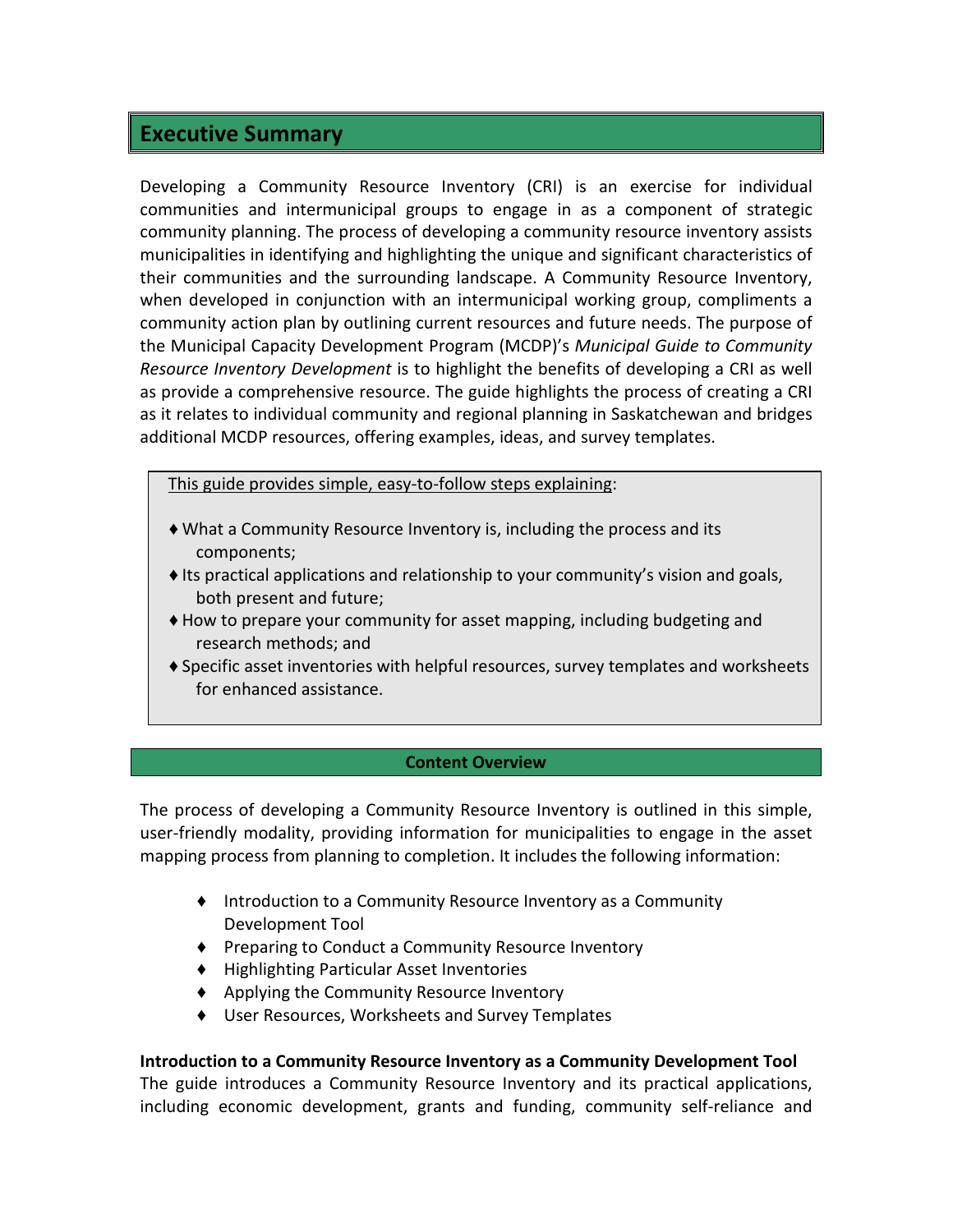quality of life, partnerships, accounting, and community and sustainability planning. It discusses the benefits, providing a "big picture" perspective, and connecting the process of developing a CRI with regional planning and resources within the Saskatchewan context.

#### **Preparing to Conduct a Community Resource Inventory**

Establishing the initial steps in preparing to conduct a community resource inventory; this guide outlines five considerations on the road to readiness. These include:

- ♦ Defining the desired outcome(s) of the community resource inventory exercise;
- ♦ Determining the focus using a needs-based or resource-based approach;
- ♦ Budget preparation as key to the success of the process;
- ♦ Emphasizing public transparency and the importance of engaging the community as a whole; and
- ♦ Deciding which resource inventories complement the community's overall goal.

### **Highlighting Particular Resource Inventories**

The guide outlines five resource inventories including statistics, human resources, local institutions, physical infrastructure and land assets, and cultural resources. The Statistical Inventory includes social, economic, and geographical data. Usually this information has already been compiled by government agencies, universities, or organizations and is publicly accessible. Taking a Human Resource Inventory involves gathering information of the experience, skills, and involvement of community residents in a focused survey or a comprehensive individual survey. A Local Institution Inventory compiles information pertaining to economic, educational, political and religious organizations. The Physical Infrastructure and Land Assets Inventory focuses on natural resources and manmade structures such as transportation systems, utilities and community facilities, housing, and land availability and resources. The Cultural Inventory accounts for community heritage, sports, art and history, representing the unique character of the area.

### **Future Applications of the Community Resource Inventory**

Communities can apply the completed CRI for future growth and development as a tool for strategic or community planning, recognizing needs for new organizations, programs and projects, or as a promotional tool to draw new residents, tourism, and investors.

#### **User Resources, Worksheets & Survey Templates**

The guide's appendices provide additional supporting documents such as a budgeting worksheet, survey templates, and other useful resources. Throughout the guide, tips on potential sources of information such as government agencies, non-governmental organizations, and other publicly accessible information are provided.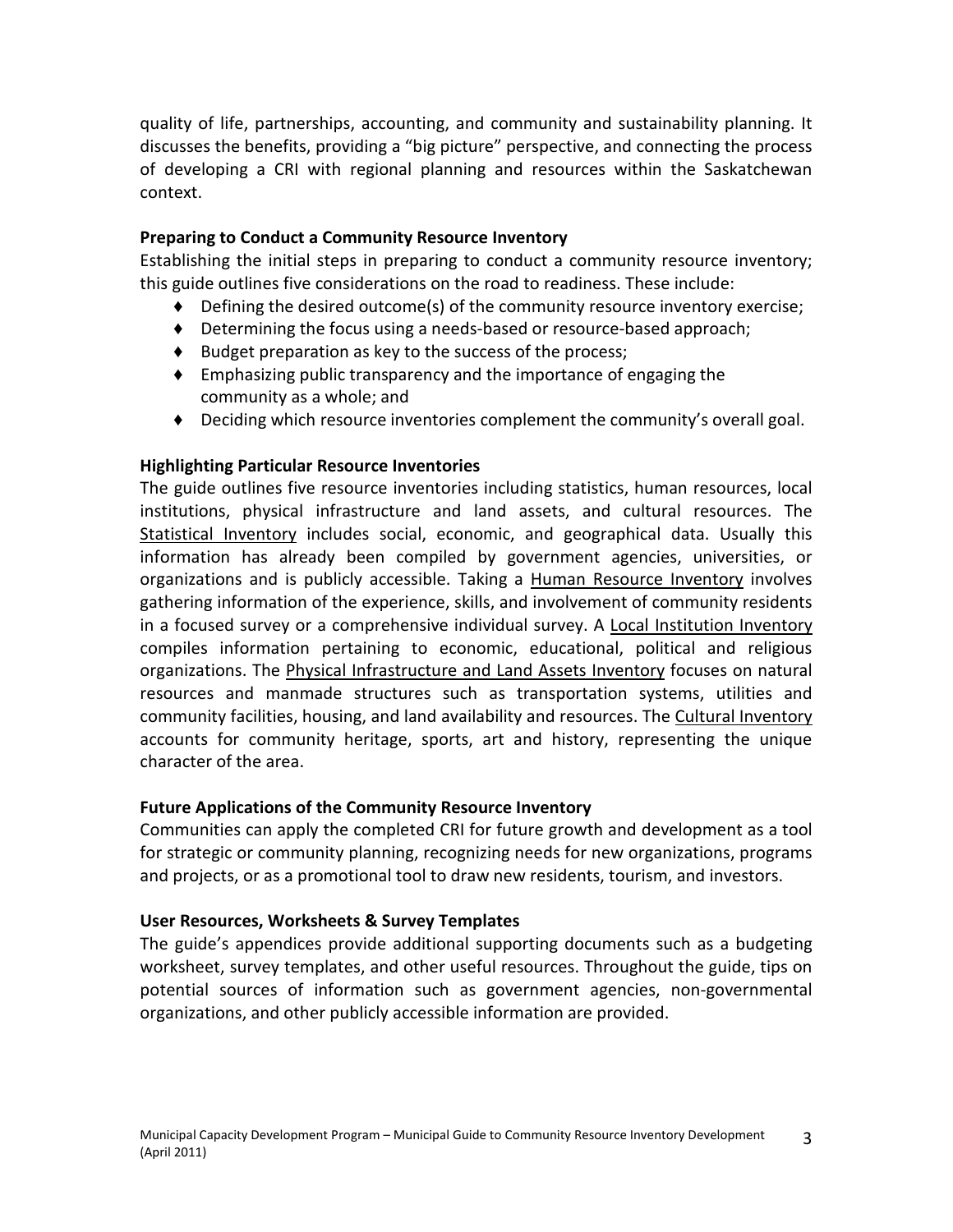#### **Conclusion**

A Community Resource Inventory is one aspect of capacity building and community sustainability and one step on the road to establishing an official community plan. *This Municipal Guide to Community Resource Inventory Development* provides the user an easy, step-by-step process to successfully create and apply a Community Resource Inventory for future development. Inherent in the guide are the underlying tenets of:

- 1) Identifying a community's current resources and considering present and future needs;
- 2) Engaging community members in cooperative efforts to strengthen current resources and build stronger social, geographic and economic networks;
- 3) Applying the community resource inventory exercise for strategic planning and further growth and development;
- 4) Recognizing community resource inventory development within the larger picture of capacity building and sustainability.

We hope that the full-length document serves as a useful resource for engaging Saskatchewan communities in the community resource inventory process, contributing to individual and regional strategic planning initiatives.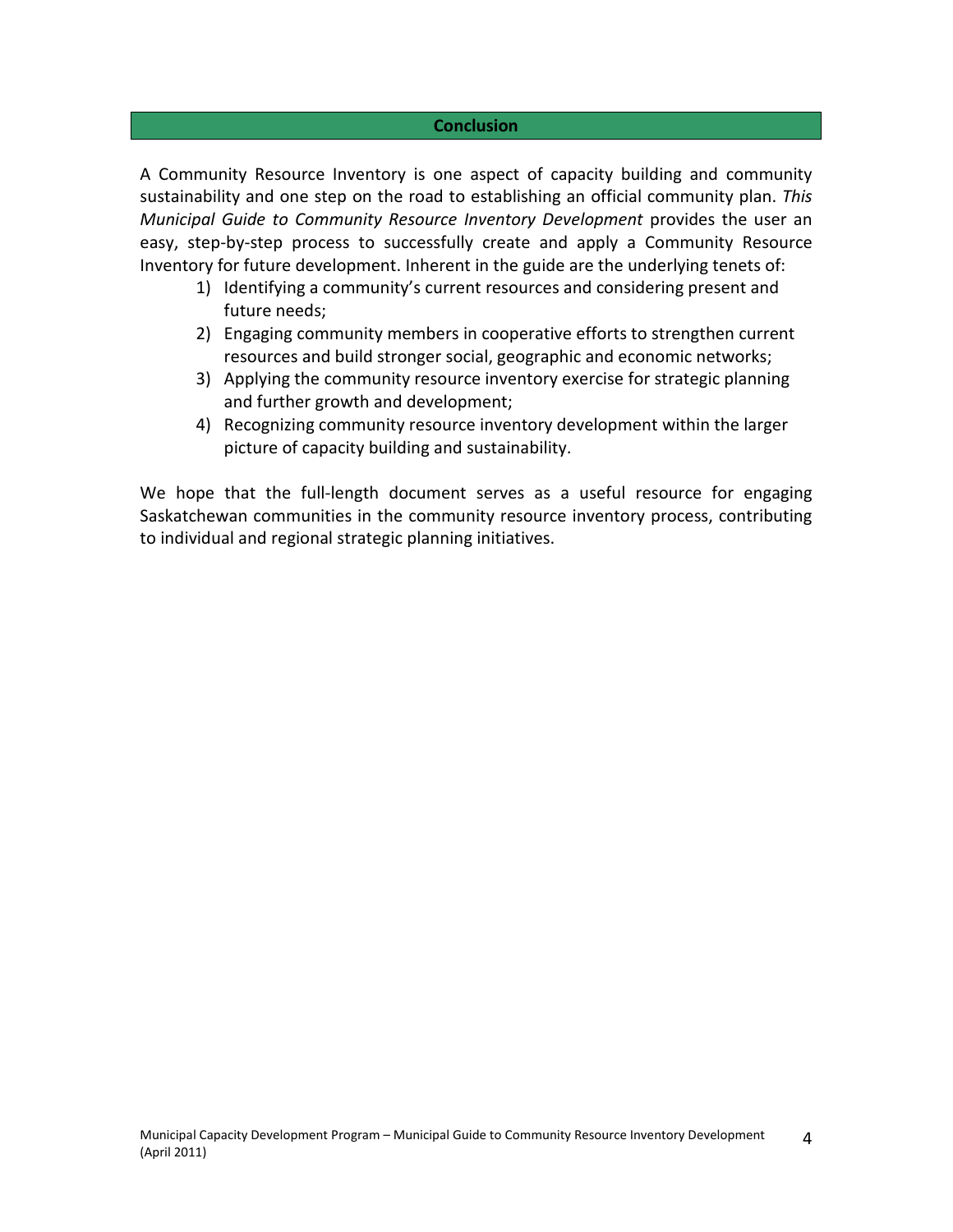# **Table of Contents**

| 1.<br>a.<br>b.<br>c.<br>2.<br>a.<br>b.<br>c.<br>d.<br>e.<br>3.<br>4.<br>a.<br>b.<br>5.<br>6.<br>a.<br>b.<br>c.<br>d.<br>7.<br>8.<br>9.<br>11. Appendices<br>Appendix A: Community Resource Inventory Project Planning Worksheet30<br>a.<br>b.<br>c. |    |  |
|-----------------------------------------------------------------------------------------------------------------------------------------------------------------------------------------------------------------------------------------------------|----|--|
|                                                                                                                                                                                                                                                     |    |  |
|                                                                                                                                                                                                                                                     |    |  |
|                                                                                                                                                                                                                                                     |    |  |
|                                                                                                                                                                                                                                                     |    |  |
|                                                                                                                                                                                                                                                     |    |  |
|                                                                                                                                                                                                                                                     |    |  |
|                                                                                                                                                                                                                                                     |    |  |
|                                                                                                                                                                                                                                                     |    |  |
|                                                                                                                                                                                                                                                     |    |  |
|                                                                                                                                                                                                                                                     |    |  |
|                                                                                                                                                                                                                                                     |    |  |
|                                                                                                                                                                                                                                                     |    |  |
|                                                                                                                                                                                                                                                     |    |  |
|                                                                                                                                                                                                                                                     |    |  |
|                                                                                                                                                                                                                                                     |    |  |
|                                                                                                                                                                                                                                                     |    |  |
|                                                                                                                                                                                                                                                     |    |  |
|                                                                                                                                                                                                                                                     |    |  |
|                                                                                                                                                                                                                                                     |    |  |
|                                                                                                                                                                                                                                                     |    |  |
|                                                                                                                                                                                                                                                     |    |  |
|                                                                                                                                                                                                                                                     |    |  |
|                                                                                                                                                                                                                                                     |    |  |
|                                                                                                                                                                                                                                                     |    |  |
|                                                                                                                                                                                                                                                     |    |  |
|                                                                                                                                                                                                                                                     |    |  |
|                                                                                                                                                                                                                                                     |    |  |
|                                                                                                                                                                                                                                                     |    |  |
|                                                                                                                                                                                                                                                     | d. |  |

# *This document was created for the purpose of educating and assisting Saskatchewan intermunicipal working groups. It is not intended for profit. Do not use without permission***.**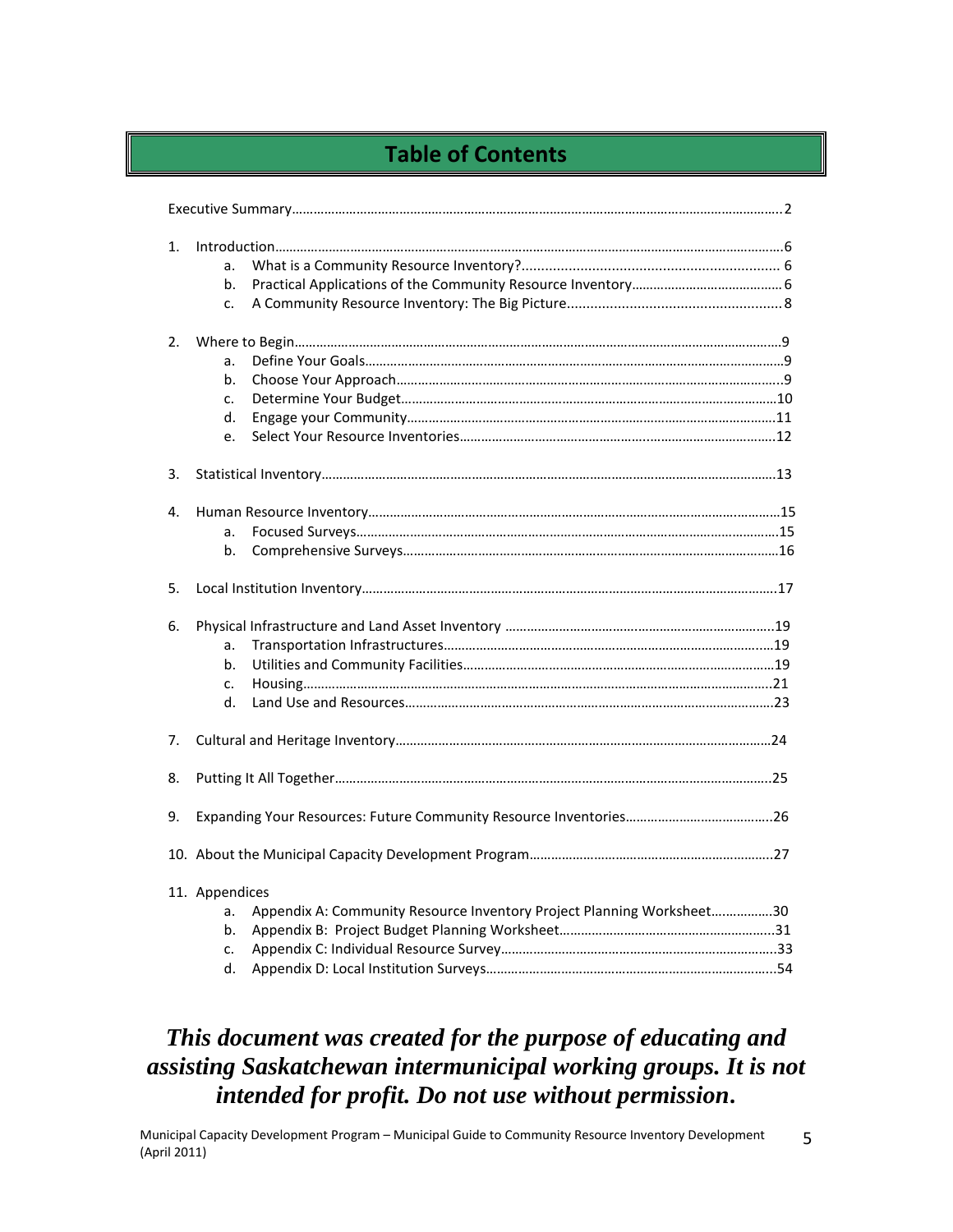# **Introduction**

# What is a Community Resource Inventory?

A Community Resource Inventory is similar to a retail store doing inventory. The "inventory," is a meaningful record of all of the resources in your community. Community resources include everything from the numbers and types of available workers in your area, to infrastructure and its assessment, to the unique skills of your community members. Every community has a deep well of resources just waiting to be discovered, and sometimes these resources are overlooked.

Compiling this information involves taking stock of EVERYTHING that your municipality or community has to offer using primary and secondary information sources. The main categories of resources that you should identify are:

- The skills, potential and function of every individual and/or group of individuals;
- Demographics;
- Local Institutions;
- Informal Organizations;
- Physical Infrastructure;
- Cultural and Heritage resources; and
- Land assets.

### Practical Applications of the Community Resource Inventory

Although community resource inventory development can take on a number of forms, in every case its benefits are virtually endless. Without knowing what you have, it is difficult to plan for the future and as such communities and municipalities that map their resources are better equipped to attract investment, improve the quality of life of residents, and to understand the potential and opportunities of the area. Some of the most commonly identified benefits of a community resource inventory include:

 *Economic Development*- With this information you have the ability to influence investors by providing them with the information they need to gauge the suitability of your community to meet their business needs.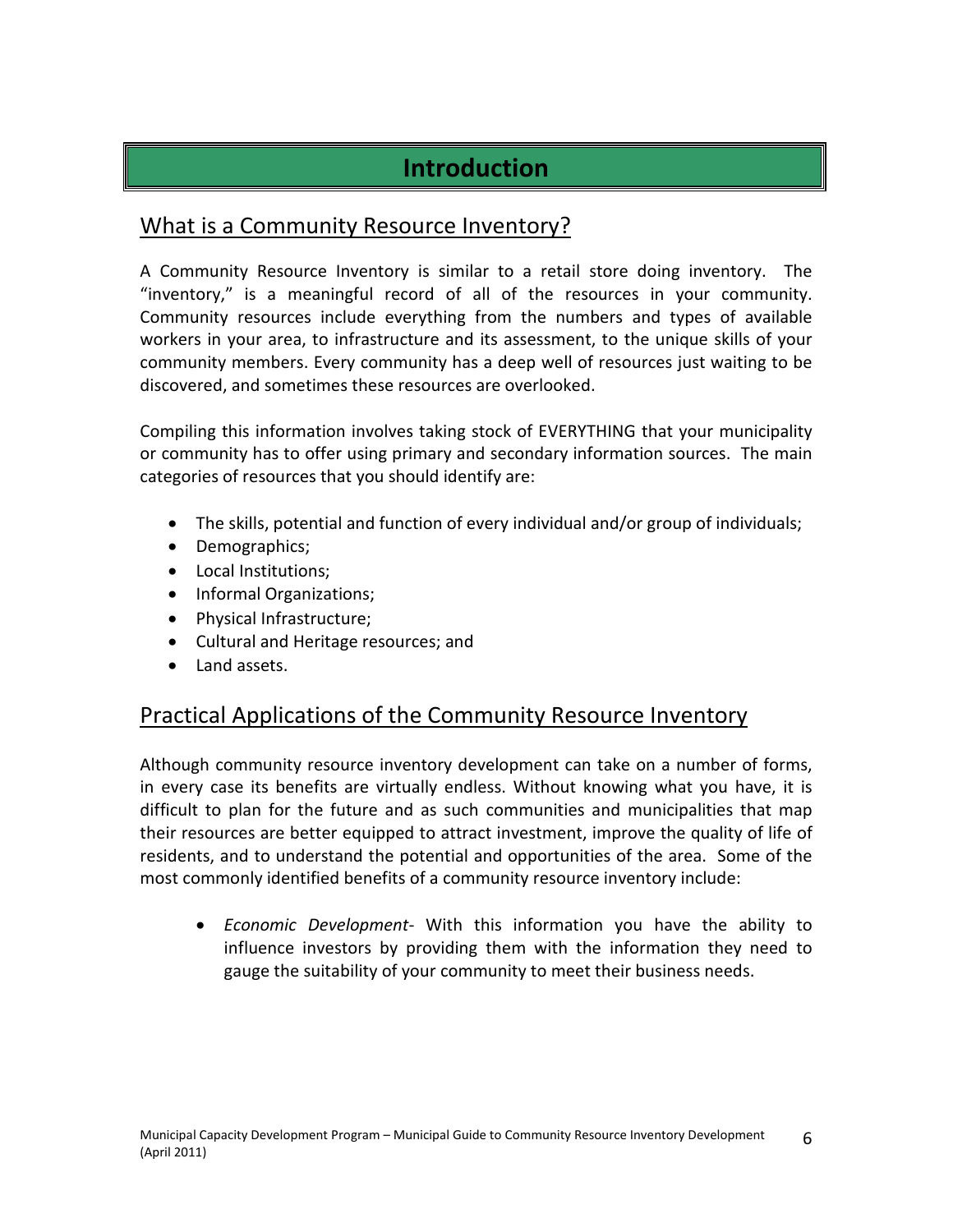- *Funding* Being able to show that you are using the available resources in your area in an efficient way makes you a better candidate for funding. You are also able to lower your level of risk in the eyes of potential funders if you can demonstrate that you have examined your options to complete a project and that you are willing to use what resources you have available in conjunction with a grant or outside funding.
- *Self-reliance and improved quality of life* With a clear understanding of all of the human and financial resources that you have at your disposal, you are better able to use them more creatively and more efficiently. You will notice that your need for outside assistance is reduced as you identify the untapped and underutilized resources within your own community.
- *Partnerships-* The information that you gather assists you in building on already existing partnerships, can lead to the development of new partnerships and can be used to leverage resources by connecting individuals, institutions, and organizations through the identification of common goals and interests.
- *Accounting* Under the CICA, PSAB Sect. PS 3150 requires municipalities to report asset information of their financial statements by 2009. Municipalities are faced with the institution of PSAB section PS 3150-Reporting Model and Capital Assets. The Municipal Asset Information System (MAIS) has been developed by both the municipal sector and Provincial Government to provide information necessary to determine and negotiate with the Federal Government for appropriate long-term infrastructure funding.
- *Planning* Not only is a compilation of community resources essential for sustainable planning but through the exercise of compiling your resource inventory, you are beginning the planning process. As you gather and analyze information about your community, you begin to notice gaps in services, under utilized areas etc. that you can leverage to develop your area.

While many of the benefits of developing a community resource inventory are not immediate, it is an important foundation for growth and development of your community. A Community Resource Inventory is a community-based initiative and as such there is no one defined process that must be followed in gathering, recording and utilizing this information. Whichever process your municipality chooses to follow in undertaking this initiative, once completed your community will have a database of information with which it is much easier to sell your municipality, region and community to visitors, potential investors, and even current residents. The information will also prove invaluable in making quick and long term policy changes and municipal decisionmaking.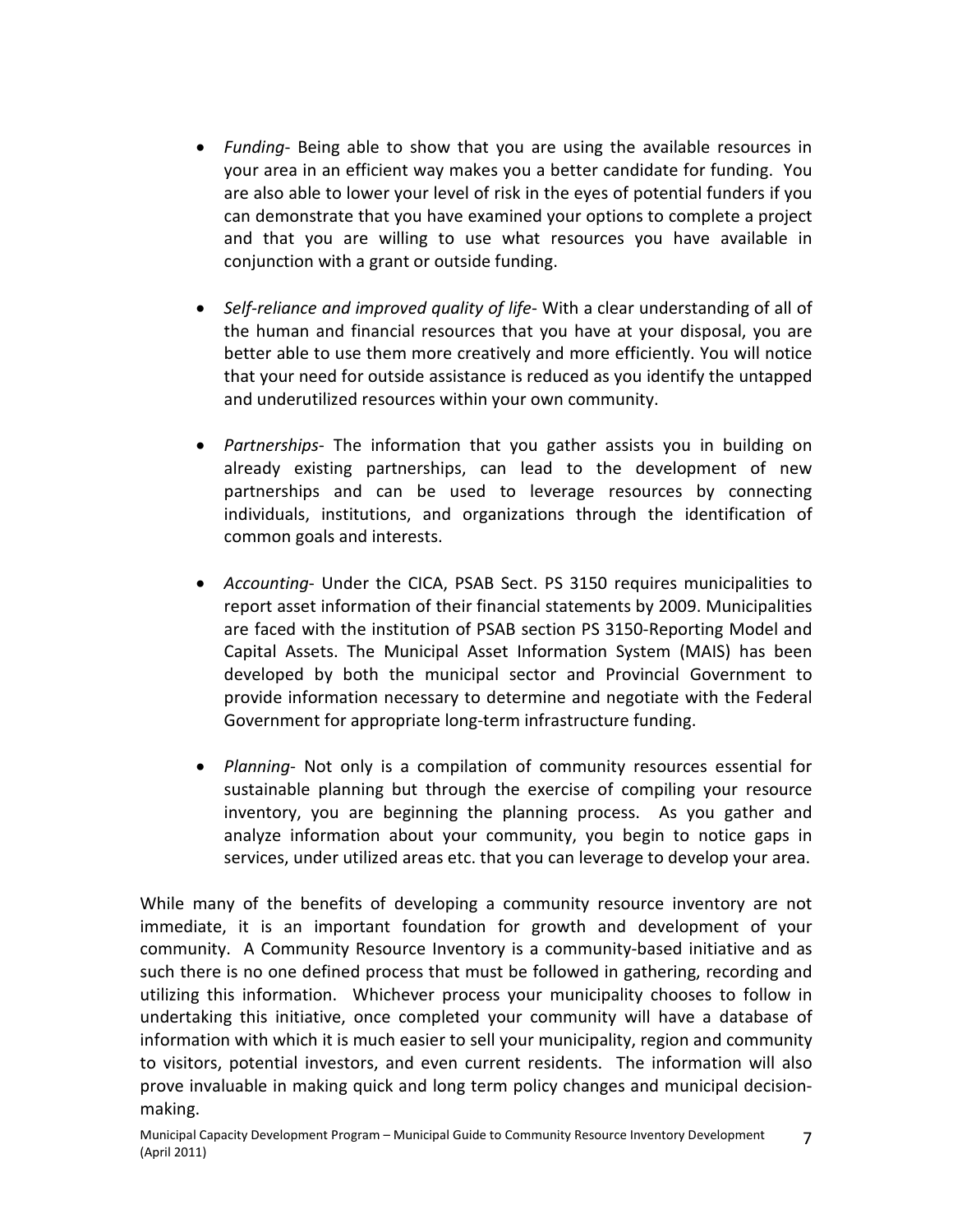# A Community Resource Inventory: The Big Picture

Your **Community Resource Inventory** is one component of building a sustainable framework for a community and assisting in the creation of an official community plan/regional plan. It outlines the current resources a community or region has, how resources can be re-allocated for more efficient use and the additional resources required to enhance the potential of the region. Your **Community Action Plan** creates a strategy for re-allocating resources, problem solving, and planning for the future. An **Intermunicipal Working Group** allows you to capitalize on current resources in your region, re-allocate and share resources with your neighbors, reduce costs and efficiently utilize what you already have available, conduct regional problem solving, strengthen regional bargaining power in settling disputes with new investors and industries, and establish mutual benefits related to current or anticipated needs in a regional strategy. Each and/or any of these three components can assist in the creation of an **Official Community Plan/Regional Plan**,

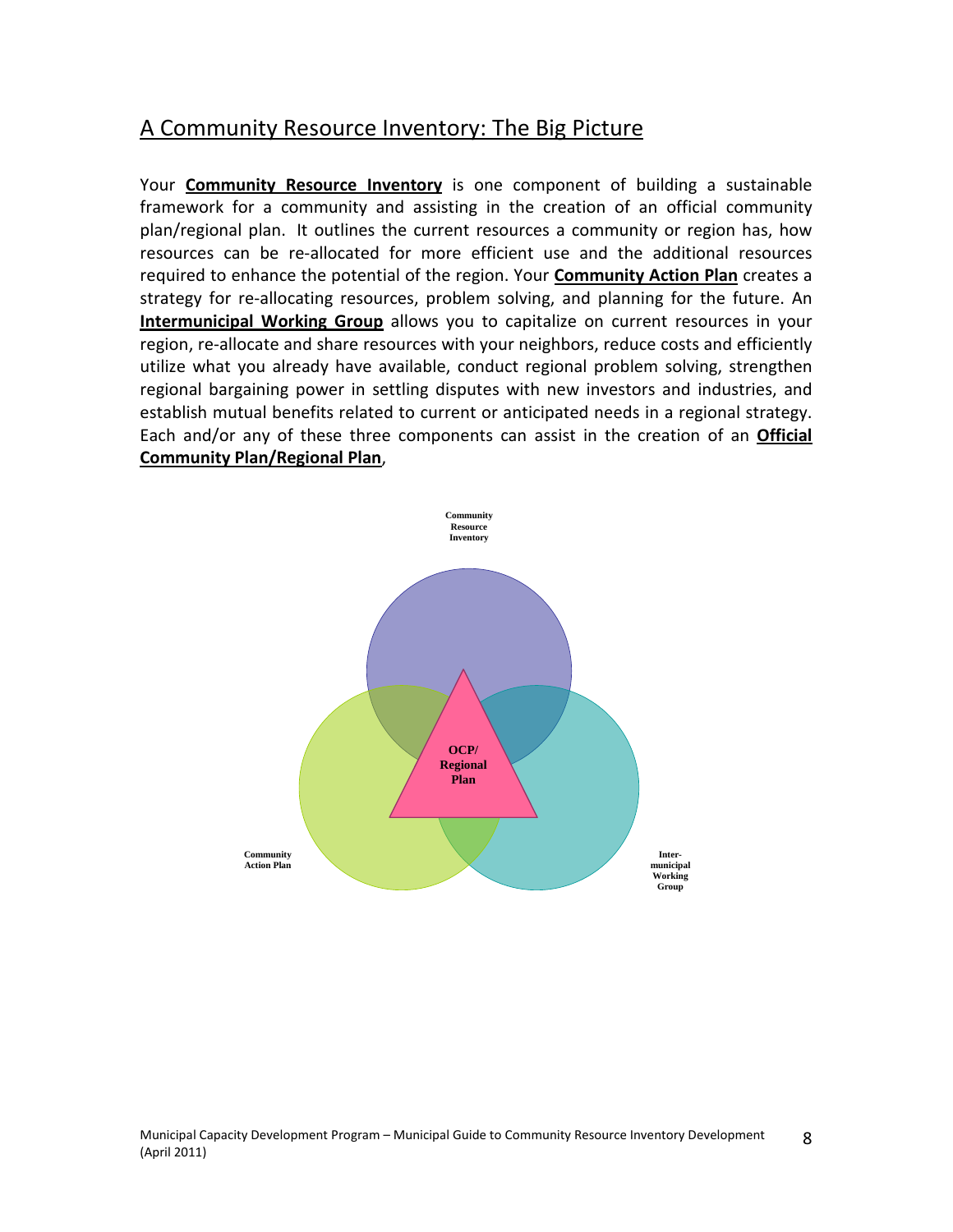# **Where to Begin**

Creating a Community Resource Inventory (CRI) can seem a daunting task; however, this workbook has been developed to walk you through the process. This purpose of this section is to assist your group lay the foundation of an effective CRI exercise. Start by defining your goals, choosing your approach, developing a financial strategy, engaging your community, and deciding what information is needed.

# **Define Your Goals**

The first step in beginning the community resource inventory process is to determine **WHY** and for what purpose you are compiling the information. Drawing from the expertise of members of your community, in as much detail as possible, determine and define your purpose and desired outcomes.

Are you:

- Addressing a particular issue (i.e. possible school closure)?
- Gauging the success of community programs or projects?
- Planning for future growth and sustainability?
- **Working to attract new residents and businesses?**

# **Choose Your Approach**

There are two general approaches to community resource inventory development: *needs based* and *resource based*. Which approach is most applicable to your goals?

### **A Needs-Based Approach is appropriate when:**

- You want to address a particular need or issue in your community
- You may already have a Community Action Plan but require specific information for a specific issue

### **An Resource-Based Approach is relevant when:**

- You want to develop short-term and long-term plans to improve your community
- You want to highlight aspects of your community
- **•** You are looking for opportunities to innovate and grow
- **P** You need to update your resource inventory
- You want to establish a Community Action Plan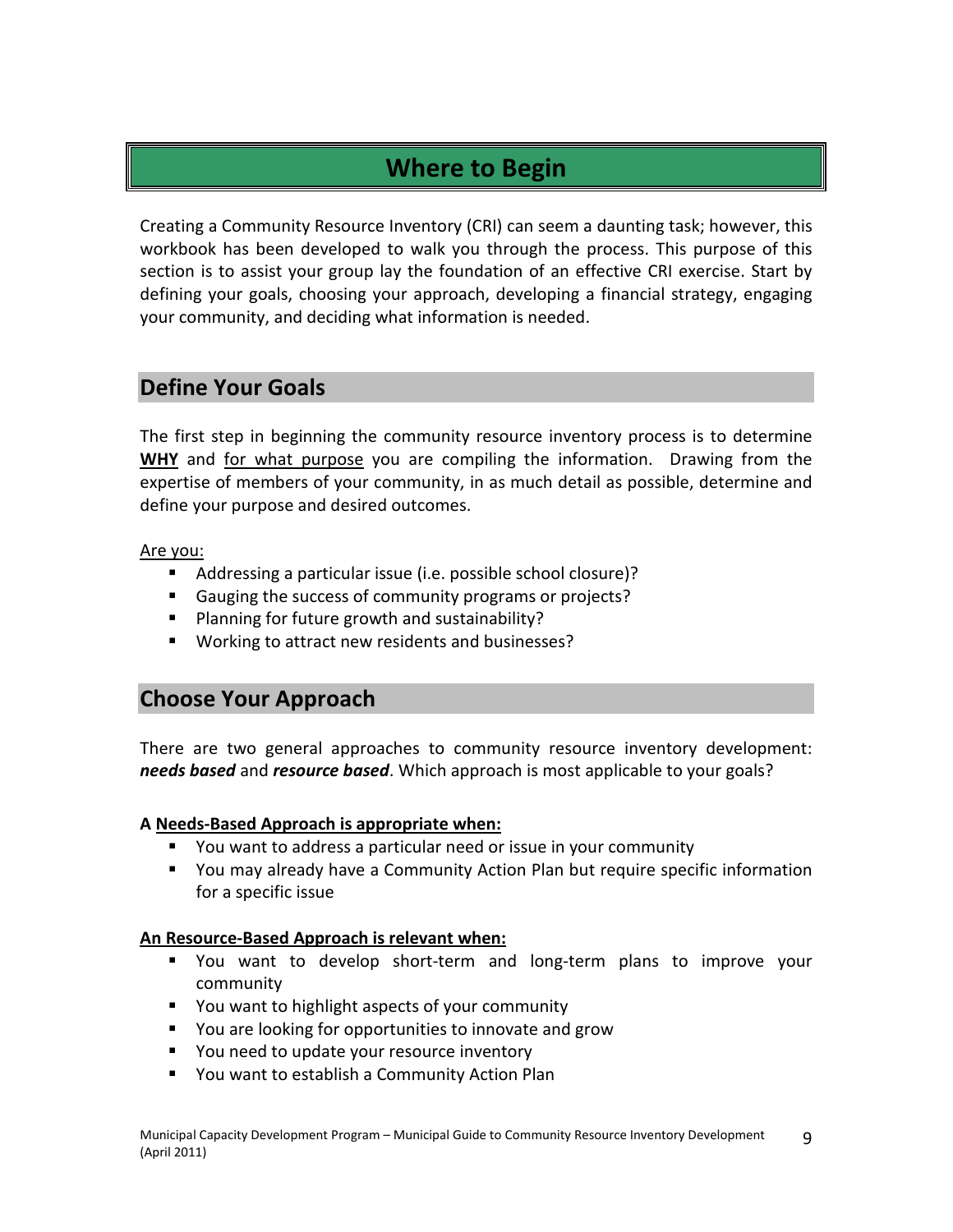# Get Organized

Now that you have established the "why," your community needs to get specific about **WHO** will gather the information and/or provide resources and collaborate with you, and **HOW** the information and resources will be gathered.

### **Consider:**

- What funding/human resources do you have available?
- Who can you enlist to help? (Local or outside help)
- How can you make this a collaborative effort?
- What methods will you use to gather the information?

The way in which your group gathers the necessary information is entirely dependent upon the human and financial resources that you have at your disposal as well as your timeline for completion. Some groups have the ability to hire people to manage the process, gather the information and compile it for them. Others use the local volunteer base or students in the area to collect the information and grant monies to hire someone to put the information into a useable format. Still others draw on the expertise and willingness of those in the community to develop the process, gather the information and bring it all together. It is up to your group to decide which model would work best for your purposes.

### **\*\*Refer to Appendix A for Sample Project Plan**

# **Determine Your Budget**

During the planning stage it is important to develop a 'mock' budget for the project. This will ensure that your plans are aligned with your capacity to undertake the project, thereby increasing the likelihood of success.

It is important to ask the hard questions, be honest ,and record in as much detail as possible what human and financial resources you do have available ( i.e. grants, fundraising monies, in-kind contributions.) It is also important to note that there are often grants and funding available for planning, local employment opportunities, seniors' education and student employment grants for your community that may help to off-set the costs of the project. Watch for these opportunities and exhaust these options whenever possible.

### **\*\*Refer to Appendix B for Sample Budget Template**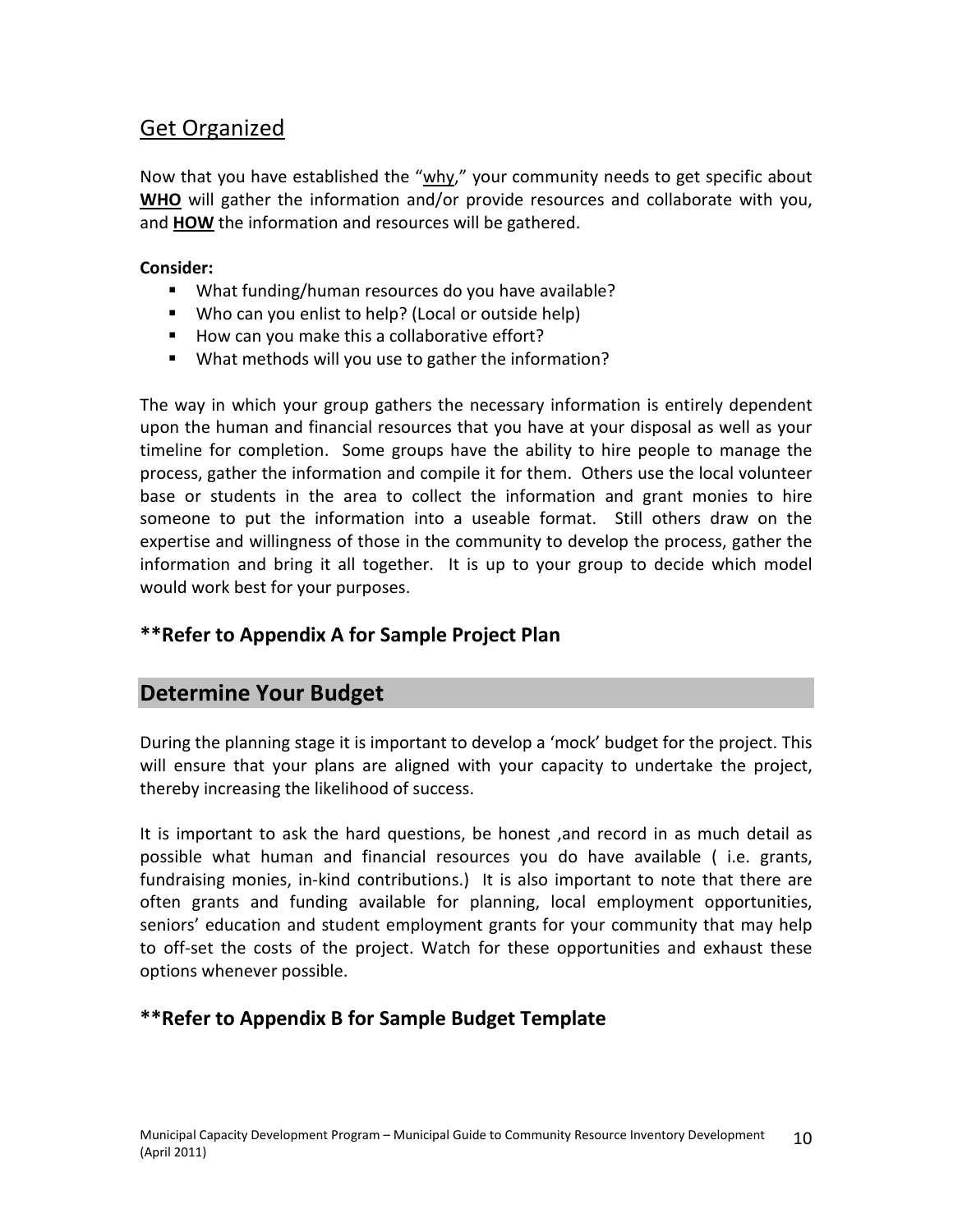# **Engage Your Community (and keep them engaged!)**

Ensure that your reasons for undertaking the community resource inventory exercise are consistent with the needs and interests of your community. Whether the drive for a community resource inventory is coming from the municipal government or a community group, it is always important to ensure that residents and organizations with a vested interest in your area are introduced to the concept of a community resource inventory. Be sure to encourage open opportunities for these individuals and groups to ask questions and provide their input. Being open and transparent throughout the process will improve the access to and quality of information you receive.

# Ways to involve your community

- Send out an information piece in a municipal mail-out describing the concept, potential processes, and envisioned benefits;
- Advertise the concept and potential interest in its undertaking in a local newsletter, on a radio station or municipal website (Or ALL of the above!);
- Discuss it at a community meeting;
- Display informative posters in community 'hot spots' such as the recreation centre or restaurant;
- Invite someone from your community or a neutral individual to conduct a workshop and/or information session on the topic for interested individuals;
- Develop a volunteer task force to assist in asset mapping or awareness campaigns;
- Publically report on different phases of completion;
- Create public access and points of interaction (i.e. Open house meetings, a website, a main contact person).

It is crucial to remember that the process of engaging the community should be ongoing throughout the initial community resource inventory development exercise, during the utilization stage, and throughout the evaluation and updating of the community asset map.

Be creative in the ways you keep the community informed and involved in the process!

# Have You Missed Anyone? Who will lead the Initiative?

The Community Building Initiative provides a three question survey to ensure no one has been missed in the process and to assist in determining who will lead the initiative.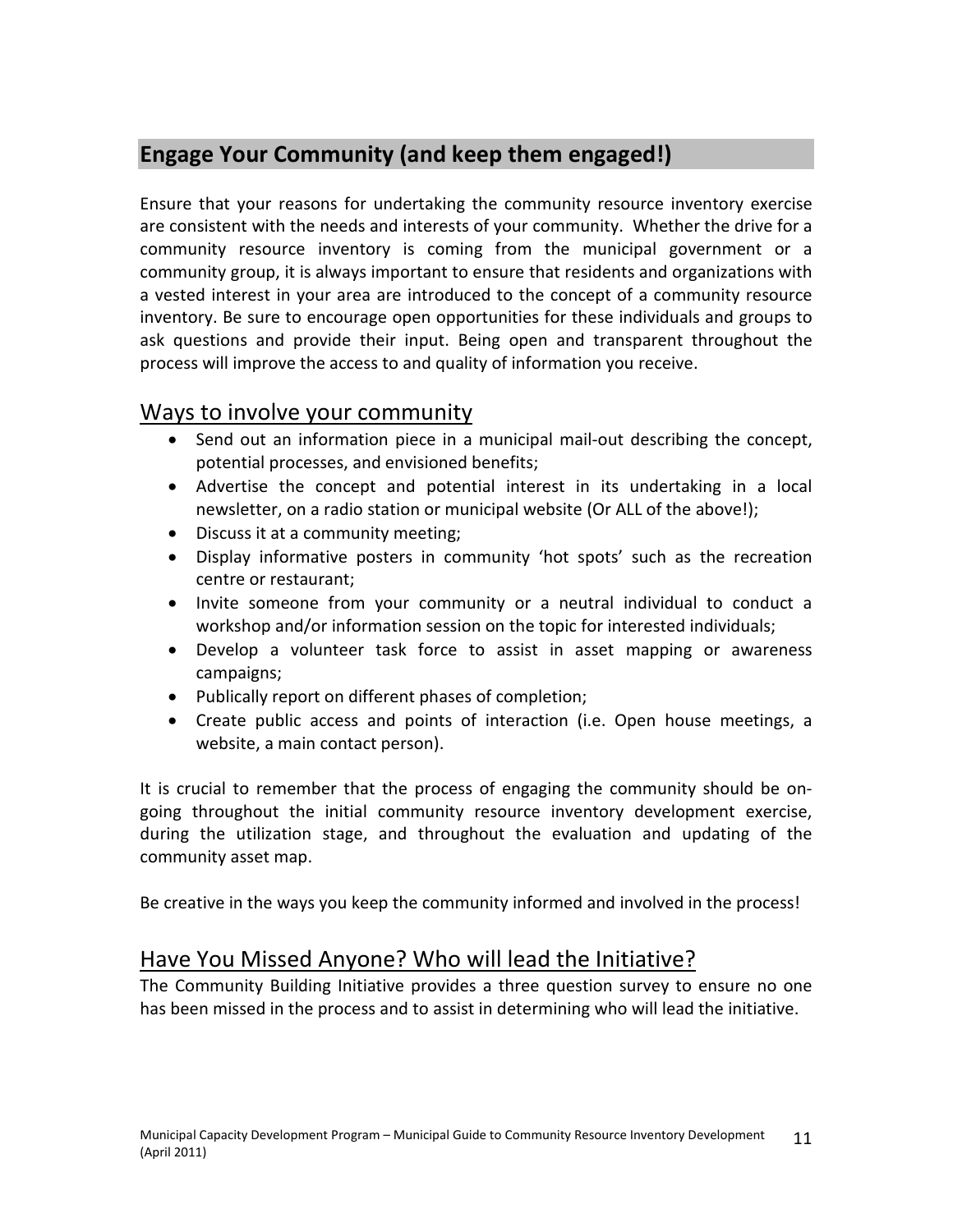### *1) Who are the finders and developers in your community?*

(These are the leaders within your community. They are those with a positive vision who are able to locate local assets).

### *2) Who are the 'strangers' in your community?*

(Young people, older residents and those that are quiet, reserved, and unrecognized are often overlooked as community assets. A community that locates and mobilizes the contributions and assets of its 'strangers' is more likely to reach its potential).

### *3) How will you engage and mobilize the strangers, finders and developers in your community?*

Identifying the strangers, finders and developers in your community is a critical step along your community building journey. Identifying ways in which you will engage and mobilize your community's strangers, finders, and developers is also another critical step.

"Community Building Initiative". Selected from [http://www.buloke.vic.gov.au/buloke/extranet.nsf/0/1F3BCA2F8EC7FA5ECA257221002FFF86/\\$file/Asset%20Mapping%20Gui](http://www.buloke.vic.gov.au/buloke/extranet.nsf/0/1F3BCA2F8EC7FA5ECA257221002FFF86/$file/Asset Mapping Guide 10March06.pdf) [de%2010March06.pdf](http://www.buloke.vic.gov.au/buloke/extranet.nsf/0/1F3BCA2F8EC7FA5ECA257221002FFF86/$file/Asset Mapping Guide 10March06.pdf)

# **Select Your Resource Inventories**

Depending on your approach to community resource inventory development, you may require only selective elements, compiling pertinent information. Or, if you are developing a comprehensive resource inventory, you will want to include all available community resources. Keep in mind how most municipal issues are interconnected. The following are categories of information to be included in your community resource inventory:

- **Statistical Inventory -** Social, Economic and Geographical data
- **Human Resource Inventory** Individual Surveys for residents
- **Local Institution Inventory** Government, Education, Religion, Local Associations
- **Physical Infrastructure and Land Asset Inventory** Water, Waste, Roads, Rails, Housing, Natural Resources
- **Cultural and Heritage Inventory** Parks, Museums, Recreation, Ethnography

This handbook will now guide you through each of the inventories in greater detail. Be sure to refer to the Appendices in the back of the handbook for templates, sample questionnaires, and additional resources to help you on your way.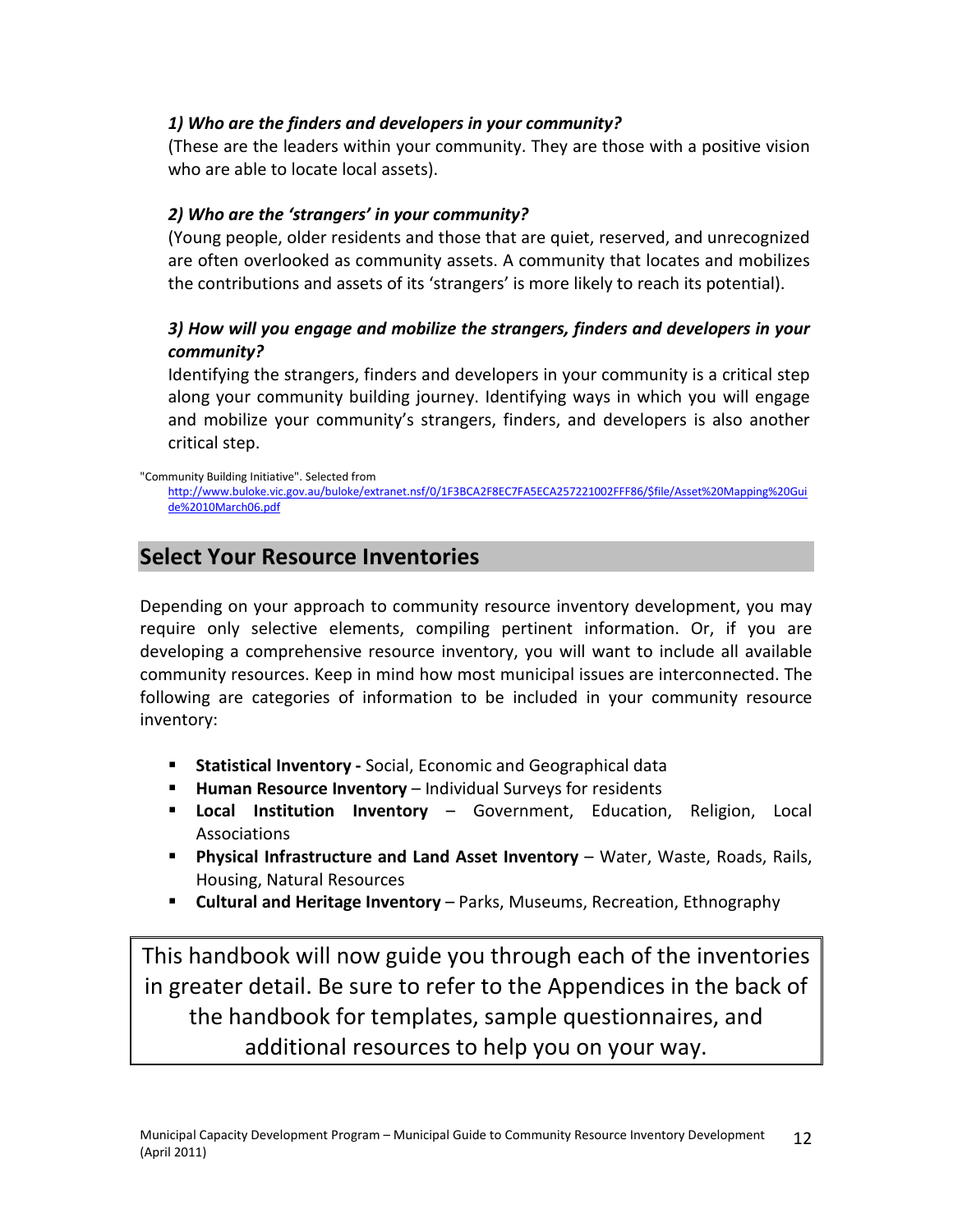# **Statistical Inventory**

Statistical data is an excellent place to begin developing your community resource inventory. Generally, most of this information has already been compiled and is readily accessible online, or by contacting the appropriate agency. A list of potential resources is provided at the end of this section. Depending on your community's approach, as well as the availability of information, you may or may not include all of the following data.

> **Contact your Enterprise Region, Community Futures, and/or applicable government departments and organizations as they may have already gathered information about your municipality.**

### **Social data**

- $\Box$  Historic population growth
- $\Box$  Current and projected (for the next 20 years) population estimates
- $\Box$  Ethnic and cultural distributions and trends
- $\Box$  Age distribution and trends
- $\Box$  Gender distribution and trends
- $\square$  School enrollment for kindergarten, elementary, high school, college, and graduate (age 4 and over)
- □ Educational distribution (age 25 and over)
- $\Box$  Marital status (age 15 and over)
- $\Box$  Veteran status (age 18 and over)
- $\Box$  Disability status of all ages
- □ Housing Types of residences, vacancy rates

### **Economic data**

- □ Median income of households
- □ Median income of families
- $\Box$  Per capita (per unit of population, for each person) money income
- $\Box$  Persons below poverty, including families, and individuals
- $\Box$  Employment status (age 16 and over)
- $\Box$  Occupation (age 16 and over)
- □ Industries
- □ Wage types and distributions (private wage, salary, government, self-employed, unpaid family workers)
- $\Box$  Unemployment rates and demographics, population characteristics
- $\Box$  Retired, handicapped, unable to work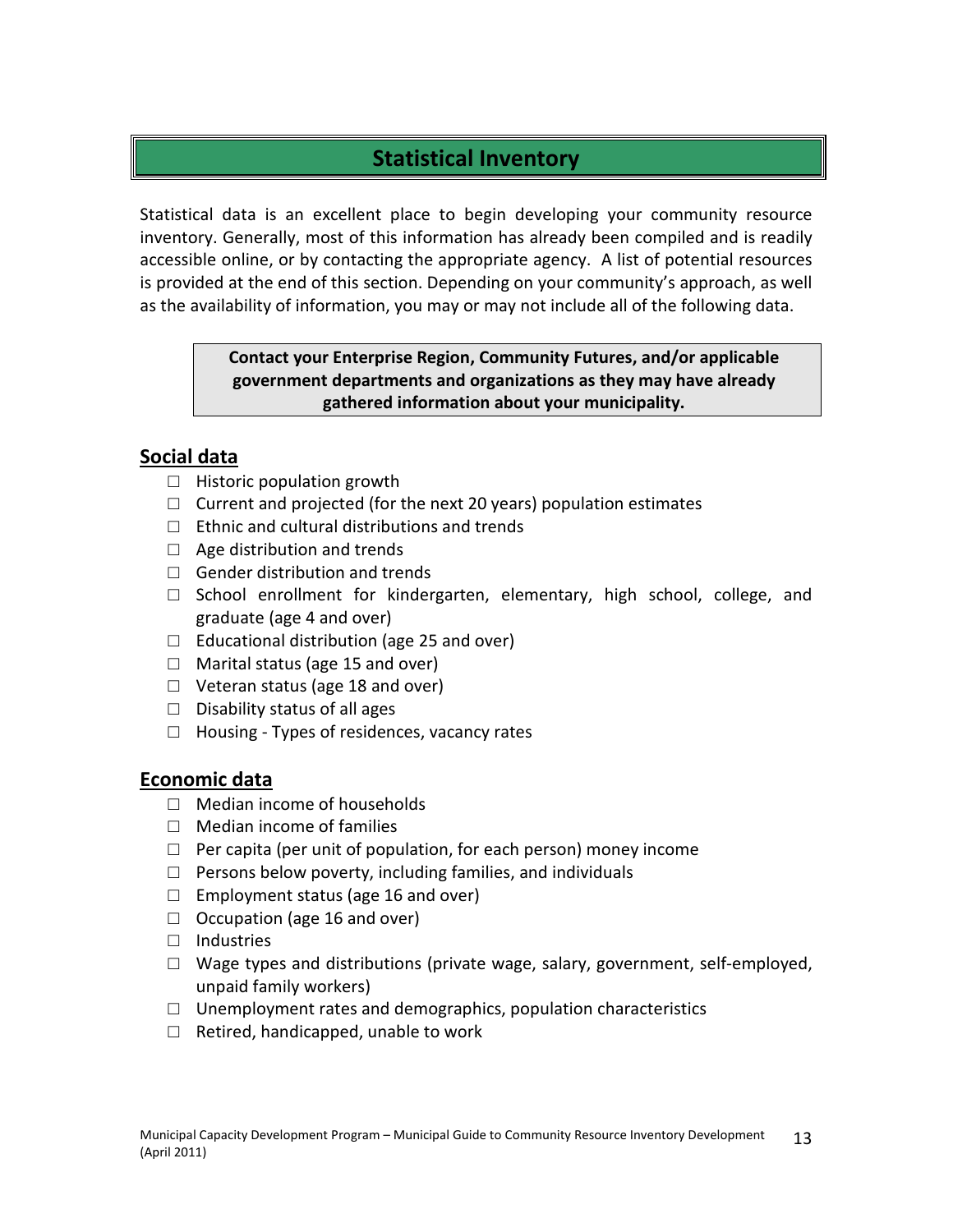# **Geographical data**

- □ Climate
- □ Ecology
- □ Natural Resources (Forests, minerals, oil, lakes, rivers, wildlife, etc.)
- □ Geology
- □ Hydrology
- □ Land
- □ Natural Hazards (Forest Fires, floods, etc)

### **STATISTICAL RESOURCES**

- 1. Community Information Database: <http://www.cid-bdc.ca/>
- 2. Or: <http://data2.beyond2020.com/agcan/homepage.htm>
- 3. Community Profiles: <http://www12.statcan.ca/english/profil01/CP01/Index.cfm?Lang=E>
- 4. Geological Atlas of Saskatchewan: [http://www.infomaps.gov.sk.ca/website/SIR\\_Geological\\_Atlas/viewer.htm](http://www.infomaps.gov.sk.ca/website/SIR_Geological_Atlas/viewer.htm)
- 5. The Atlas of Canada: [http://atlas.nrcan.gc.ca/site/english/maps/reference/provincesterritories/saskat](http://atlas.nrcan.gc.ca/site/english/maps/reference/provincesterritories/saskatchewan) [chewan](http://atlas.nrcan.gc.ca/site/english/maps/reference/provincesterritories/saskatchewan)
- 6. The Weather Network: [http://www.theweathernetwork.com/index.php?product=statistics&pageconten](http://www.theweathernetwork.com/index.php?product=statistics&pagecontent=candsp_clim_codesk_en) [t=candsp\\_clim\\_codesk\\_en](http://www.theweathernetwork.com/index.php?product=statistics&pagecontent=candsp_clim_codesk_en)
- 7. Geoscience Data Repository: [http://gdr.nrcan.gc.ca/index\\_e.php](http://gdr.nrcan.gc.ca/index_e.php)
- 8. Saskatchewan Crop Insurance: <http://www.saskcropinsurance.com/>
- 9. Enterprise Saskatchewan: <http://www.enterprisesaskatchewan.ca/>
- 10. Epodunk Community Profiles: <http://ca.epodunk.com/>
- 11. Land Use Maps [http://gcmd.nasa.gov/records/CANADACGDI\\_CANEMRCCRSDIGITALATLAS.html](http://gcmd.nasa.gov/records/CANADACGDI_CANEMRCCRSDIGITALATLAS.html)

# **ADDITIONAL RESOURCES**

- 1. Direst West: <http://www.directwest.ca/>
- 2. Saskatchewan Water and Wastewater Association: <http://www.swwa.ca/pages/index.php>
- 3. Saskatchewan Watershed Authority: <http://www.swa.ca/Stewardship/AssessmentMonitoring/Default.asp>
- 4. Saskatchewan Assessment Management Agency: <http://www.sama.sk.ca/sama/>
- 5. Available property in your area here: <http://www.saskatchewanrealestate.com/>
- 6. Employment opportunities in your area here: <http://www.saskjobs.ca/>
- 7. Saskatchewan Environment: <http://www.environment.gov.sk.ca/>
- 8. Information Services Corporation of Saskatchewan: <http://www.isc.ca/Pages/default.aspx>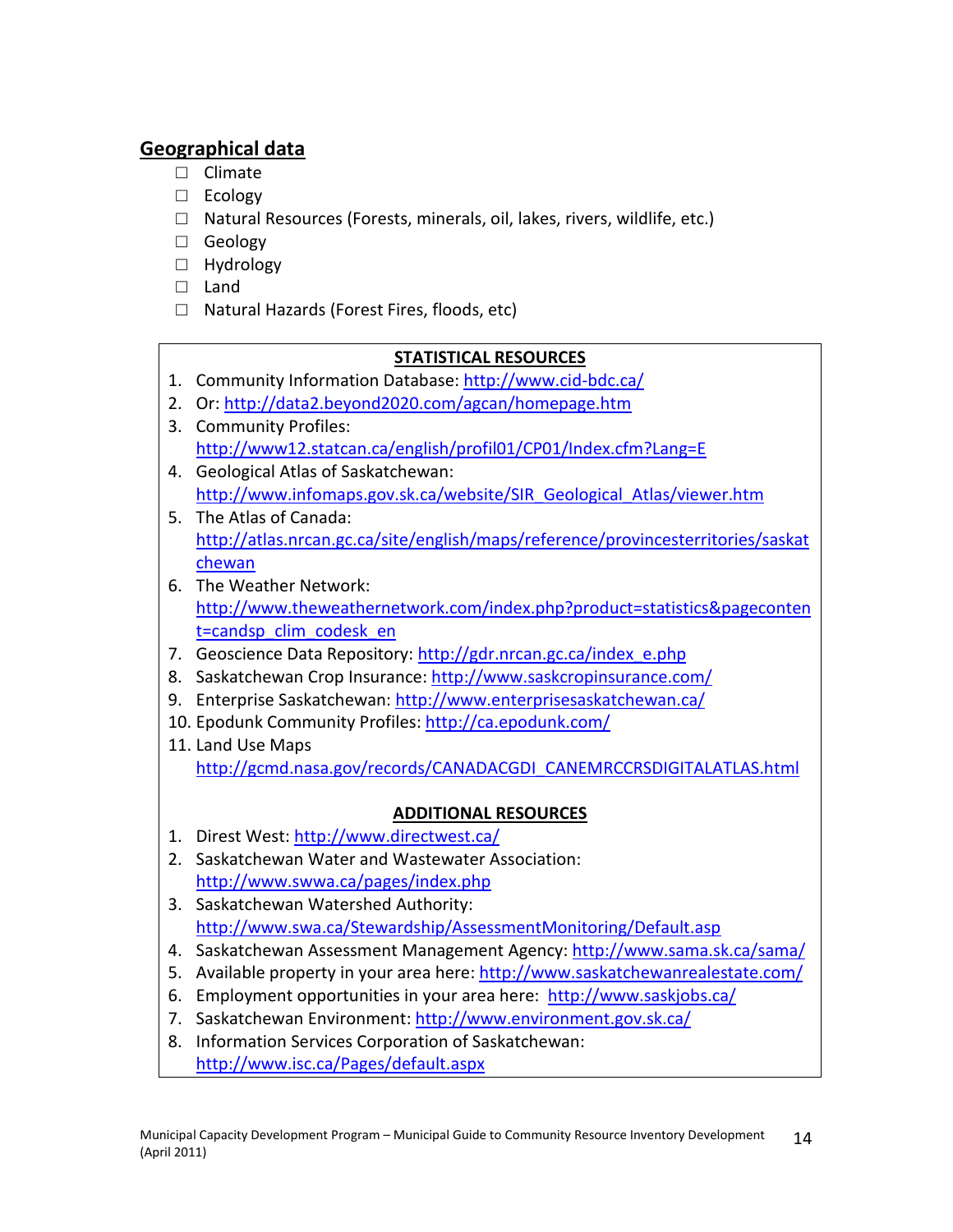# **Human Resource Inventory**

How well do you know the individual members of your community? Conducting individual surveys with residents of your community may help you uncover a well of untapped human resources and skills that can benefit your community. Survey your local residents through telephone, mail in, and/or online surveys. Be as brief or in-depth as you like, depending on your overall asset mapping goals.

### **ALWAYS include a confidentiality rider with your survey. Make sure it is completed in full and returned with each completed survey**. **When conducting telephone interviews, request verbal consent.**

# Focused Surveys

A focused survey is appropriate when pursuing a needs-based approach to gather specific information pertaining to your goal. Survey questions can be tailored to suit your overall purpose. If you have several issues to be addressed, you should develop questions to address each issue specifically. Remember that many seemingly singular issues are more complex in that they are connected with components of your community. Take a holistic perspective when examining your predominant community issues.

**Example:** Your community sees a need for affordable social housing, especially for your aging population.

### **Relevant Survey Questions**:

- Provide information on age, marital status, family size, ages of children, family stage (i.e. new parents, empty nest, widowed).
- Are your housing needs currently being met?
- What do you anticipate your housing needs will be in 1, 5, and 10 years?
- **What is your family income range?**
- Are you interested in other housing options in the community?
- **Provide suggestions for addressing housing issues.**
- Are you aware of any available provincial/governmental/non-profit organizations/funding that might benefit the community in addressing this issue? Please explain.
- Do you have skills/experience/time/resources to contribute to addressing this issue? Please explain.
- Can we contact you for more information/assistance/expertise?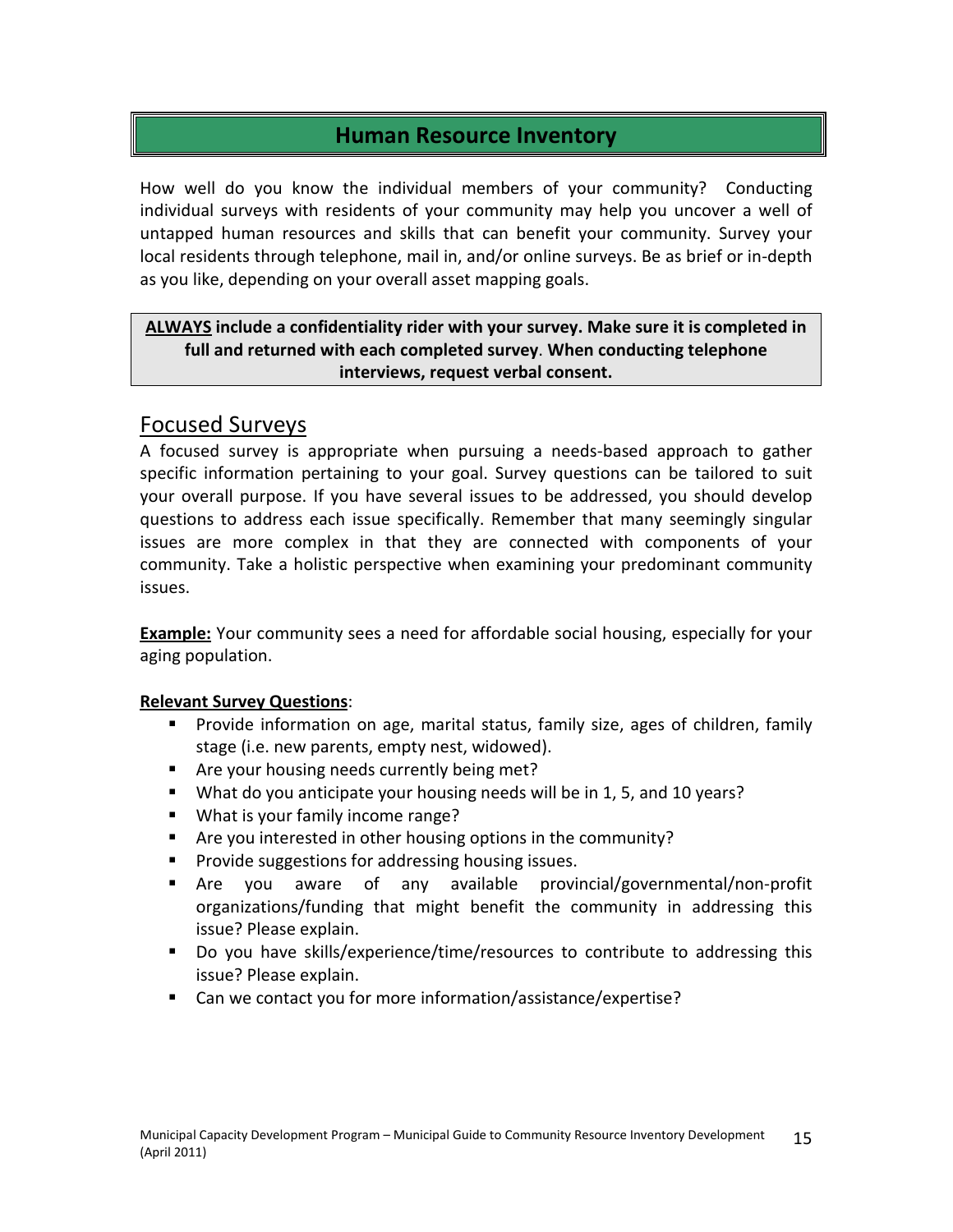# Comprehensive Surveys

A detailed Individual Resource Survey will provide you a much broader information base. This information can be used to highlight the human resources within your community, assist with developing programs and services, and give a clearer indication of what your community might be missing. It will a provide you a rich resource of information to refer back to time and time again to address many different issues as they arise.

### **\*\*Refer to Appendix C for a comprehensive Individual Resource Survey**.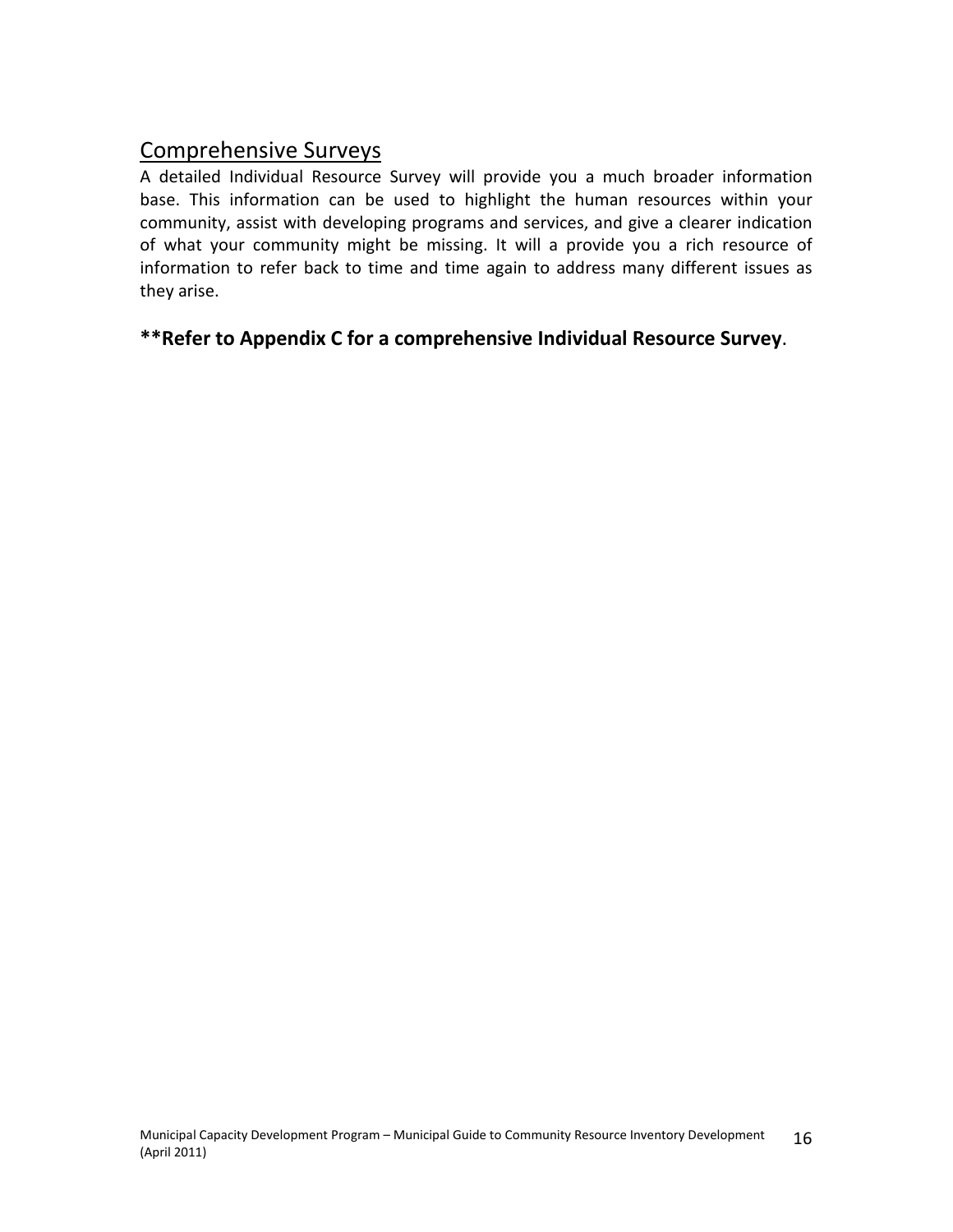# **Local Institution Inventory**

Local institutions are an important aspect of the life of your community. They embody the services, community involvement, social networks, learning, lifestyles, and everyday activities of your residents.

**Economic Assets** include the production, distribution, and consumption of goods and services in a community.

- **Industries**
- Businesses
- Non-governmental organizations and non-profits
- Public sector employment
- Public services such as health care
- Location of businesses
- Resources consumed (land, air, water)
- Products imported/exported
- Proportion of products produced locally to products sold locally
- Potentiality for involvement in chain of supply
- Reliance on outside resources
- Community resources used to maintain operation
- Average salaries, employment opportunities, number of employees
- Type of employment offered (seasonal, part/full time, self-employed, migrant, permanent, professional)
- Demographics of work force (age, gender, education, race, union/non-union)

**Educational Resources** include all levels of learning and training opportunities. Your local and surrounding school districts are a good resource.

- **Pre-schools**
- Elementary schools, private and public
- High schools
- Colleges
- Universities
- Trade schools
- Apprenticeships
- Community learning programs
- Web-based course delivery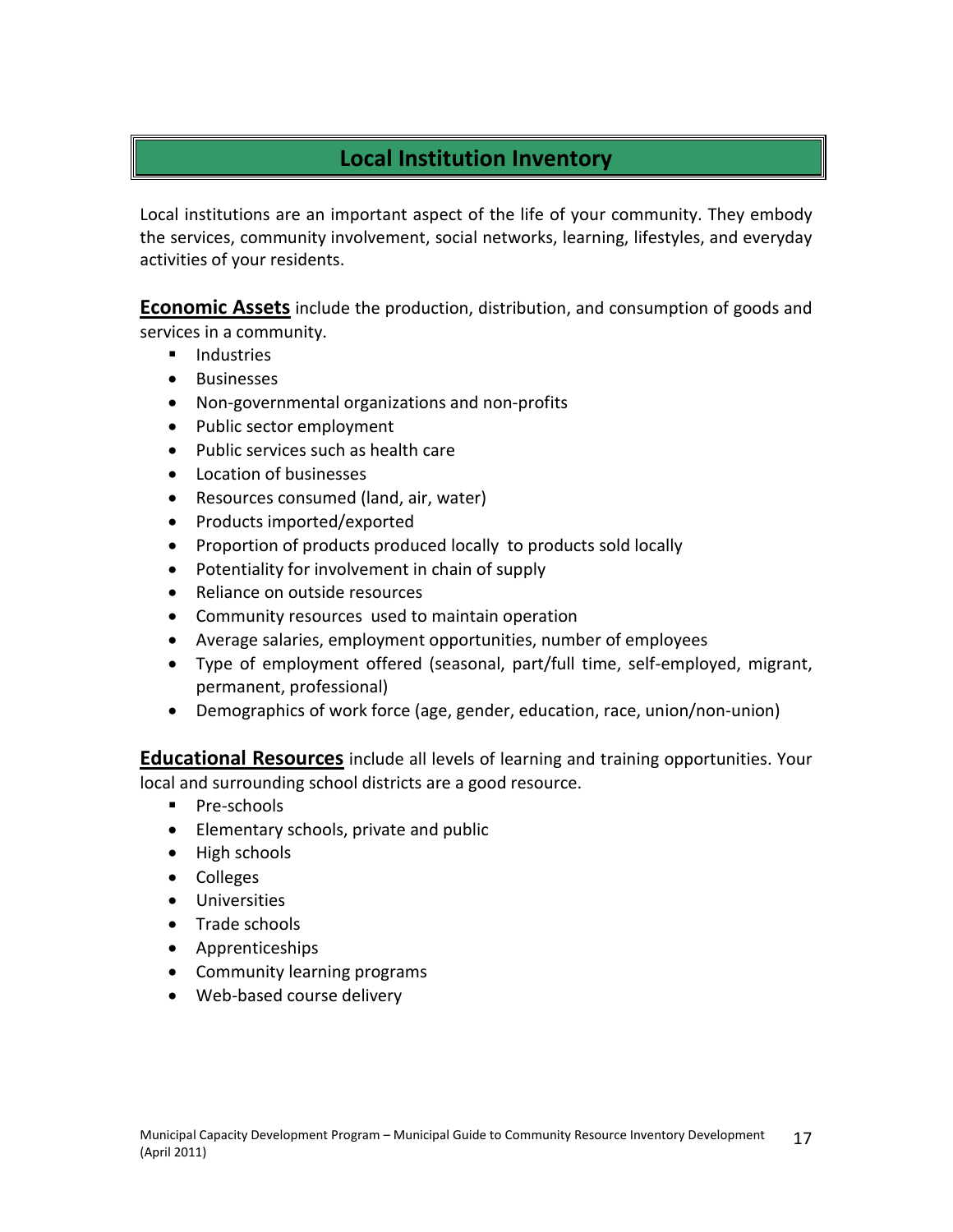**Political Resources** include all institutions of governance and decision-making bodies**.**

- Local councils, Boards, etc.
- Non-governmental and non-profit Organizations
- Provincial government
- Federal government

**Religious Resources** include organized, denominational, and non-denominational religious groups (any organization of people who support the practice of a prescribed set of beliefs, which may take the form of a legal entity).

- **Churches**
- **Faith based organizations (schools, study groups, volunteer groups)**
- **Faith based programs and services**

The Individual Resource Survey is an excellent source of information on informal community organizations, volunteer work and "invisible" community organizations.

**Social Networks and Community Organizational Resources** include formal organizations which operate with formal constitutional rules and by-laws and with a team of officers and/or board of directors, as well as informal social groups.

- **Civic Groups**
- Volunteer Services (i.e. Big Brothers, Peer tutoring groups)
- Social Interest Groups (i.e. Knitting Circles, Book Clubs, Bird Watchers)
- Associations (i.e Knight of Columbus, Kinsmen, Kinettes, Girl Guides)
- **Support Groups (i.e. AL-Anon)**
- Charities (i.e. Salvation Army)
- **Sports Leagues**
- **Recreational Organizations**
- Neighborhood Groups (Crime Watch)
- **Co-operatives**
- Shared spaces (Community Gardens, Parks, Playgrounds, Nature Trails)

# **\*\*Refer to Appendix D for Questionnaires pertaining to the Local Institutions Inventory**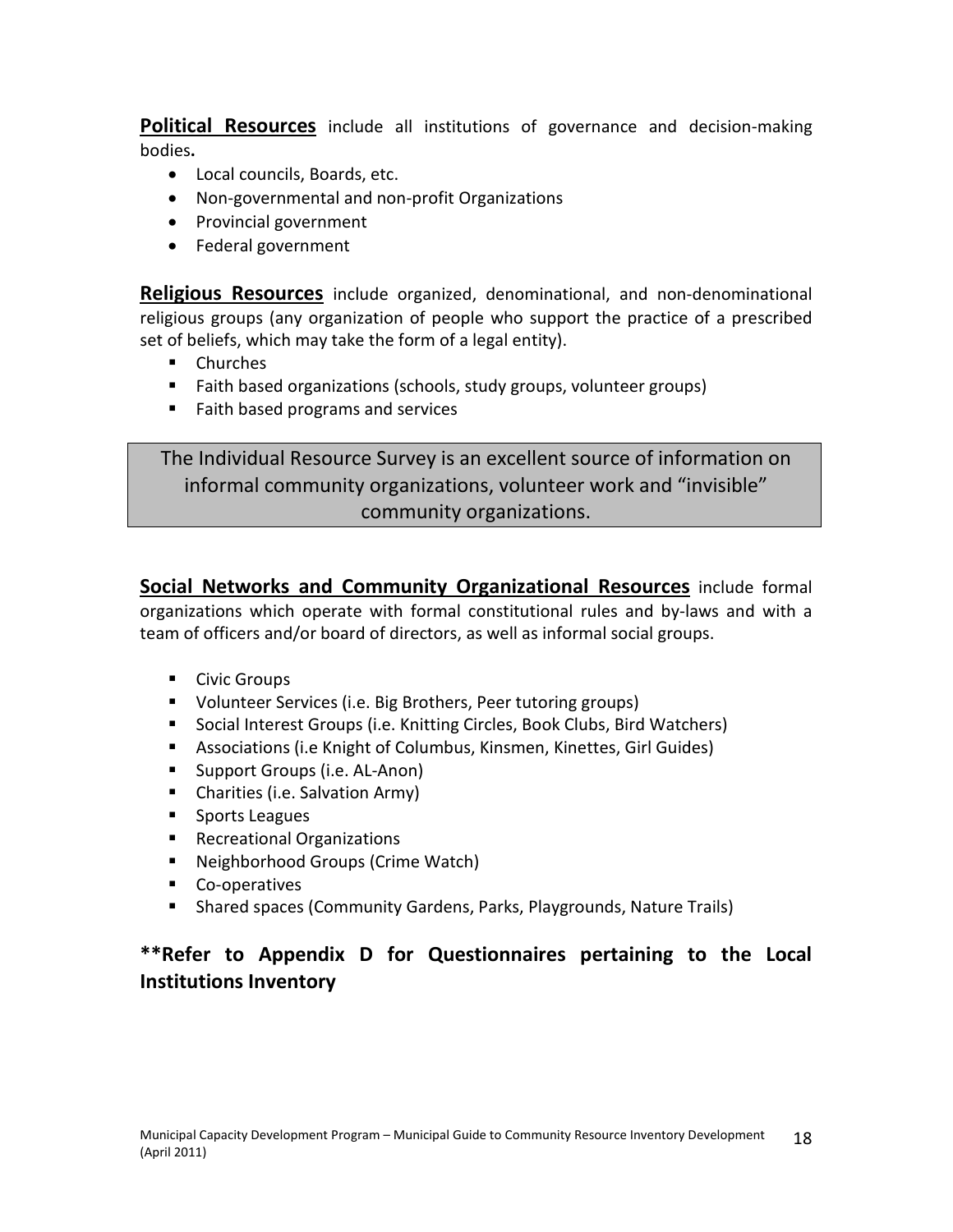# **Physical Infrastructure and Land Asset Inventory**

Having a clear idea of your community's buildings, construction, and land assets will assist you in determining potential areas of development, revitalization, and ongoing and future maintenance. Depending on your goals, financial resources, and timelines, you may wish to explore only selective areas, or all of the following areas:

- Transportation Infrastructure
- Utilities and Community Facilities
- Housing
- Land Use and Resources

### **Transportation Infrastructure**

Pay attention to how transportation systems relate to land use. Do the systems make good use of the land they occupy? Do they sufficiently connect people and businesses to their community? Will future land use changes put additional pressure on transportation systems? Do you plan to make major transportation system changes, such as alterations to rails, bridges, roads, and highways? Will these induce new development? Do you share transportation systems with other communities? Remember to define which governmental unit regulates each transportation method.

### **Roads and Highways**

- $\Box$  Average daily traffic.
- $\Box$  Parking availability
- $\Box$  Condition of roads. bridges and other relevant structures
- □ Maintenance and improvement history
- $\Box$  Roadway characteristics (i.e. width, number of lanes, divided, auxiliary lanes, etc.).
- □

### **Rail Systems**

- $\Box$  Maps identifying the location of railroad tracks, highway-rail crossings (i.e. lights, gates, cross bucks), and intermodal connections
- □ Number of highway-rail crossings
- □ Type of service (freight, passenger)
- $\Box$  Track mileage in the community
- $\Box$  Types of crossing protection
- □ Number of rail/highway crashes
- $\Box$  Opportunities to develop links/transfers to other transportation choices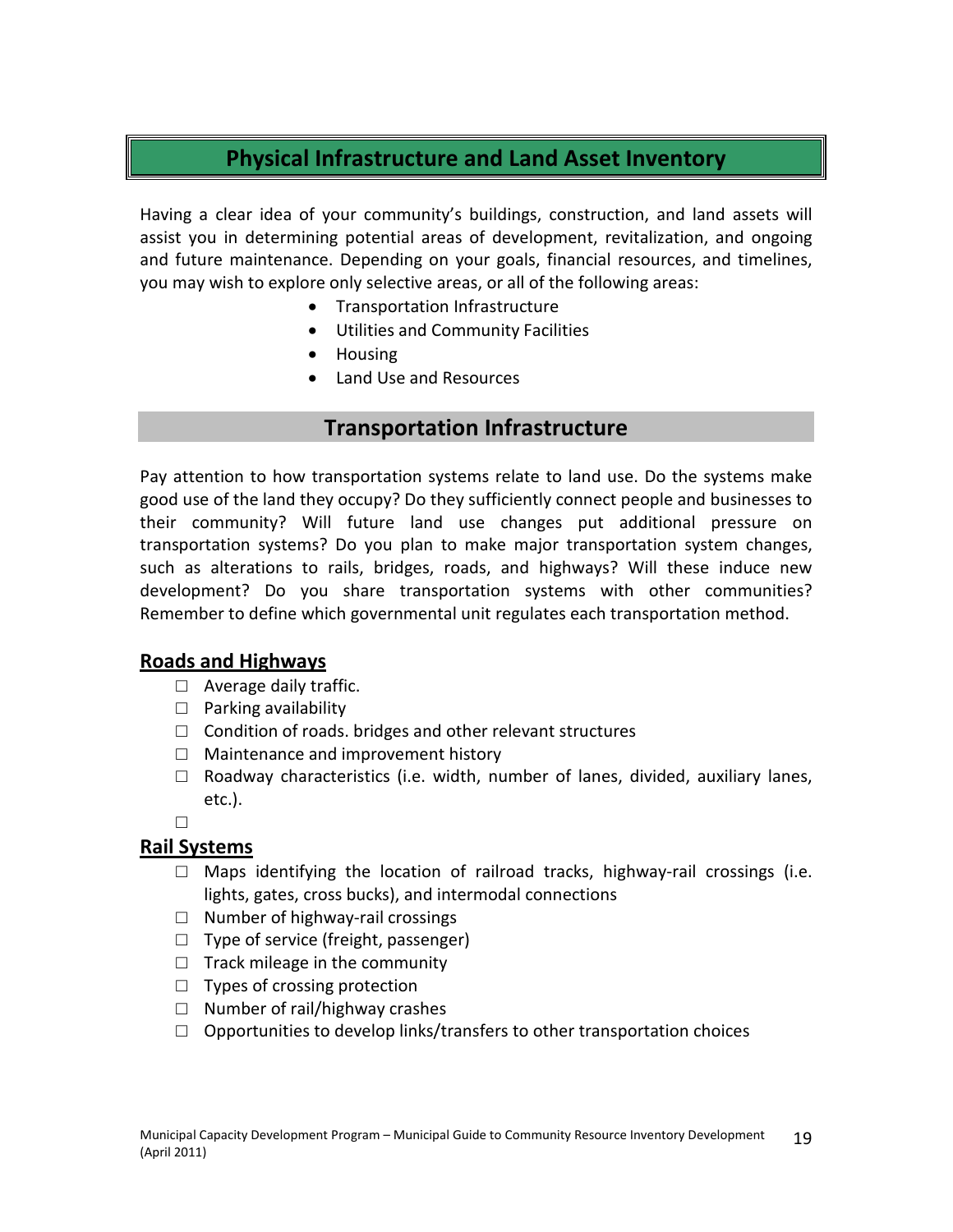### **Transit Routes**

- $\Box$  Area of service (i.e. regional, local)
- □ Ridership
- $\Box$  Site design/building orientation
- $\Box$  Frequency of service
- $\Box$  Type (s) of service (i.e. shared ride, taxi, bus, subway)
- □ Service hours (i.e. nights, weekends)

### **Airports**

- $\Box$  Map showing location of airport (s) serving the community
- $\Box$  Type of airport (s) (i.e. general aviation, commercial service, public or private, military, reliever)
- $\Box$  Airport classification (i.e. air, carrier, transport, corporate, general utility, etc)
- $\square$  Description of airport (s): runway length (s), activity levels, based aircraft, emplacements, cargo (i.e. for commercial services airports)
- $\Box$  Additional considerations: current zoning ordinances (i.e. height limitations zoning ordinances; land use zoning ordinances)
- □ Approach clearance considerations
- $\Box$  Opportunities to develop links/transfers to other transportation choices

### **Pedestrian**

- $\square$  Map identifying pedestrian facilities (i.e. overpasses, multi-use paths, worn paths, crosswalks, signals, sidewalk network, crash locations)
- $\Box$  Total miles of sidewalks, and areas of community with or without sidewalks
- $\Box$  Opportunities to develop links/transfers to other transportation choices
- $\Box$  General condition of sidewalks
- $\Box$  Opportunities to develop pedestrian pathways

# **Utilities and Community Facilities**

Identify the parcels of land used for utilities and community facilities. This includes schools, public services, courthouses, fire and police stations, libraries, post offices, city hall, and publicly owned industrial land use (maintenance sheds, impound lots, salt and gravel storage). Determine the intensity of the different types of facilities. Identify the regulations about land use for utilities and community facilities. Also identify the land ownership patterns for utilities and community services, as well as common federal, provincial and local governmental services.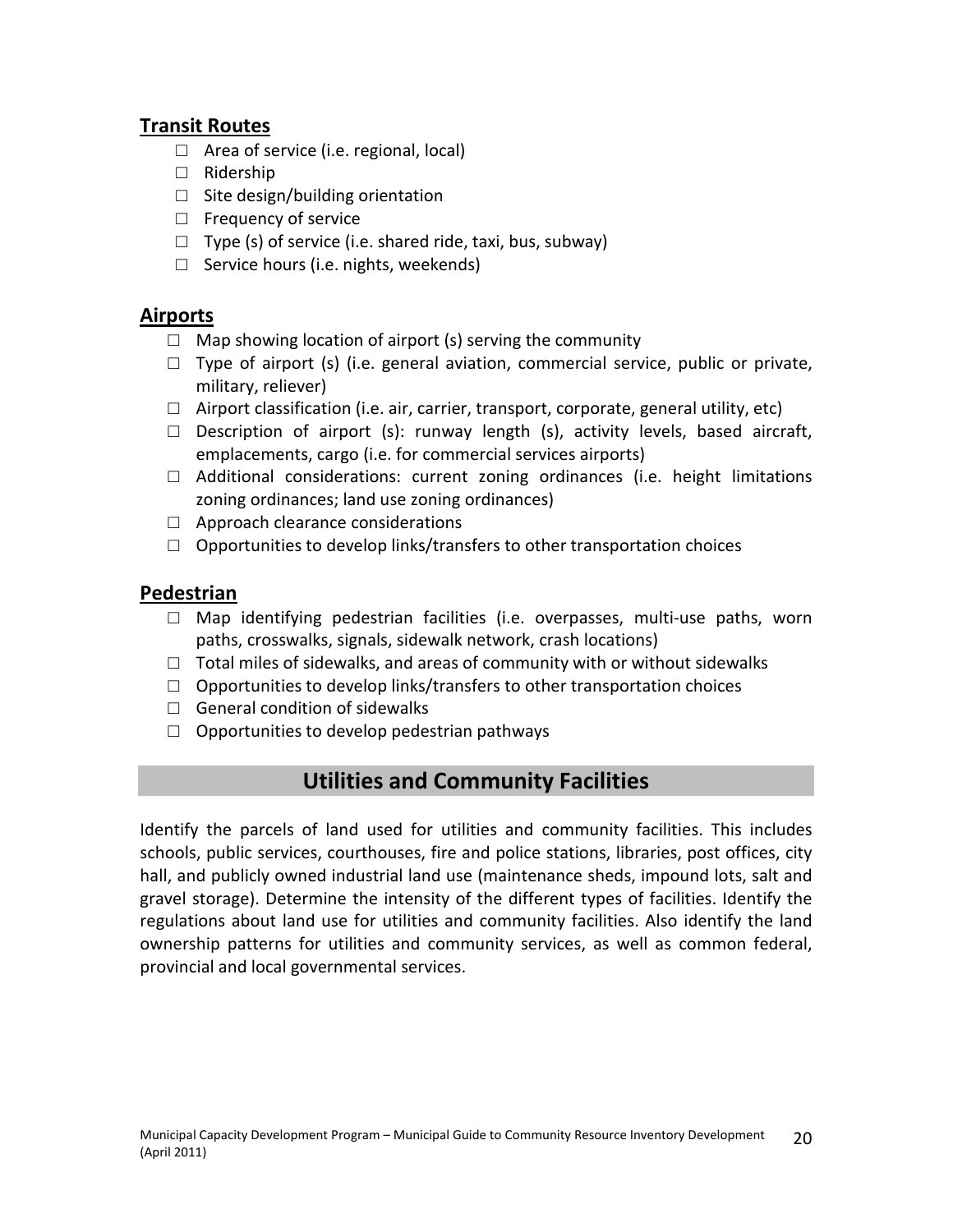### **Water systems**

- Identify the kind, capacity, and condition of the drinking water, wastewater, and storm water systems (local engineer)
- Locate the septic systems and assess their condition (local engineer)
- Locate private and public wells and assess their condition.
- Hazard mitigation (sewer and water districts)

### **Solid waste systems**

- Include Landfill and Transfer Stations, Compost Facilities, Recycling Centers and Depots
- Specify the capacity, use level and condition of the current waste management system

**Your local engineer can provide this information. Look in your telephone directory in the Government section. Don't forget to also look to nonprofit and non-governmental organizations, which advocate and assist in developing recycling programs and provide ideas for clean, renewable energy options.**

### **Energy systems**

- Include Solar, Wind, Clean and Green energy
- Contact local power providers for most of this info
- Inventory the energy utilities serving the community.
- Identify and map the existing and planned utility corridors

### **Commercial & Industrial Buildings**

- Include all businesses, storage facilities, processing facilities
- Inventory machinery, parts
- Include commercial real estate opportunities
- Identify when building was built, improvements completed or required, condition, capacity, and status of each facility

### **Public Services and Facilities**

- Include Nursing homes, Hospitals and Medical clinics, Libraries, Cemeteries, Community Centres, Art Centres, School and school districts, Churches, Heritage buildings, Museums and Halls, Law enforcement services, Recreation Enforcement, Transportation regulators
- Assess the condition and status of the buildings, vehicles, and equipment used by community service facilities.
- Identify when building was built, improvement needs, condition, capacity, and status of each facility.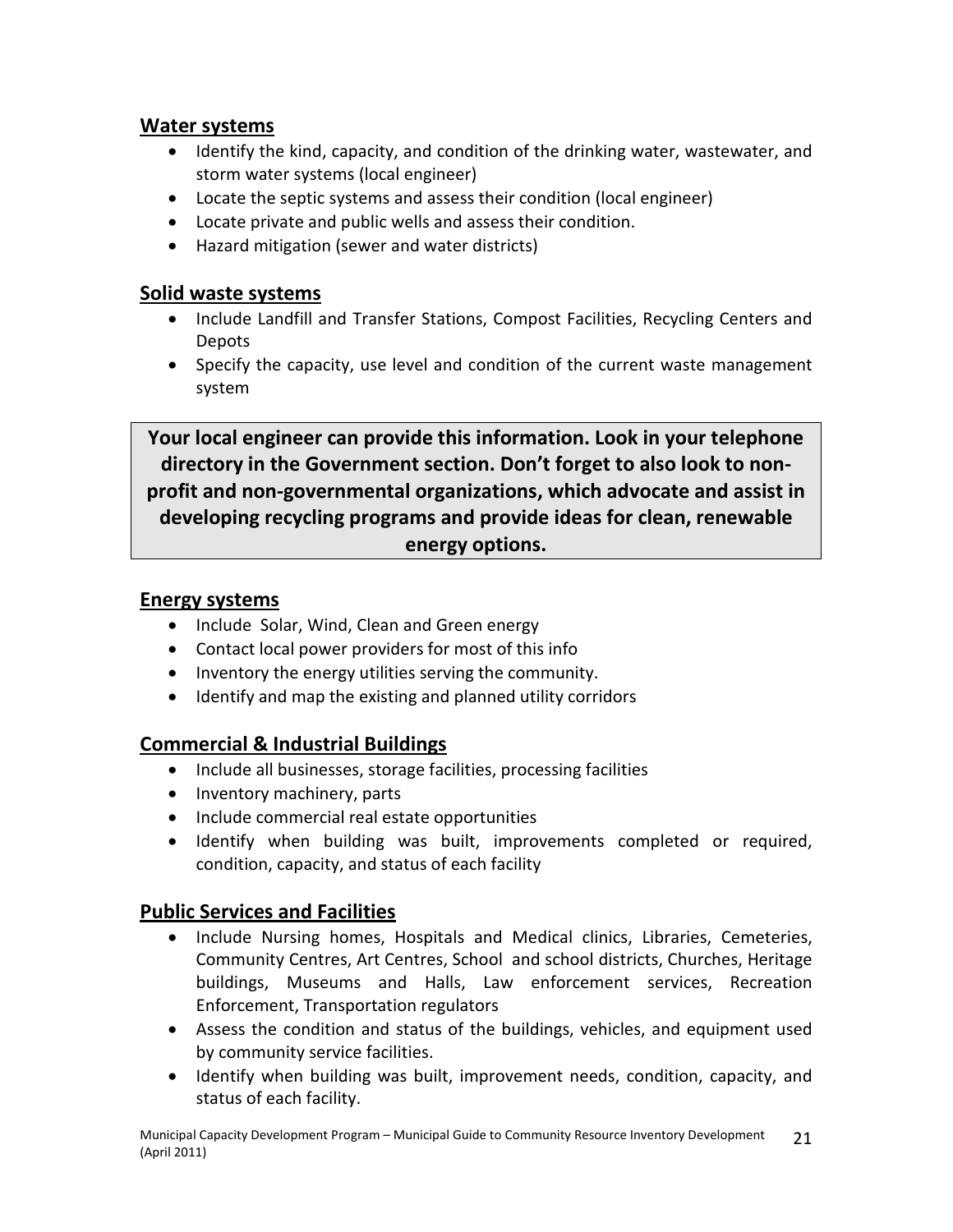### **Technological Infrastructure**

- Bandwidth
- Connectivity, proximity to service towers
- Services (i.e. digital cable, mobility)
- Radio/TV stations
- Cable and Phone companies
- For each system, identify the provider, type, location and status.

# **Housing**

### **Housing Availability**

- Average household size
- Average family size
- Growth and vacancies
- Retrofitted buildings and non-traditional building uses
- Vacancies, housing occupation and capacities Include seasonal, vacant, singlefamily homes, multi-family units, one or more room apartments, room and board, hotel accommodations
- Number of owner-occupied and renter-occupied units
- Current needs/housing deficiencies

### **Housing Values**:

- price of owner-occupied housing
- distribution of housing at different values
- market rates for housing
- property taxes
- mortgage interest rates
- home-owner insurance
- relative value and location (neighborhood SES-find a suitable LINK)
- infrastructure condition (plumbing, insulation)

### **Visual appearance of housing (individual properties)**:

- landscapes
- shorelines
- scenic vistas
- condemned areas, uninhabitable areas
- abandoned and debilitated buildings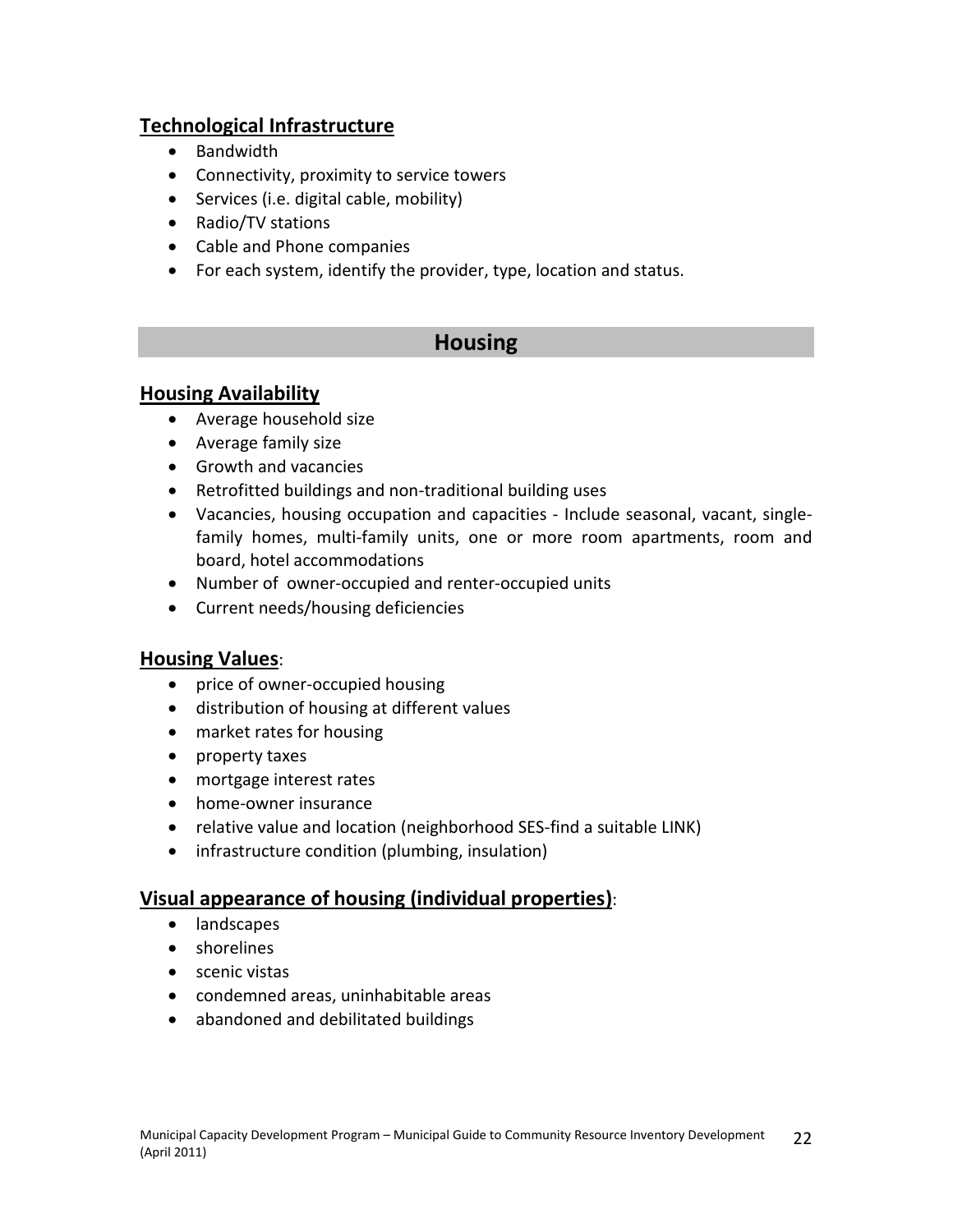### **Land Use and Resources**

Identify the land in your community which has federal, provincial or municipal ownership. Determine who owns them and if these areas are widely or sparsely used. You should also identify land owned by or shared with other jurisdictions. Make sure that future visions and plans share the interests of all parties who own the land. Examine how land use decisions in your community may affect other governmental units.

### **Availability**

- Observe local Zoning Bylaws
- Identify private, corporate, public and Crown lands
- What land is available for various developments
- Real estate values and trends in the region

### **Land Assets**

- Agricultural land use and characteristics (i.e. cropland, pasture, grassland)
- Soil fertility and components, topography, drainage patterns
- Air quality and Energy Resources
- Forest
- Industrial Areas
- Lakes, ponds, streams, wetlands, shorelands, floodplains
- Minerals
- Natural resources/geographical and geological landmarks, scenery
- Environmental Corridors, wildlife preserves
- Parks/Recreation Areas (boating, hiking, hunting, cycling, fishing)
- Landfills and brownfields
- Wildlife (species, populations, endangered/threatened)
- Water Resources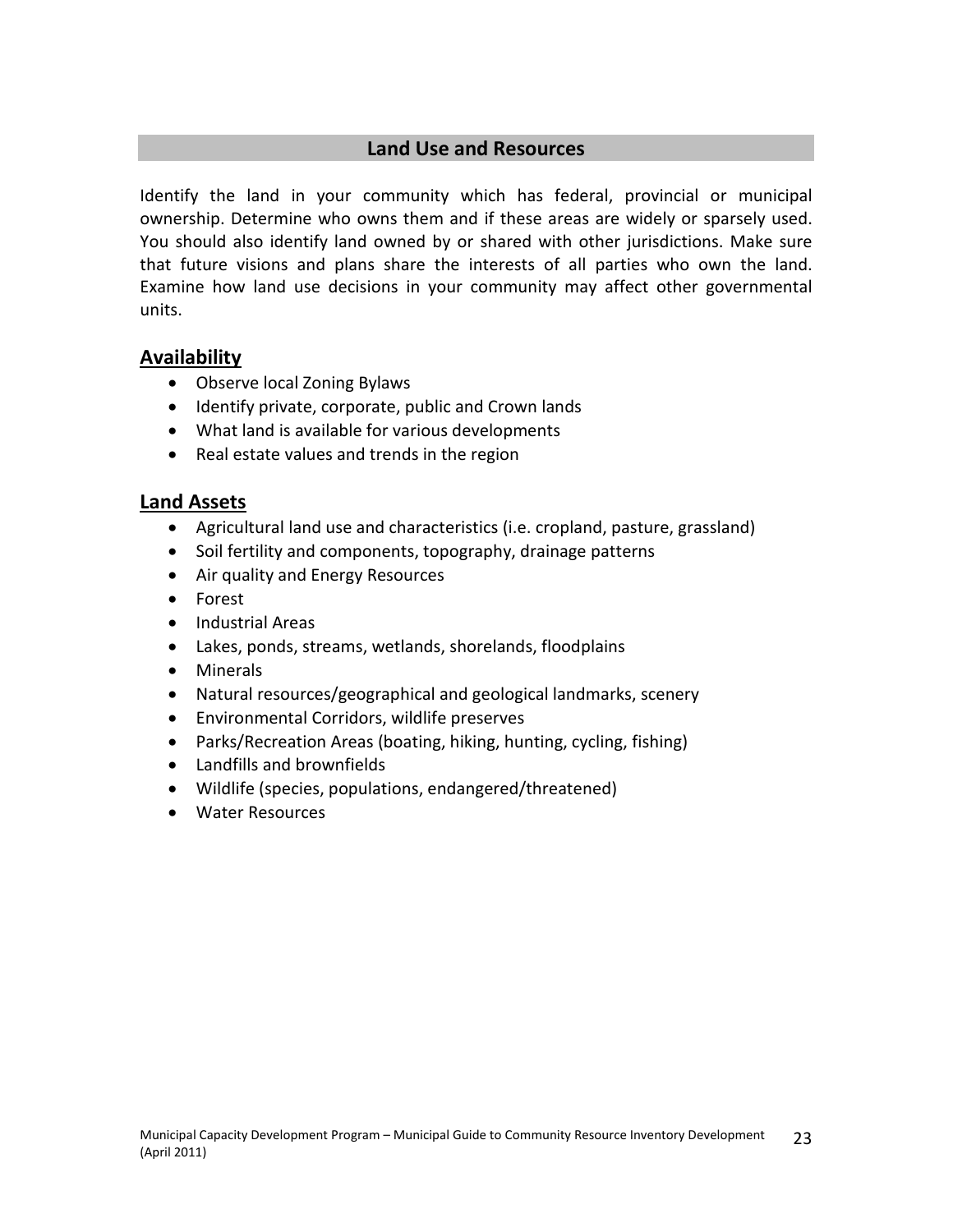# **Cultural and Heritage Inventory**

What makes your community unique? Mapping your cultural and heritage resources can help you understand and establish a special community identity. Your culture and heritage represent the livelihood and events, both past and present, which contribute to the quality and vibrancy of life in your community. Present and historical representations of culture can lead your community to discover ways to further celebrate your uniqueness.

**Cultural Assets** include current events, programs, activities, and products of your community pertaining to recreation, sports and the arts.

- □ Music and performance art
- $\Box$  Local artists and art galleries
- $\Box$  Public displays of art, such as murals, statues and monuments
- $\Box$  Artisan guilds (such as quilting, embroidery, metal working, crafts)
- □ Indoor and outdoor sports
- $\Box$  Sporting events and competitions
- □ Local sports leagues
- $\Box$  Specialty and ethnic Cuisine
- $\Box$  Languages (both spoken and taught)
- $\Box$  Festivals and ceremonies (ethnic, artistic, fund-raisers, derbies, exhibitions and fairs)
- □ Farmer's markets
- $\Box$  Public parks, playgrounds, and recreation areas (and related programming and services)

**Heritage Assets** include historical representations of culture such as ethnography, early settlement and historical artifacts, community history, local landmarks (natural and man-made), local legends and oral histories.

- □ Museums
- $\Box$  Historical and landmark buildings
- $\Box$  Community history and local legends
- □ Famous residents
- $\Box$  Ethnographic representations
- □ Religious congregations
- $\Box$  Historical sites (i.e. battlegrounds, old trails, ceremonies)
- $\Box$  Geological landmarks (i.e. rock formations, rivers, lakes)
- $\Box$  Local traditions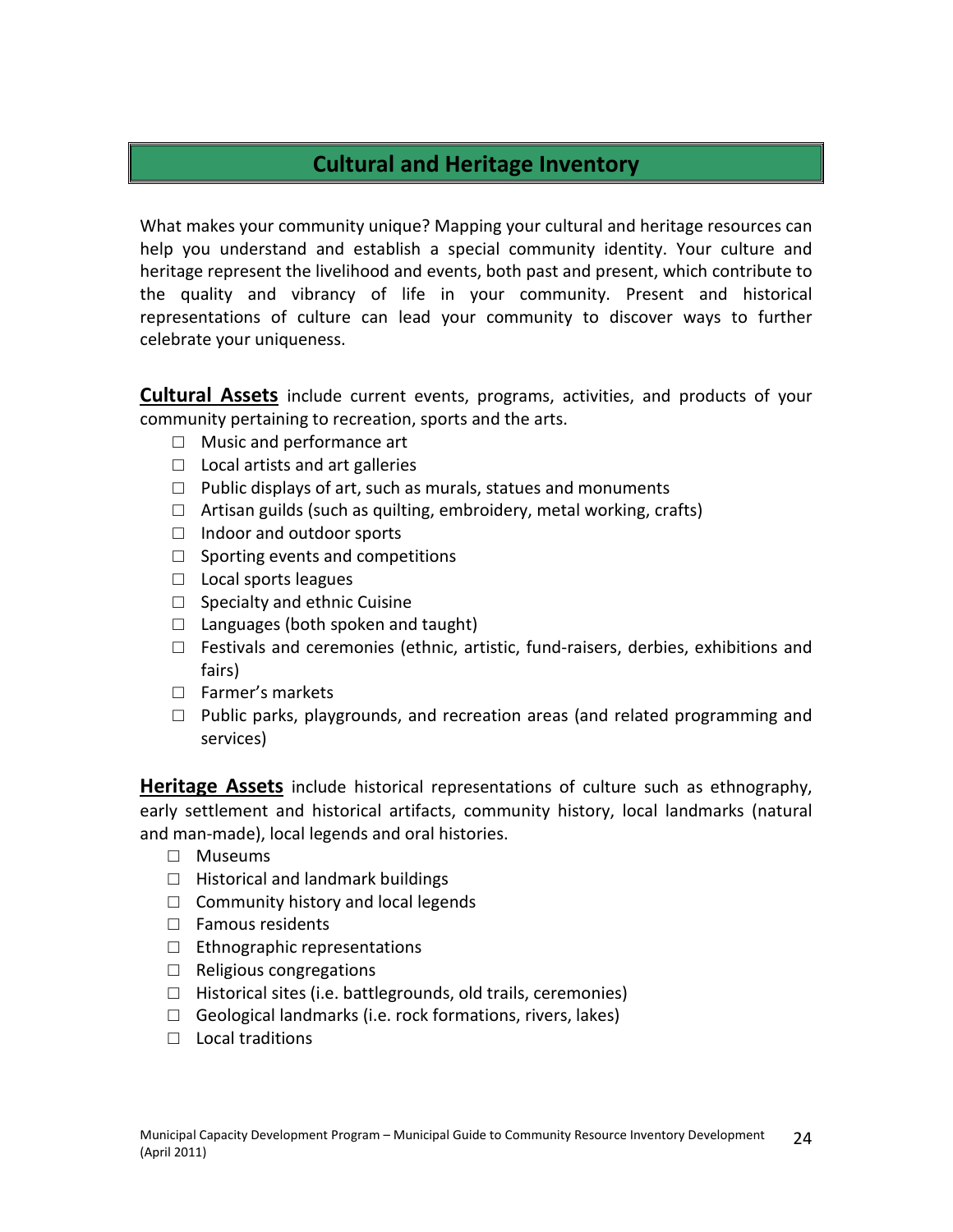# **Putting it All Together**

Once you have researched your inventories, there are a variety of ways to compile and present the information. Depending on your community's overall goals and resources, however you choose to compile the information, the potential uses of your community's resource inventory are endless.

- Strategic/Action Planning Gain a better understanding of your community and/or program or project! Using your Community Resource Inventory, your community is better able to identify economic, social, and environmental patterns which can help you capitalize on your current resources and strategize for your future.
- Official Community Planning Your community resource inventory is the foundation of community planning. To develop an Official Community Plan and/or Zoning Bylaws, your community should consult with a professional community planner. See MCDP's website for further resources on Community Planning.
- Organizational Development Your community resource inventory may reflect the needs or potential to improve or create new committees or administrative roles for improved efficiency and/or program and service delivery.
- Program and Project Development  $-$  Your community resources may illustrate underutilized resources in order to implement new programs and projects for the benefit of current residents. With the community resource inventory information you might also establish a publically accessible database for research and educational purposes, or, improve or establish your own community website.
- Public Relations, Tourism and New Settlements Develop new physical maps, statistical reports, community publications and promotional literature to attract investors, new industries and businesses, tourist opportunities and new residents.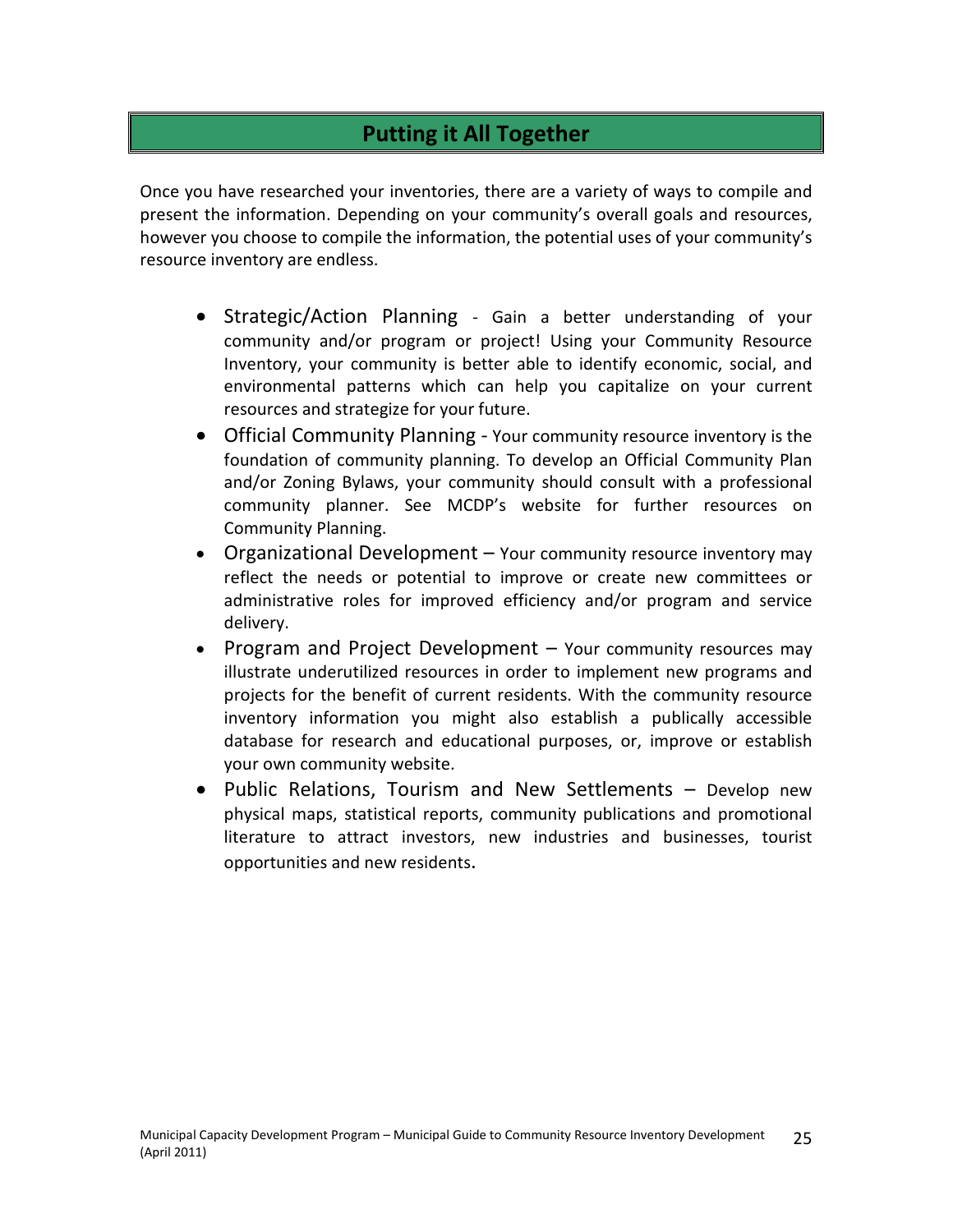# **Expanding Your Resource: Future Community Resource Inventories**

Community Resource Inventory development is one aspect of capacity building and community sustainability and one step on the road to establishing an official community plan. *This Municipal Guide to Community Resource Inventory Development* has introduced this step-by-step process to assist your municipality in creating and applying a Community Resource Inventory for future planning and development.

By completing the process of creating a Community Resource Inventory, you should have identified your community's current resources and considered your present and future needs. In engaging your community members in the process, you will have established a solid foundation of community spirit that can be translated into regional planning, increased knowledge of current resources and future needs, strengthened social, geographic, and economic networks, and dialogue for intermunicipal cooperation and future planning.

Now that you have completed a community resource inventory, this information should be updated regularly as your community changes. This helps maintain an accurate picture of your current resources and provides the foundation for ongoing planning and development. As well, it will assist your community in engaging in regional planning initiatives. The Community Resource Inventory development process can be applied on a regional level by connecting your list of resources with those of neighboring communities. This information can be used for capacity building purposes, cost reduction through sharing resources, and developing intermunicipal initiatives to improve the sustainability of Saskatchewan communities.

# **About the Municipal Capacity Development Program**

### *"Building Sustainable Communities in Saskatchewan"*

Launched in 2006, the Municipal Capacity Development Program (MCDP) developed as a partnership between SARM, SUMA, the New North and Municipal Affairs to promote growth, cooperation and community development through intermunicipal partnership.

Following the recommendations of the Clearing the Path (CTP) Committee, the partnering organizations, with municipal input, developed the MCDP to assist municipalities in building local capacity for sustainability through facilitation, training, education and research. Four key areas of service delivery have become the focus of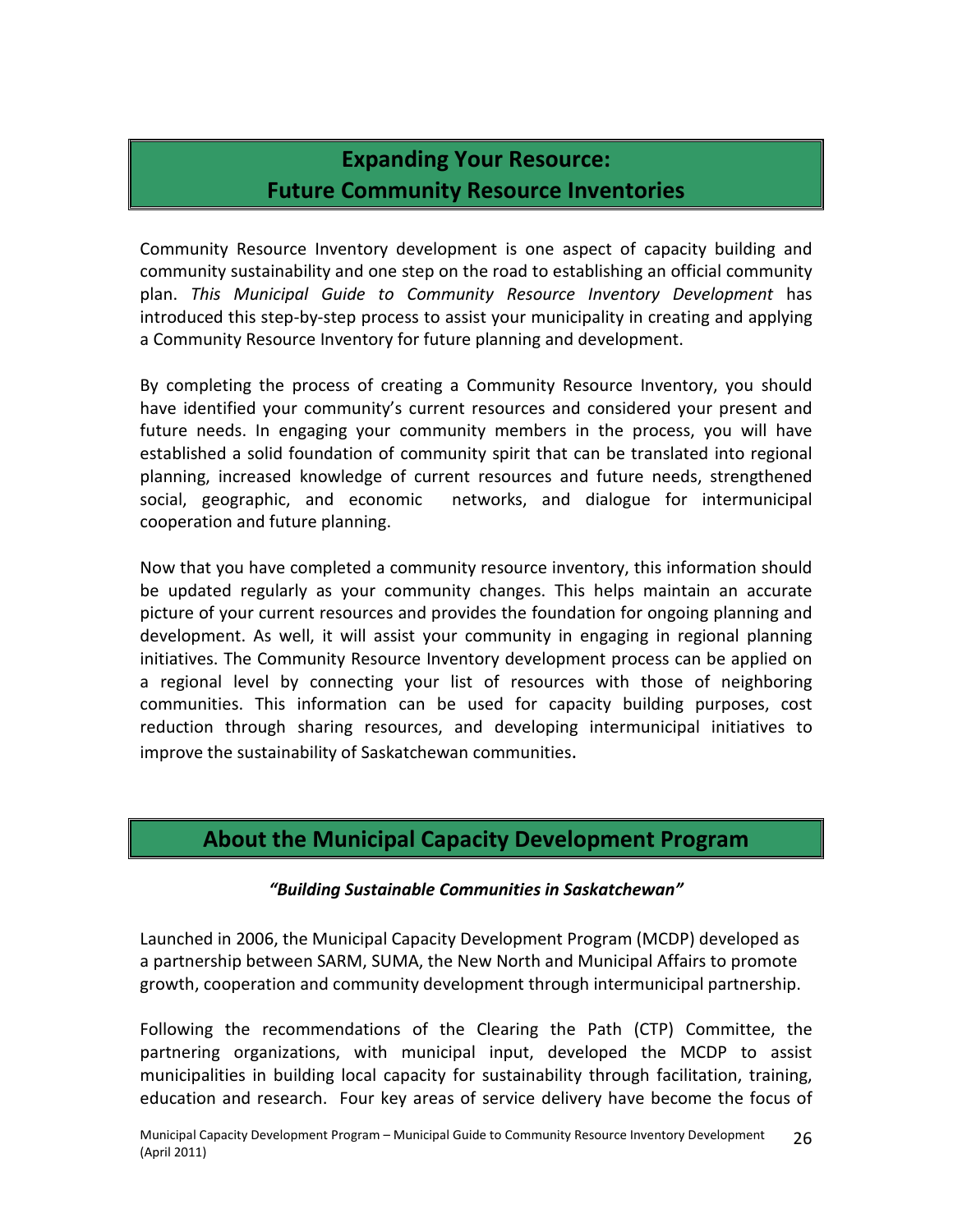the MCDP, these include: the facilitation of intermunicipal relationships and partnership development; engagement of municipalities and other stakeholders to work together to improve service delivery and build local planning capacity; support the development of and assist municipalities to carryout intermunicipal sustainability plans and strategies; and, to provide municipalities with the tools and abilities to maintain the intermunicipal planning process.

MCDP resources (staff and/or contracted resources) are available through SARM, SUMA, and The New North (SANC) to assist municipalities working together. The team provides services to Saskatchewan Municipalities interested in creating new or expanding on existing intermunicipal working relationships. MCDP activities include, but are not limited to the following:

- Coordination and facilitation of intermunicipal forums and community meetings;
- Educating intermunicipal working groups of the benefits and possible approaches to sustainable planning;
- Supporting the establishment of formal and informal intermunicipal working groups, including the engagement of government agencies and other stakeholders in the process;
- Assisting with the development of a background report/intermunicipal profile for the group to begin the planning process e.g. community dynamics, population growth etc.;
- Tailoring a process for the intermunicipal group to follow in identifying common issues and opportunities;
- Facilitating the development of intermunicipal community action plans (comprehensive strategic plans);
- Assisting with the development of community resource inventories community resource inventory exercises to support MAIS;
- Providing models and templates of intermunicipal working agreements and cost sharing arrangements i.e. human resources;
- Assisting with the development of Terms of Reference for shared resources;
- Providing information on and assistance with the development of Memorandums of Understanding and dispute/conflict resolution mechanisms;
- Supporting the establishment of project management structures e.g. governance, assigning responsibilities, timelines, allocating resources etc.;
- Providing technical assistance to intermunicipal groups as the need arises e.g. networking, specific funding information,
- Maintaining a user-friendly website with links, case studies, agreements, models and best practices for sustainable communities [http://www.municipalcapacity.ca/;](http://www.municipalcapacity.ca/)
- Host the *My Community* forum at <http://www.municipalcapacity.ca/forum/> to provide municipalities with a means to exchange ideas, opinions and information;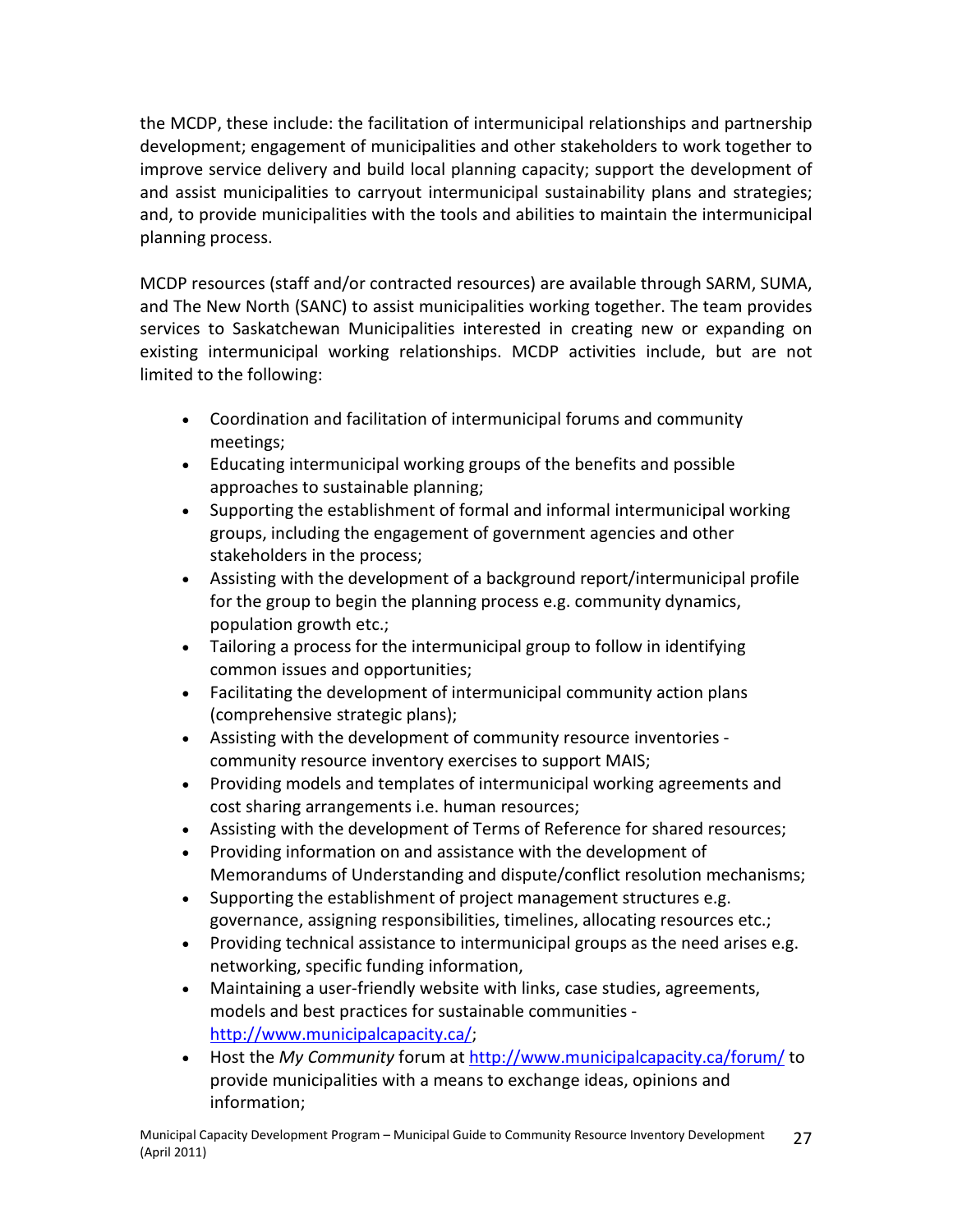- Supporting the development and implementation of communication strategies for local community engagement e.g. flyers, PowerPoint presentation, openhouses, etc.;
- Editing *Interconnections,* the sustainability focused newsletter for Saskatchewan Communities, in partnership with SARM and SUMA; and,
- Developing and/ coordinating relevant topic specific workshops with applicable organizations and agencies at the request of intermunicipal groups.

Currently, the Municipal Capacity Development Program is directly assisting over 240 municipalities, First Nations and Métis Communities across the province to further their intermunicipal partnerships.

If your municipality is interested in more information about our program or to learn more about intermunicipal initiatives in your area please visit our website. For general inquiries, email us at [municipalcapacity@sarm.ca.](mailto:municipalcapacity@sarm.ca)

#### **Shelley Kilbride**

Program Manager 201 - 2022 Cornwall Street Regina, Saskatchewan, S4P 2K5 Phone: 306.761.3736 Fax: 306.761.3740 E-mail: [skilbride@sarm.ca](mailto:skilbride@sarm.ca)

#### **Tanya Doucette**

Project Facilitator 201 - 2022 Cornwall Street Regina, Saskatchewan, S4P 2K5 Phone: 306.761.3735 Fax: 306.761.3740 E-mail: [tdoucette@sarm.ca](mailto:tdoucette@sarm.ca)

#### **Dana Schmalz**

Project Facilitator 201 - 2022 Cornwall Street Regina, Saskatchewan, S4P 2K5 Phone: 306.761.3737 Fax: 306.761.3740 E-mail: [dschmalz@sarm.ca](mailto:dschmalz@sarm.ca)

#### **Tayah Hanson**

Project Facilitator 201-2022 Cornwall Street Regina, Saskatchewan S4P 2K5 Phone: 306.531-8337 Fax: 306.761.3740 Email: [Thanson@sarm.ca](mailto:Thanson@sarm.ca)

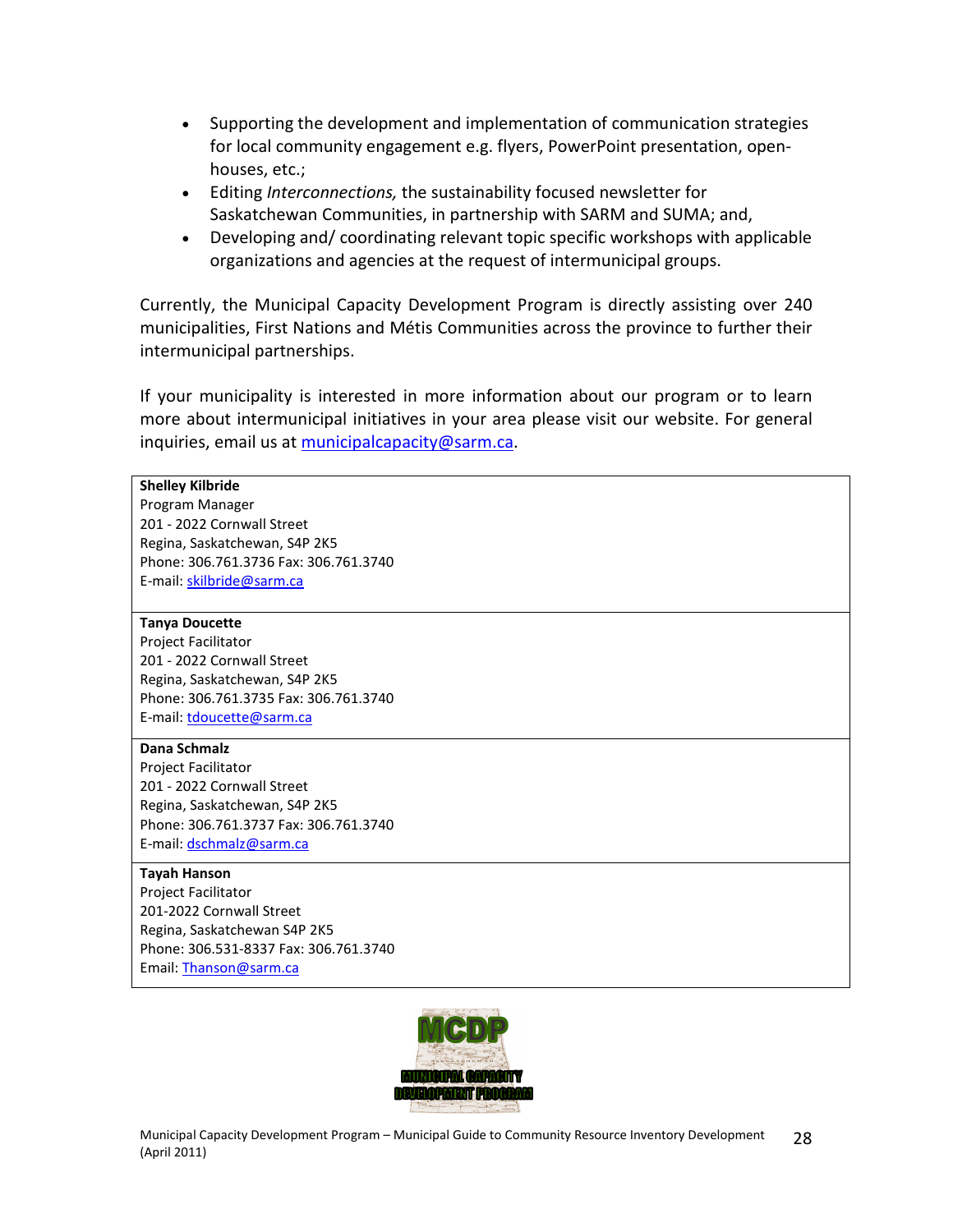# **APPENDICES**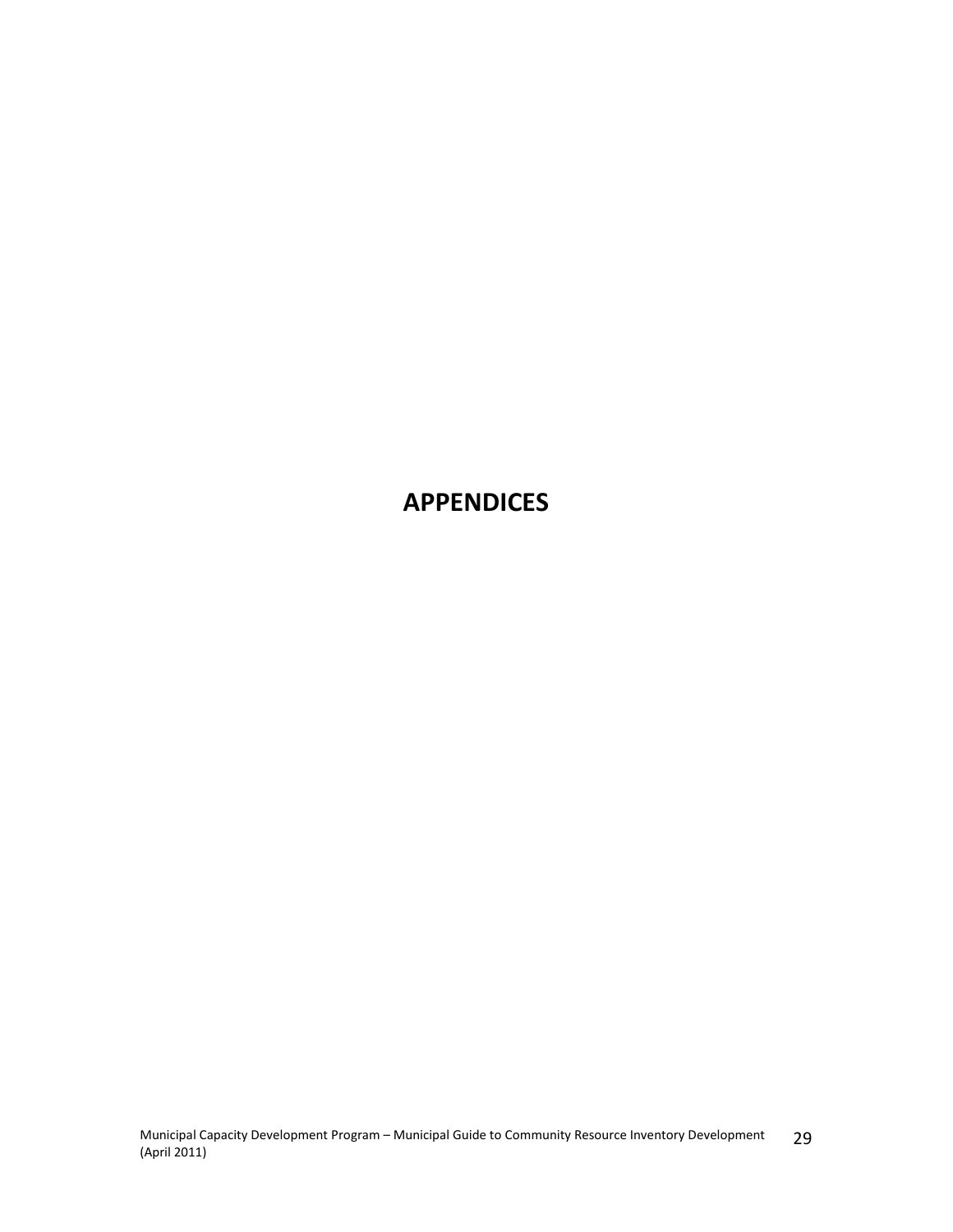# **Appendix A**

Community Resource Inventory Worksheet

| <b>Activities</b> | <b>Time Line</b> | <b>Measures</b> | <b>Lead</b> | <b>Notes</b> |
|-------------------|------------------|-----------------|-------------|--------------|
|                   |                  |                 |             |              |
|                   |                  |                 |             |              |
|                   |                  |                 |             |              |
|                   |                  |                 |             |              |
|                   |                  |                 |             |              |
|                   |                  |                 |             |              |
|                   |                  |                 |             |              |
|                   |                  |                 |             |              |
|                   |                  |                 |             |              |
|                   |                  |                 |             |              |
|                   |                  |                 |             |              |
|                   |                  |                 |             |              |
|                   |                  |                 |             |              |
|                   |                  |                 |             |              |
|                   | (WHAT)           | (WHEN)          | (HOW)       | (WHO)        |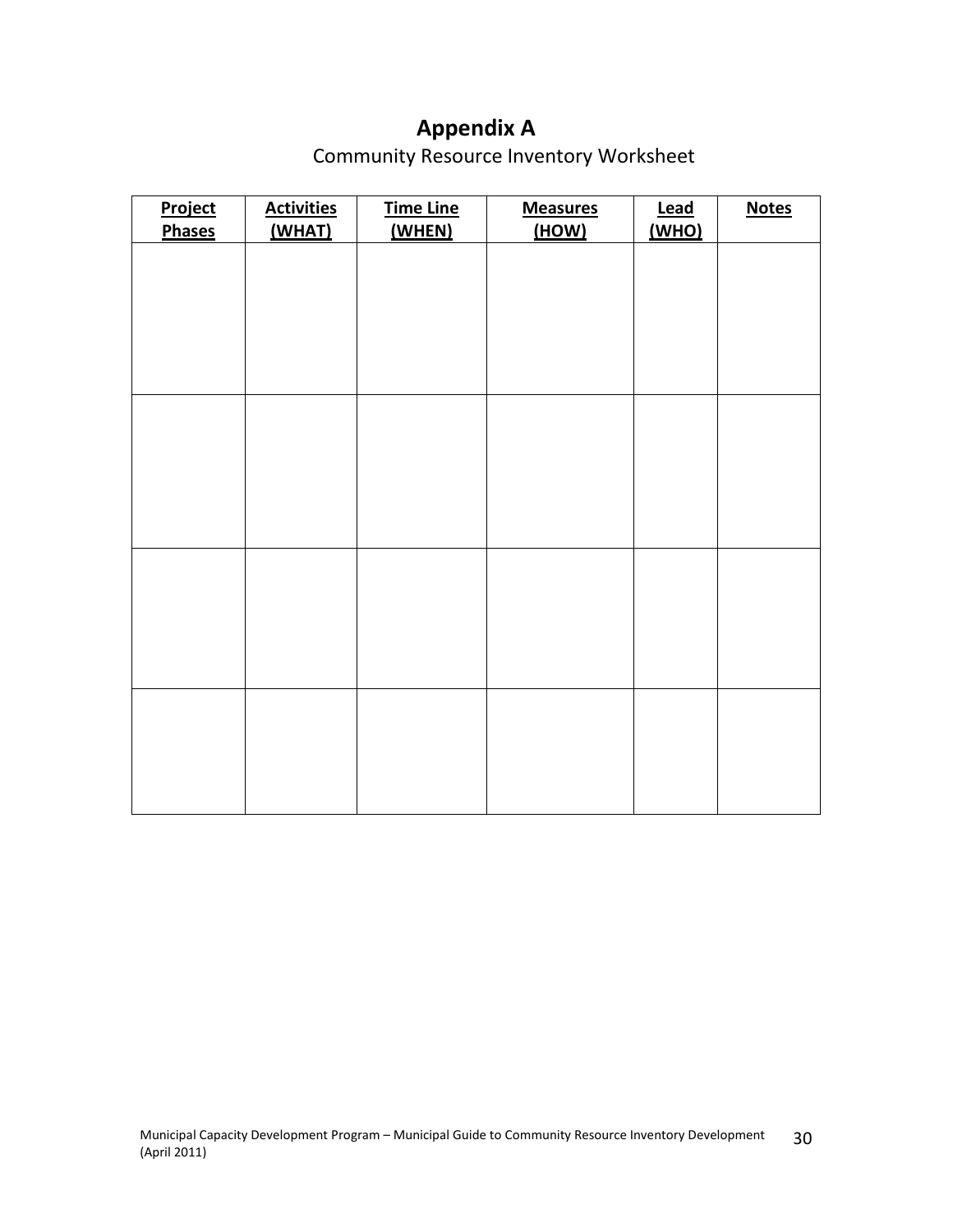# **Appendix B Community Resource Inventory Sample Budget**

# **Project Budget** *Community Resource Inventory Project*

|                                             | <b>Total Expected</b><br><b>Project 1 Costs</b> |              |
|---------------------------------------------|-------------------------------------------------|--------------|
| Line Item                                   |                                                 |              |
|                                             |                                                 |              |
| 1. Employee salaries and wages              |                                                 | $\mathbf{0}$ |
| Project Manager                             |                                                 |              |
| Administrative assistant (data entry)       |                                                 |              |
| Community Members to gather information (7) |                                                 |              |
| Consultant                                  |                                                 |              |
|                                             |                                                 |              |
|                                             |                                                 |              |
| 2. Local travel                             |                                                 | $\mathbf{0}$ |
|                                             |                                                 |              |
| Program Manager Travel                      |                                                 |              |
| Heritage Consultant Travel                  |                                                 |              |
| Community Member Travel (7)                 |                                                 |              |
|                                             |                                                 |              |
|                                             |                                                 |              |
| 3. Meetings                                 |                                                 | $\mathbf{0}$ |
| Initial Meetings (1)                        |                                                 |              |
| Training (2)                                |                                                 |              |
| Status and Status Up-date Meetings (2)      |                                                 |              |
| Implementation (2)                          |                                                 |              |
|                                             |                                                 |              |
| 4. Printing and publications                |                                                 | $\bf{0}$     |
|                                             |                                                 |              |
| Reports/Production                          |                                                 |              |
| Brochures / pamphlets other material        |                                                 |              |
| Internal resources                          |                                                 |              |
| <b>Training tools</b>                       |                                                 |              |
|                                             |                                                 |              |
|                                             |                                                 |              |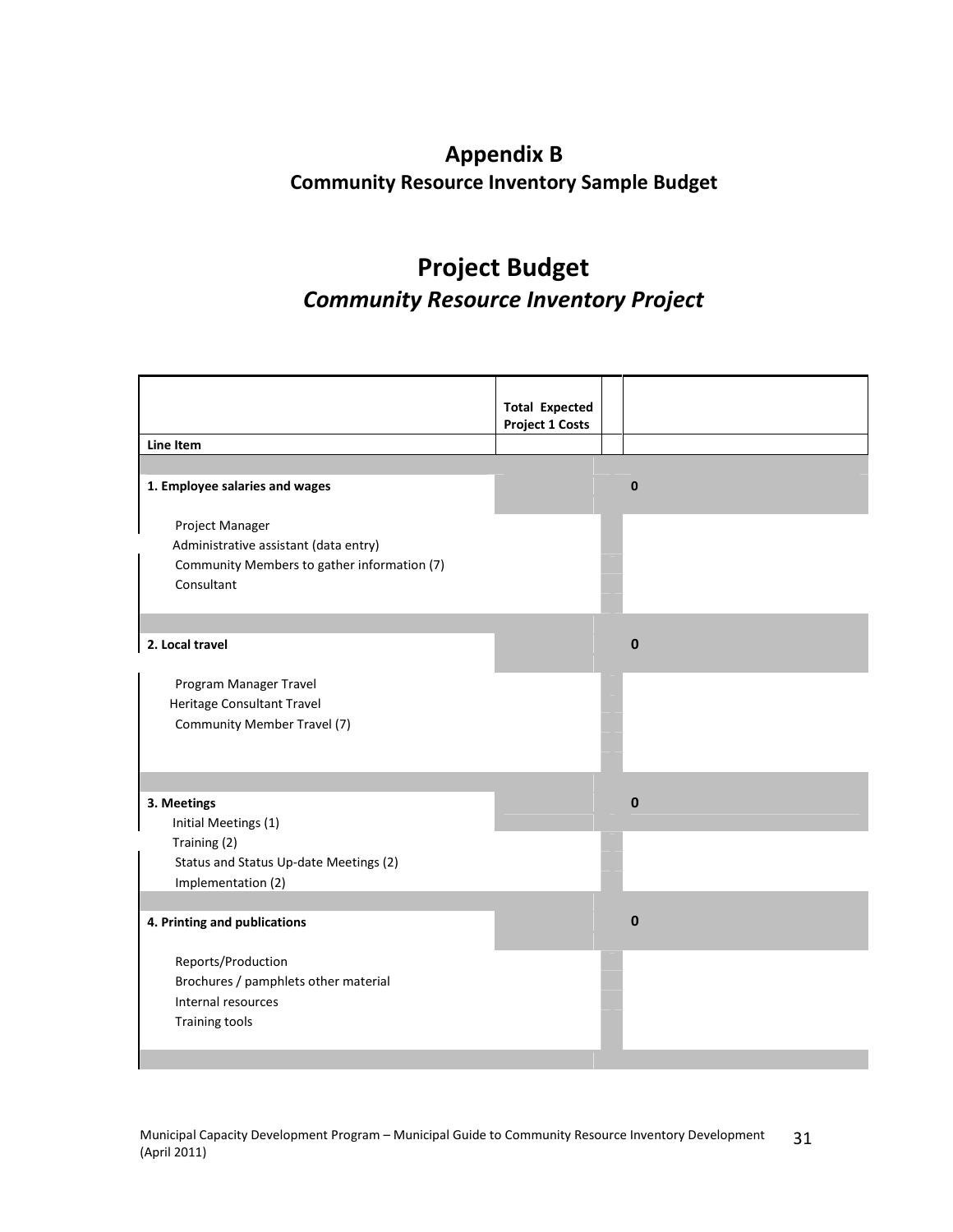| 5. Administrative expenses                                                                   |                                            | $\mathbf 0$ |
|----------------------------------------------------------------------------------------------|--------------------------------------------|-------------|
| Communication, phones, fax, email, internet, postage<br><b>Office Supplies and Materials</b> |                                            |             |
| 7. Overhead                                                                                  |                                            | $\pmb{0}$   |
| Advertising and public relations (general)                                                   |                                            |             |
| 8. Technical                                                                                 |                                            | $\pmb{0}$   |
| GPS Unit (2)<br><b>GIS Base Maps</b><br>Computer and software                                |                                            |             |
| 9. Other                                                                                     |                                            | $\bf{0}$    |
| <b>Implementation Grant</b>                                                                  | $\pmb{0}$<br>$\mathbf 0$                   |             |
| 10. Other<br>Details below:                                                                  | $\bf{0}$                                   | $\pmb{0}$   |
|                                                                                              | $\pmb{0}$<br>$\boldsymbol{0}$<br>$\pmb{0}$ |             |
|                                                                                              |                                            |             |
| <b>Total</b>                                                                                 |                                            |             |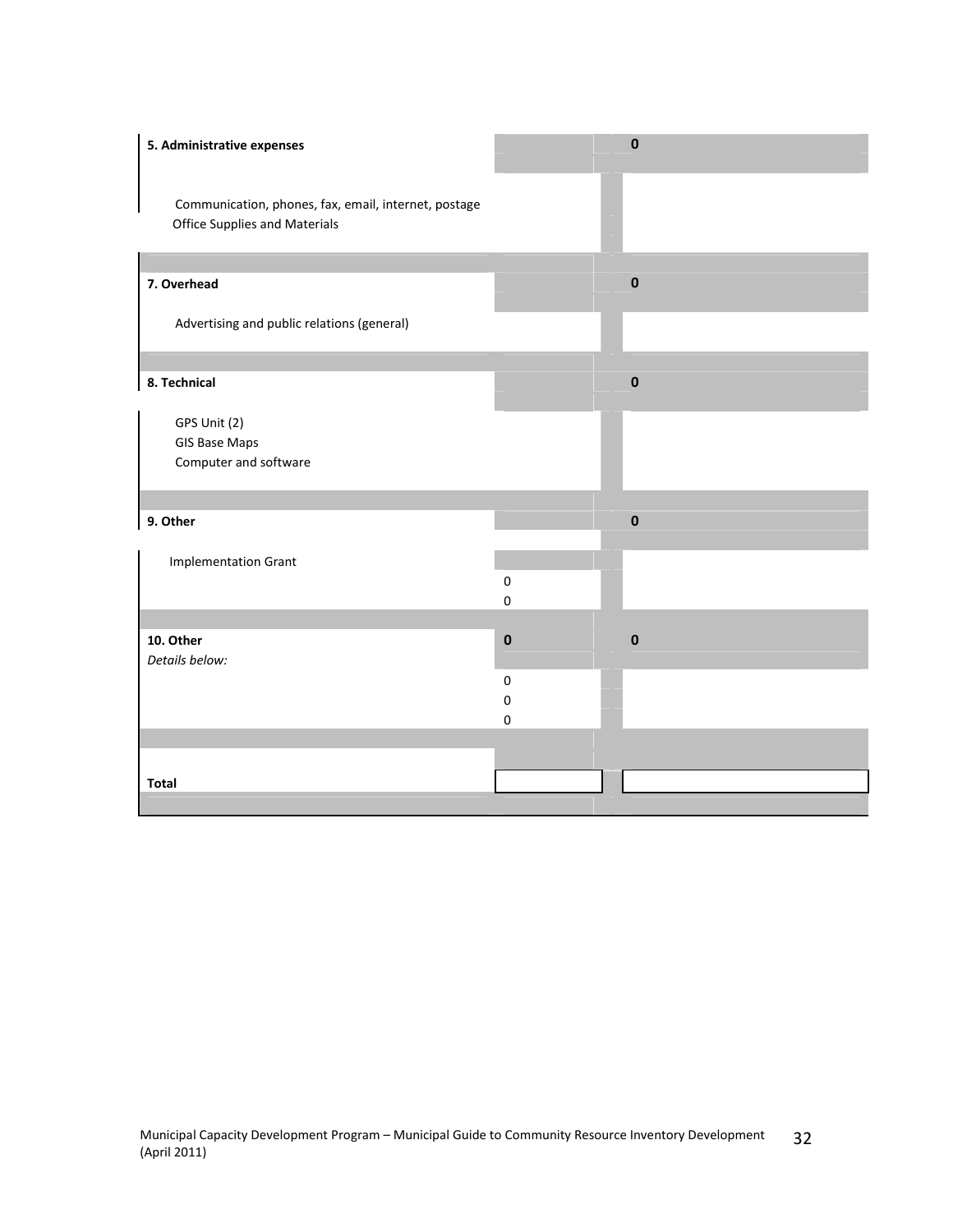# **Appendix C**

# **SURVEY FOR INDIVIDUALS**

*Consent To Use Information Provided:*

| the information that I have provided to be used for planning and development<br>purposes by my community.           |  |
|---------------------------------------------------------------------------------------------------------------------|--|
| Signed: Signed:                                                                                                     |  |
| *If you have provided consent for this information to be used please provide the<br>following PERSONAL INFORMATION: |  |
|                                                                                                                     |  |
|                                                                                                                     |  |
|                                                                                                                     |  |
|                                                                                                                     |  |
|                                                                                                                     |  |
|                                                                                                                     |  |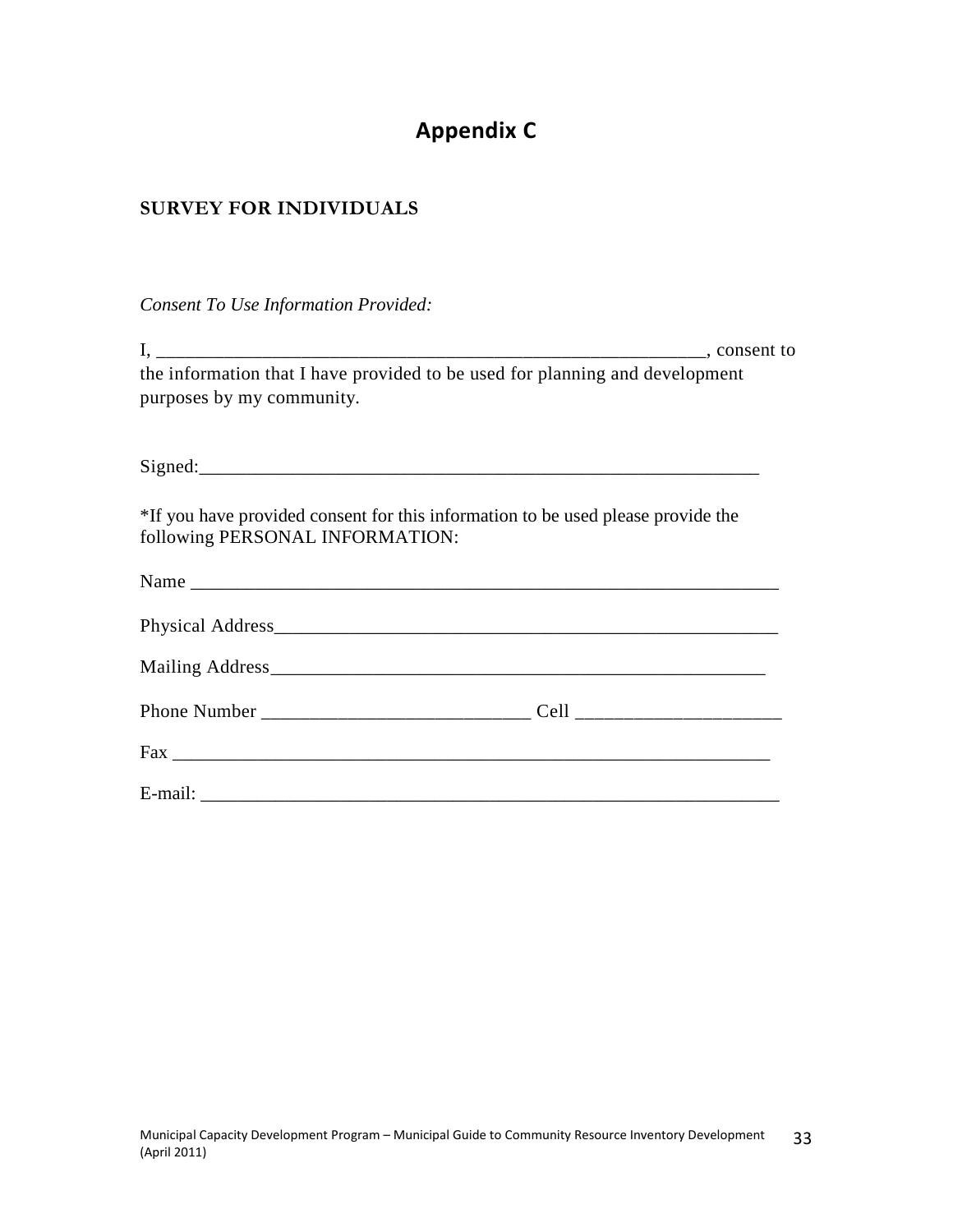# **CONFIDENTIALITY POLICY:**

All staff and volunteers of the … have a set of ethical responsibilities by which they are bound to the respondent, the community and themselves. The … respondents act in good faith, expecting their circumstances and personal matters to remain confidential and the … is obligated by ethics to reciprocate. Confidentiality of respondent's identifying information is maintained for the protection of the respondent and for the….

Staff members, including volunteers, will use the following procedures. For the purposes of these procedures a "respondent" is defined as a person who has completed and returned the attached questionnaire and "Identifying information" is defined as information that provides or leads to the identity of the respondent.

- 1. All staff members and volunteers will take responsibility for protecting the confidentiality of all respondents. New staff members will receive instruction in these confidentiality procedures.
- 2. All written and unwritten identifying information concerning respondents of the … are considered as confidential.
- 3. All written information regarding the respondents of the … will be maintained in files. Only those staff members and volunteers with a "need to know" will have access to these files. No staff member or volunteer may remove respondent files from the municipal and/or … offices without authorization from the working group lead(s).
- 4. When it is necessary for a member of the staff or a volunteer to communicate identifying information about a respondent to another person or agency, a Release of Information Form will be signed by the respondent or their legal representative. The signed release will be kept in the respondents' permanent record. If the respondent is unable to give written consent then the staff member releasing the identifying information will document the circumstances.
- 5. When respondent-related materials are used outside of the office staff members and volunteers are responsible and must take appropriate steps to safeguard the materials.
- 6. In emergency situations, when it is not possible to have a form signed, a verbal release may be given by the respondent or their legal representative. The staff member or volunteer who receives the verbal release will make a note in the respondents file and will obtain the written release as soon as possible.
- 7. A signed release will not be needed when:

"In general, personal information shall not be used or disclosed by any person or organization without the informed consent of the individual who is the subject or the information.

The major exception to this policy is that the information may be used by local representatives and the ... Economic Development Committee for purposes directly connected to the planning and development of the community that has collected the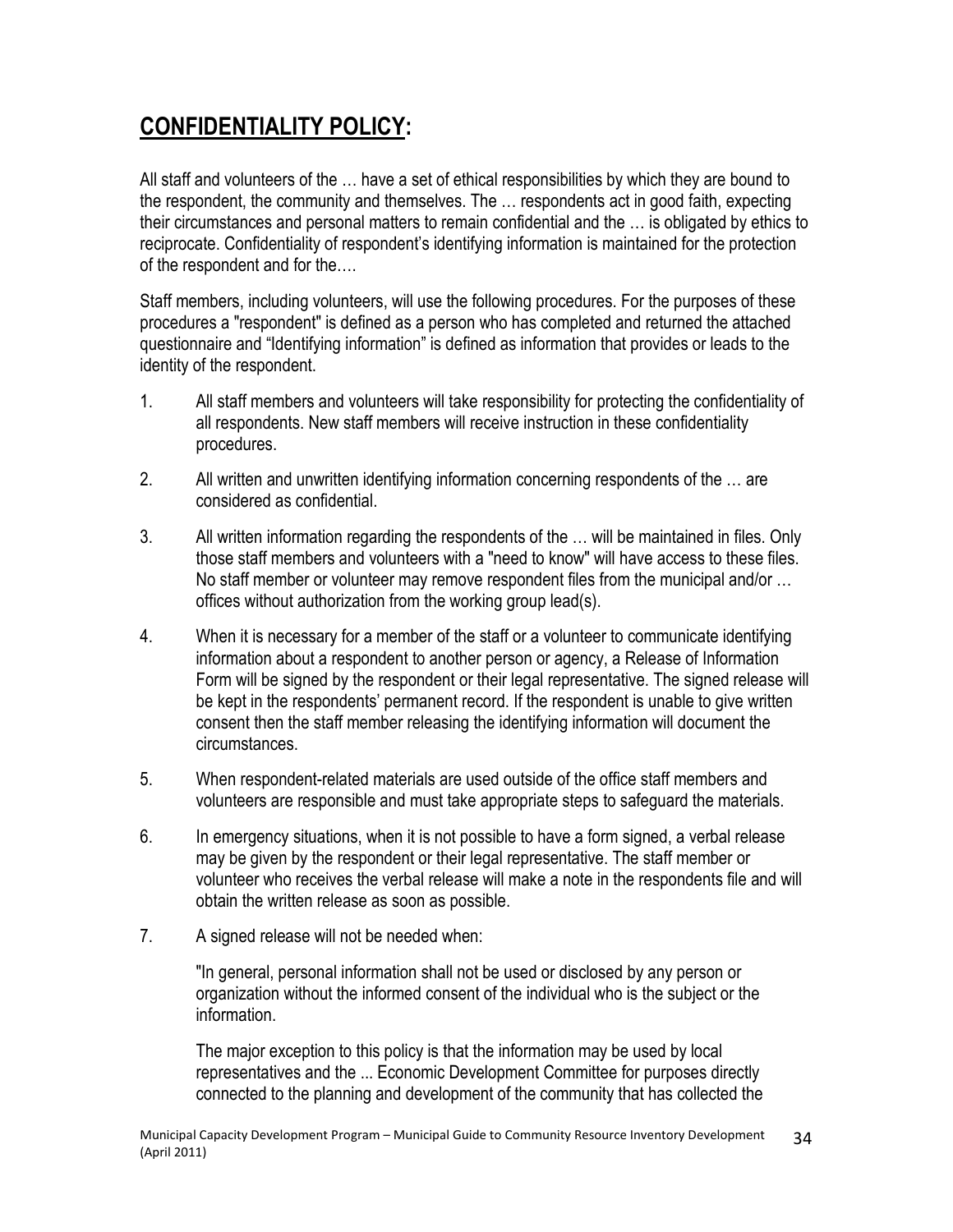information. An example of using personal information in the course of providing a service would be a staff member or volunteer giving the name and other necessary information about an individual desiring a specific service from or who has showed interest in providing a service to the community".

- 8. When a … Committee staff member or volunteer is working with a respondent and finds it necessary to obtain written information from another person or agency, it will be necessary to obtain a signed release from the respondent or representative. This release will indicate that the respondent or representative has given permission for release of identifying information to the ... Economic Development Committee.
- 9. When a … Committee member or volunteer either receives requested written identifying information or releases written identifying information about a respondent to another person or agency, a written or verbal follow-up will be given to the respondent. This followup will inform the respondent as to what information was released or obtained and what progress has been made in helping with his/her individual situation. A record of the followup will be kept in the respondents file.

#### **I have read and understand the above Confidentiality Policy:**

Signature: Date: **\_\_**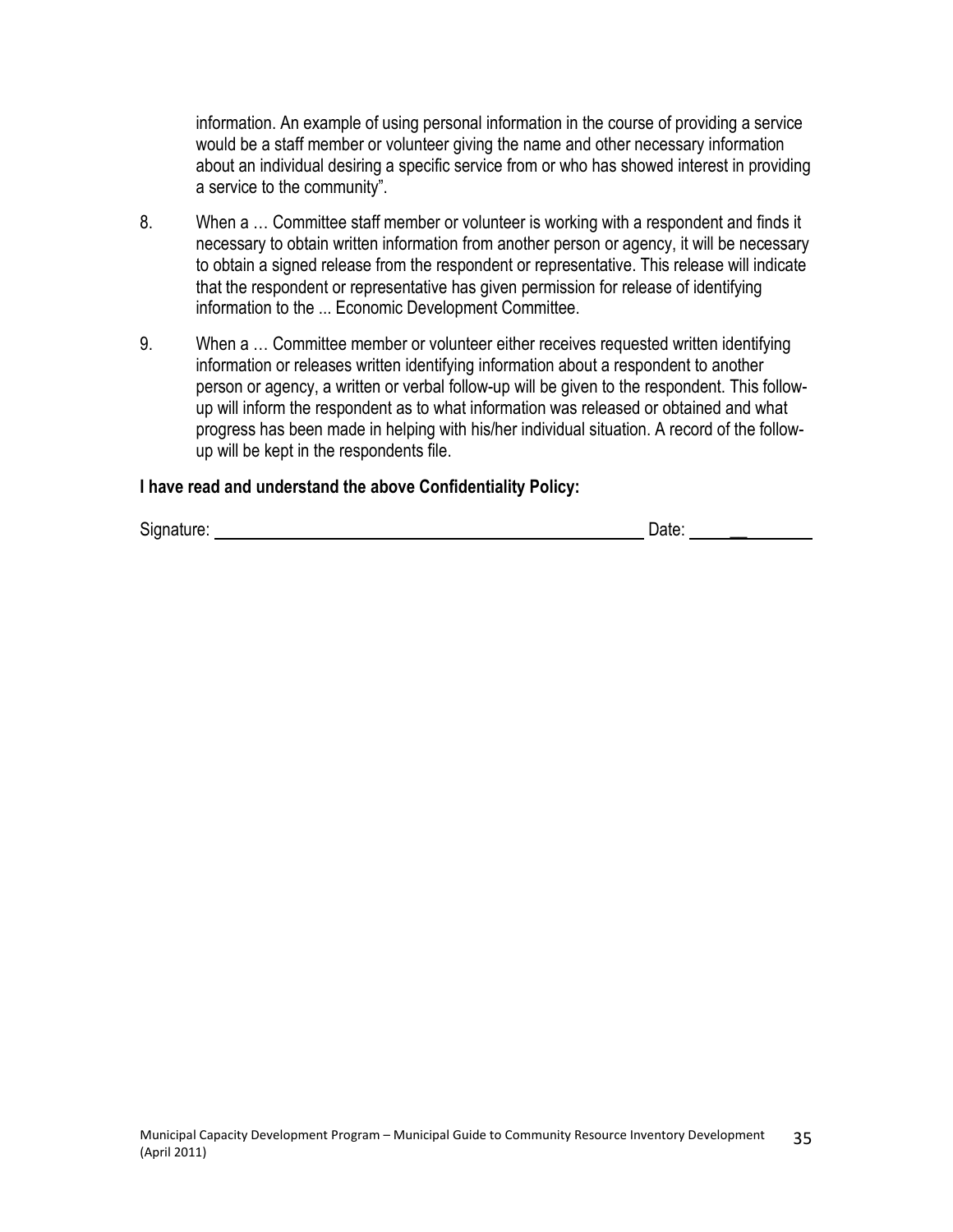## **PART 1: SKILLS INFORMATION**

**When you think about your skills, what 3 things do you think you do best? (i.e. maintenance, sales, security, music, supervision, child care, transportation, food, operating equipment and repair, office work, construction, health care, etc.)**

**\_\_\_\_\_\_\_\_\_\_\_\_\_\_\_\_\_\_\_\_\_\_\_\_\_\_\_\_\_\_\_\_\_\_\_\_\_\_\_\_\_\_\_\_\_\_\_\_\_\_\_\_\_\_\_\_\_\_\_\_\_\_\_\_\_\_\_\_\_\_\_\_ \_\_\_\_\_\_\_\_\_\_\_\_\_\_\_\_\_\_\_\_\_\_\_\_\_\_\_\_\_\_\_\_\_\_\_\_\_\_\_\_\_\_\_\_\_\_\_\_\_\_\_\_\_\_\_\_\_\_\_\_\_\_\_\_\_\_\_\_\_\_\_\_ \_\_\_\_\_\_\_\_\_\_\_\_\_\_\_\_\_\_\_\_\_\_\_\_\_\_\_\_\_\_\_\_\_\_\_\_\_\_\_\_\_\_\_\_\_\_\_\_\_\_\_\_\_\_\_\_\_\_\_\_\_\_\_\_\_\_\_\_\_\_\_\_**

**Please complete by marking the following skills list to indicate your basic and/or professional skills (i.e wrote letters for a company, helped neighbour paint a fence).**

#### **Ranching and Agriculture: (Check all that apply in this section.)**

 $\Box$  Heavy machinery operation  $\Box$  Sampling/Testing  $\Box$  Spray Handling  $\Box$  Truck Driving

 $\Box$  Class 1  $\Box$  Class 3  $\Box$  Crop Rotation  $\Box$  Seeding  $\Box$  Cultivating

 $\Box$  Mechanics of heavy machinery  $\Box$  Maintenance of heavy machinery  $\Box$  Baling  $\Box$  Care of horses  $\Box$  Care of Cattle  $\Box$  Processing Cattle  $\Box$  Heard management  $\Box$ 

Breeding

Other (please list) \_\_\_\_\_\_\_\_\_\_\_\_\_\_\_\_\_\_\_\_\_\_\_\_\_\_\_\_

**\_\_\_\_\_\_\_\_\_\_\_\_\_\_\_\_\_\_**

#### **Oil and Gas: (Check all that apply in this section.)**

 $\Box$  WHIMIS  $\Box$  H2S  $\Box$  TDG (Transport of Dangerous Goods)  $\Box$  Confined spaces  $\Box$ First Aid  $\Box$  Rig (Service / Drilling)  $\Box$  Completions  $\Box$  Environmental  $\Box$  Other (please list)

#### **Home/Facility maintenance: (Check all that apply in this section.)**

 $\Box$  Window washing  $\Box$  Floor: ( $\Box$  sweeping  $\Box$  mopping  $\Box$  washing  $\Box$  waxing)  $\Box$  Wall/ceiling cleaning/washing  $\Box$  Cleaning carpets and rugs  $\Box$  General household cleaning  $\Box$  Repairing leaky facets  $\Box$  Sanding and stripping floors  $\Box$  Wood stripping and refinishing

Caulking Other (please list) \_\_\_\_\_\_\_\_\_\_\_\_\_\_\_\_\_\_\_\_\_\_\_\_\_\_\_\_

#### **Yard maintenance: (Check all that apply in this section.)**

 $\Box$  Mowing lawns  $\Box$  Snow removal  $\Box$  Planting and caring for gardens Pruning Trees and Shrubs Other (please list) \_\_\_\_\_\_\_\_\_\_\_\_\_\_\_\_\_\_\_\_\_\_\_\_\_\_\_\_\_\_

#### **Caring for people with health needs: (Check all that apply in this section.)**

 $\Box$  Children  $\Box$  Disabled  $\Box$  Mentally ill  $\Box$  Elderly  $\Box$  Special needs  $\Box$  Sick Other (please list) \_\_\_\_\_\_\_\_\_\_\_\_\_\_\_\_\_\_\_\_\_\_\_\_\_\_\_\_\_\_\_\_\_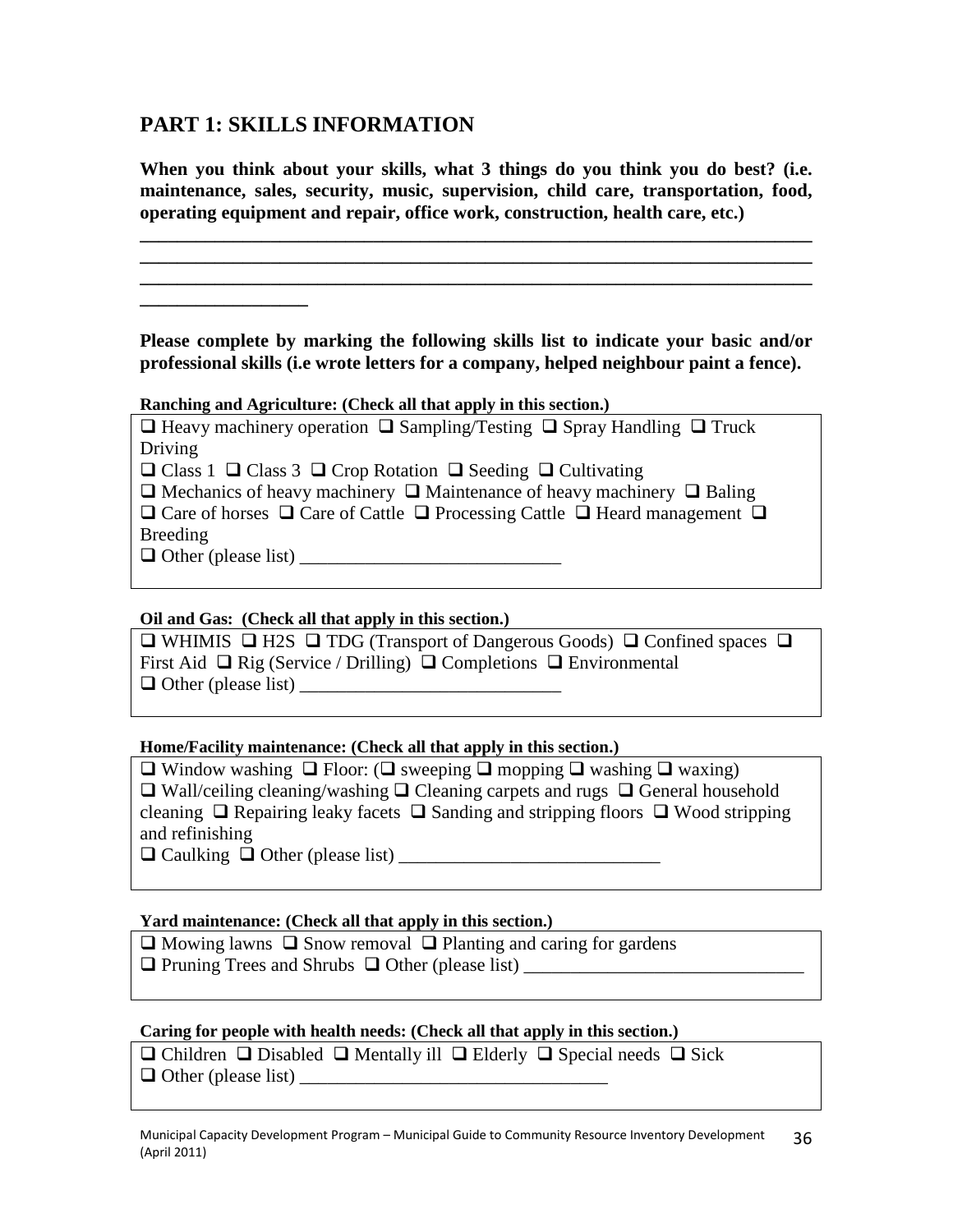Type of care provided:

 $\Box$  Bathing  $\Box$  Grooming  $\Box$  Dressing  $\Box$  Exercising  $\Box$  Escorting  $\Box$  Feeding

 $\Box$  Preparing special diets  $\Box$  Social or community services

 $\Box$  Other (please list)  $\Box$ 

### **Child Care: (Check all that apply in this section).**

 $\Box$  Infants (under 1 year)  $\Box$  Children (1-6 years)  $\Box$  Children (7-13)  $\Box$  Babysitting

 $\Box$  Taking children on field trips  $\Box$  Other (please list)

#### **Construction of a building: (Check all that apply in this section.)**

| $\Box$ Building garages $\Box$ Building room additions $\Box$ Bricklaying and masonry $\Box$ Tile      |
|--------------------------------------------------------------------------------------------------------|
| work                                                                                                   |
| $\Box$ Laying cement $\Box$ Installing floor coverings $\Box$ Installing drywall and taping $\Box$     |
| Plastering $\Box$ Installing insulation $\Box$ Installing siding $\Box$ Installing windows $\Box$ Wall |
| papering $\Box$ Painting                                                                               |
| $\Box$ Bathroom modernization $\Box$ Kitchen modernization $\Box$ Repairing locks                      |
| $\Box$ Porch construction/repair $\Box$ Building demolition $\Box$ Repairing chimneys                  |
| $\Box$ Cleaning chimneys $\Box$ Plumbing repairs $\Box$ Electrical repairs $\Box$ Roofing repairs/     |
| installation $\Box$ Heating/cooling system installation $\Box$ Carpentry skills $\Box$                 |
| Cabinetmaking                                                                                          |
| $\Box$ Furniture making $\Box$ Soldering and welding $\Box$ Furniture repairs                          |
| $\Box$ Other                                                                                           |
|                                                                                                        |

### **Operating & Repairing Equipment: (Check all that apply in this section.)**

| $\sim$ becausing as exchanged adaptivism ( crisism and and above the simple $\sim$<br>$\Box$ Assembling items (Explain) |
|-------------------------------------------------------------------------------------------------------------------------|
|                                                                                                                         |
| Repairs:                                                                                                                |
| $\Box$ Computer/technology $\Box$ Small appliances $\Box$ Medium appliances (stoves,                                    |
| $etc.$ )                                                                                                                |
| $\square$ Small engine (lawn mowers, etc.) $\square$ Automobile $\square$ Trucks/buses                                  |
| $\Box$ Heavy equipment $\Box$ Auto body $\Box$ Farm equipment $\Box$ Air                                                |
| Conditioning/Heating                                                                                                    |
| $\Box$ Plumbing $\Box$ Other (Explain)                                                                                  |
|                                                                                                                         |
|                                                                                                                         |
| Operating:                                                                                                              |
| $\Box$ A crane $\Box$ Picker truck $\Box$ Forklift $\Box$ Dump truck                                                    |
| $\Box$ Heavy equipment (type) $\Box$ Other (type)                                                                       |
|                                                                                                                         |
|                                                                                                                         |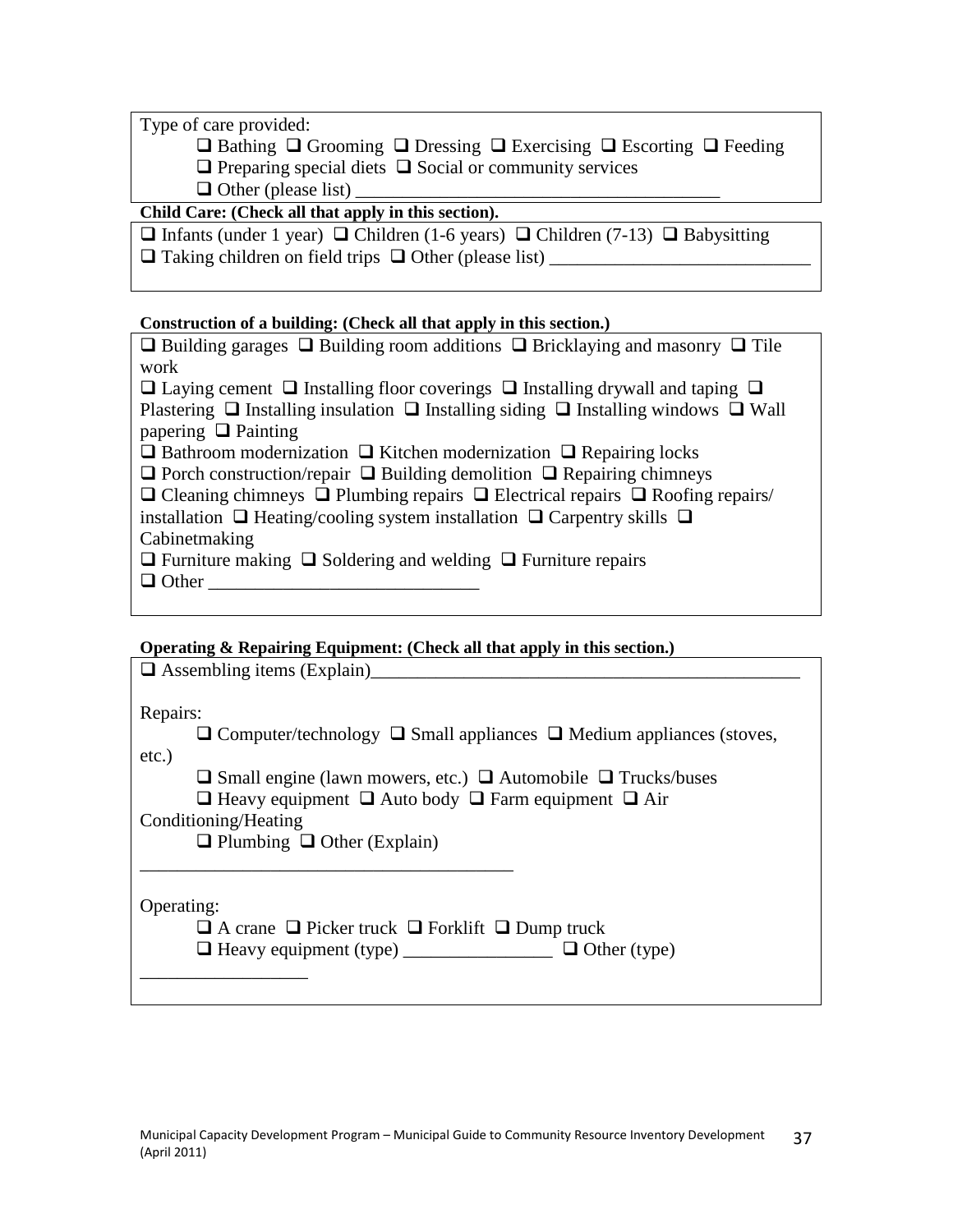| Transportation: (Check all that apply in this section.)                                                     |
|-------------------------------------------------------------------------------------------------------------|
| Operating a:                                                                                                |
| $\Box$ Class 1 $\Box$ Class 2 $\Box$ Class 3 $\Box$ Class 4 $\Box$ Class 5 $\Box$ Class 7 $\Box$ Air Brakes |
| ``A"                                                                                                        |
| $\Box$ Detailed Endorsement "G" $\Box$ Motorcycle "M" $\Box$ School Bus "S"                                 |
| $\Box$ Other (please list) $\Box$                                                                           |
| Transportation of goods:<br>$\Box$ Farm $\Box$ Oil patch $\Box$ Dangerous Goods $\Box$ Other (please list)  |
| <b>Operation Emergency Vehicles:</b>                                                                        |
| $\Box$ Ambulance $\Box$ Fire truck $\Box$ Emergency Vehicle                                                 |
|                                                                                                             |
|                                                                                                             |

#### **Food: (Check all that apply in this section.)**

Catering:

| $\Box$ Serving food $\Box$ Meal preparation $\Box$ Safe food handling $\Box$ Washing dishes |  |
|---------------------------------------------------------------------------------------------|--|
| $\Box$ Other (please list)                                                                  |  |

Operations re: Commercial Food:

| $\Box$ Baking $\Box$ Cooking $\Box$ Waiter/Waitress $\Box$ Bartending $\Box$ Meat-cutting |  |  |
|-------------------------------------------------------------------------------------------|--|--|
| $\Box$ Other (please list)                                                                |  |  |

#### **Office: (Check all that apply in this section.)**

| $\Box$ Word processing $\Box$ Typing (words/minute _______) $\Box$ Data entry (spreadsheet,        |
|----------------------------------------------------------------------------------------------------|
| database) $\Box$ Filling out forms $\Box$ Composing letters $\Box$ Bookkeeping $\Box$ Shorthand or |
| speed writing                                                                                      |
| $\Box$ Filing $\Box$ Inventory/ ordering supplies $\Box$ Taking phone messages $\Box$ Receiving    |
| phone orders                                                                                       |
| $\Box$ Telephone surveys $\Box$ Preparing grant proposals $\Box$ Report writing $\Box$ Supervising |
| others                                                                                             |
| $\Box$ Planning work for others $\Box$ Directing the work of others $\Box$ Working in a committee  |
| minutes $\Box$ Chairing meetings $\Box$ Interviewing people $\Box$ Other (please list)             |
|                                                                                                    |
|                                                                                                    |

### **Graphic design: (Check all that apply in this section.)**

- $\Box$  Posters  $\Box$  Brochures  $\Box$  Invitations  $\Box$  Cards  $\Box$  Calendars  $\Box$  Logo development
- $\Box$  Catalogues  $\Box$  Website development  $\Box$  Website maintenance
- Other (please list) \_\_\_\_\_\_\_\_\_\_\_\_\_\_\_\_\_\_\_\_\_\_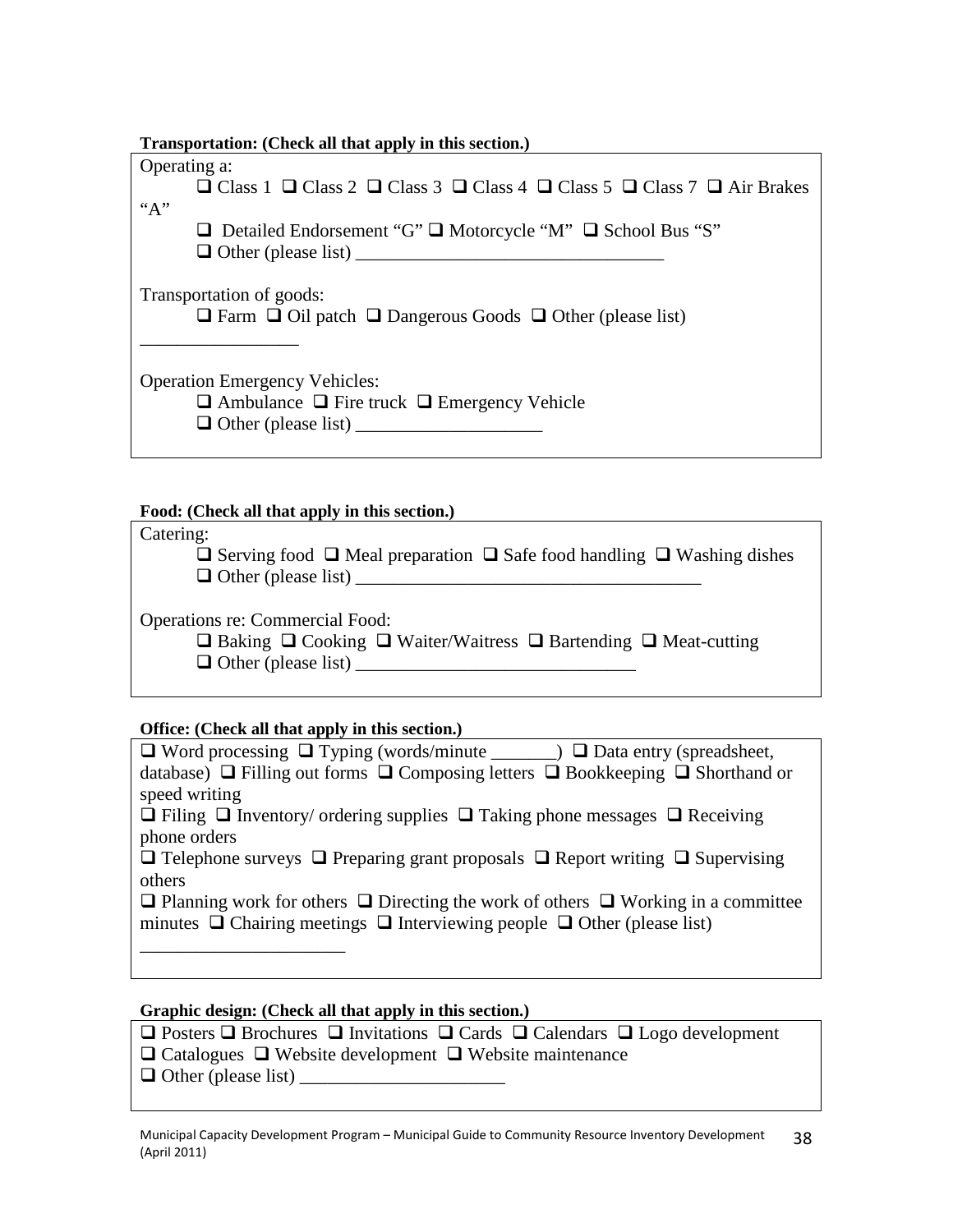#### **Communications/public relations: (Check all that apply in this section.)**

 $\Box$  Hosting events  $\Box$  Acting as a community ambassador  $\Box$  Greeting and welcoming others

 $\Box$  Public Speaking  $\Box$  Presentations  $\Box$  Marketing and promotions  $\Box$  Media communications  $\Box$  Spokesperson for organization or event  $\Box$  Other (please list)

#### **Sales: (Check all that apply in this section.)**

\_\_\_\_\_\_\_\_\_\_\_\_\_\_\_\_\_\_\_\_\_\_\_\_\_\_

 $\Box$  Retail  $\Box$  Wholesale  $\Box$  Distributor  $\Box$  Farm gate  $\Box$  Farmers' Market  $\Box$  Tradeshows  $\Box$  Door to door  $\Box$  Home party  $\Box$  Telephone  $\Box$  Internet/On-line  $\Box$  Mail order Other (please list) \_\_\_\_\_\_\_\_\_\_\_\_\_\_\_\_\_\_\_\_\_\_\_\_\_\_\_\_\_\_\_

#### **Security: (Check all that apply in this section.)**

| Operational:<br>$\Box$ Firefighting $\Box$ Ushering major events $\Box$ Crowd control                                                     |
|-------------------------------------------------------------------------------------------------------------------------------------------|
| Guarding:<br>$\Box$ Residential property $\Box$ Commercial property $\Box$ Industrial property $\Box$<br>Armed                            |
| Installation/Repair<br>$\Box$ Installing alarms/ security systems $\Box$ Repairing alarms/ security systems<br>$\Box$ Other (please list) |

#### **Other: (Check all that apply in this section.)**

| $\Box$ Sewing $\Box$ Dressmaking $\Box$ Tailoring $\Box$ Laundry/Dry Cleaning $\Box$ Upholstery       |
|-------------------------------------------------------------------------------------------------------|
| $\Box$ Jewellery Making $\Box$ Jewellery repair $\Box$ Watch repair $\Box$ Assisting in the classroom |
| $\Box$ Hair styling $\Box$ Barbering $\Box$ Furniture moving $\Box$ Managing property                 |
| $\Box$ Any additional other (explain)                                                                 |
|                                                                                                       |
|                                                                                                       |
|                                                                                                       |
|                                                                                                       |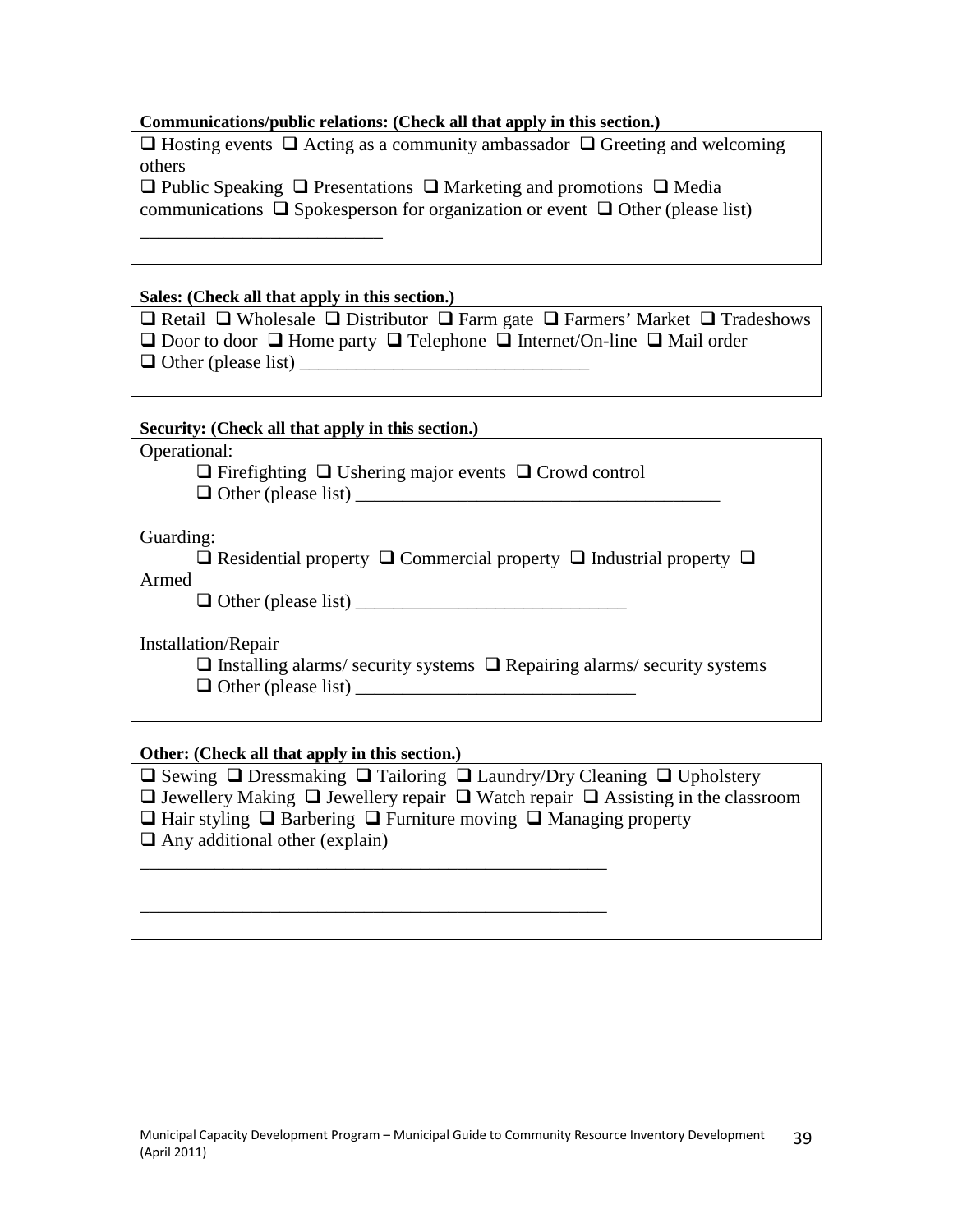| Creative Arts Skills: (Check all that apply in this section.)                                                                                                                                                   |  |  |
|-----------------------------------------------------------------------------------------------------------------------------------------------------------------------------------------------------------------|--|--|
| Dance<br>$\Box$ Ballet $\Box$ Jazz $\Box$ Tap $\Box$ Ballroom $\Box$ Dance Instructor<br>$\Box$ Other (please list)                                                                                             |  |  |
| Music<br>$\Box$ Playing a musical instrument (what instrument?)                                                                                                                                                 |  |  |
| $\Box$ Singing in a group or choir (what position? E.g. Lead, tenor, bass, solo, etc.)                                                                                                                          |  |  |
| $\Box$ Conducting/leading a choir $\Box$ Providing music lessons $\Box$ Recording music<br>$\Box$ Performing with a band or group $\Box$ Composing: ( $\Box$ Lyrics $\Box$ Music)<br>$\Box$ Other (please list) |  |  |
| Visual arts:<br>$\Box$ Painting: ( $\Box$ Water colors $\Box$ Acrylics $\Box$ Oils $\Box$ Charcoal $\Box$ Chalk $\Box$<br>Sketching<br>$\Box$ Other (please list)                                               |  |  |
| $\Box$ Fibre Art: ( $\Box$ Felting $\Box$ Weaving $\Box$ Quilting $\Box$ Embroidery $\Box$ Knitting<br>$\Box$ Crocheting $\Box$ Petite Point $\Box$ Other (please list)                                         |  |  |
| $\Box$ Photography/Film: ( $\Box$ Still $\Box$ Video $\Box$ Developing $\Box$ Producing $\Box$<br>Directing<br>$\Box$ Other (please list)                                                                       |  |  |
| $\Box$ Pottery $\Box$ Sculpture $\Box$ Other (please list)                                                                                                                                                      |  |  |
| Which of all your skills are good enough that other people would hire you to do<br>them?                                                                                                                        |  |  |

\_\_\_\_\_\_\_\_\_\_\_\_\_\_\_\_\_\_\_\_\_\_\_\_\_\_\_\_\_\_\_\_\_\_\_\_\_\_\_\_\_\_\_\_\_\_\_\_\_\_\_\_\_\_\_\_\_\_\_\_\_\_\_\_\_\_\_\_\_\_\_\_ \_\_\_\_\_\_\_\_\_\_\_\_\_\_\_\_\_\_\_\_\_\_\_\_\_\_\_\_\_\_\_\_\_\_\_\_\_\_\_\_\_\_\_\_\_\_\_\_\_\_\_\_\_\_\_\_\_\_\_\_\_\_\_\_\_\_\_\_\_\_\_\_ \_\_\_\_\_\_\_\_\_\_\_\_\_\_\_\_\_\_\_\_\_\_\_\_\_\_\_\_\_\_\_\_\_\_\_\_\_\_\_\_\_\_\_\_\_\_\_\_\_\_\_\_\_\_\_\_\_\_\_\_\_\_\_\_\_\_\_\_\_\_\_\_ \_\_\_\_\_\_\_\_\_\_\_\_\_\_\_\_\_\_\_\_\_\_\_\_\_\_\_\_\_\_\_\_\_\_\_\_\_\_\_\_\_\_\_\_\_\_\_\_\_\_\_\_\_\_\_\_\_\_\_\_\_\_\_\_\_\_\_\_\_\_\_\_

 $\overline{\phantom{a}}$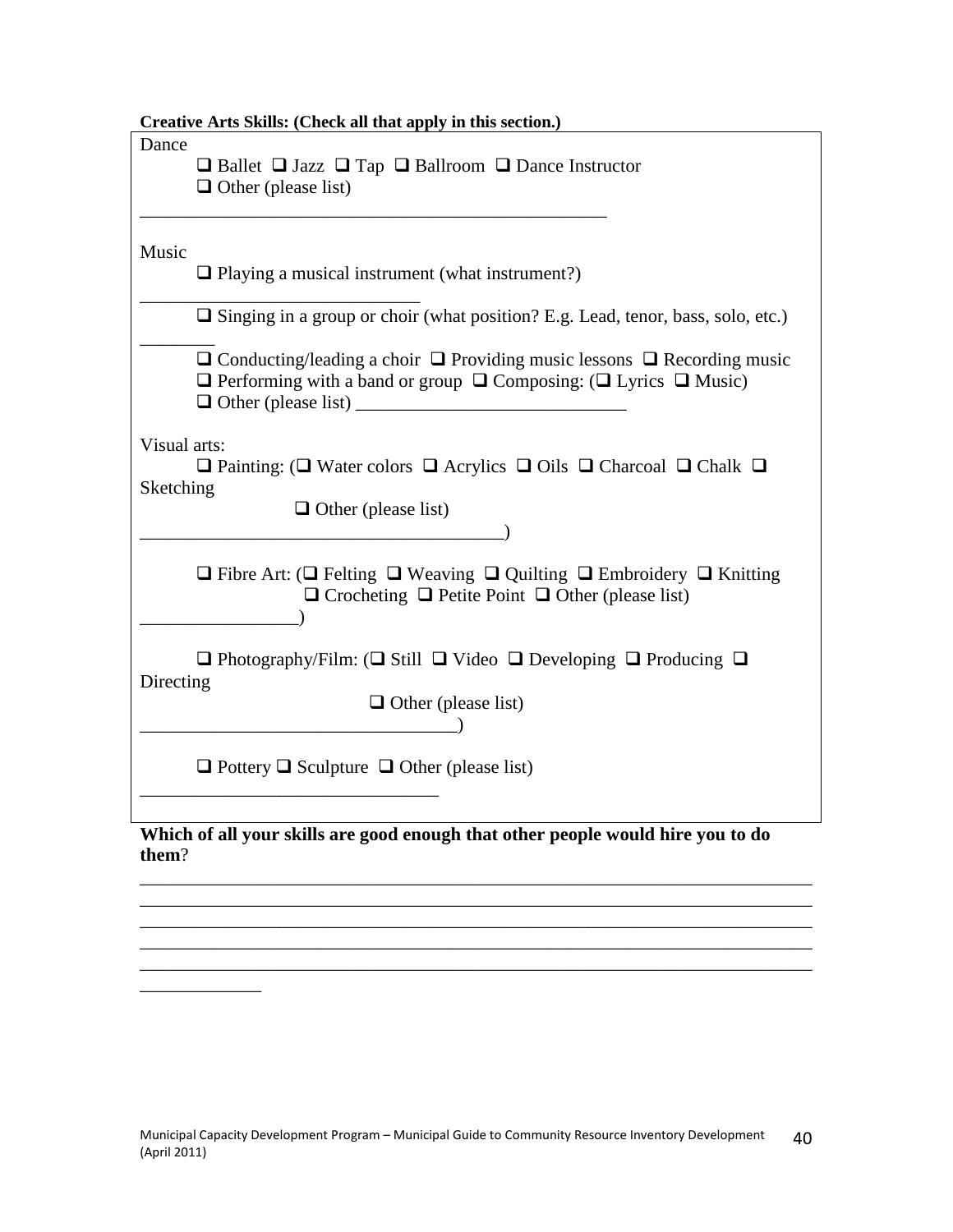**What 3 skills would you most like to learn?**

**Are there any skills you would like to teach?**

\_\_\_\_\_\_\_\_\_\_\_\_\_\_\_\_\_\_

\_\_\_\_\_\_\_\_\_\_\_\_\_\_\_\_\_\_

\_\_\_\_\_\_\_\_\_\_\_\_\_\_\_\_\_\_\_\_\_\_\_\_

\_\_\_\_\_\_\_\_\_\_\_\_\_\_\_\_\_\_\_\_\_\_\_\_\_\_\_\_\_\_

**Please describe other special interests or activities that you have been involved with (e.g. sports, artistic activities, crafts, crossword puzzles, fishing, gardening, swimming, etc.)**

\_\_\_\_\_\_\_\_\_\_\_\_\_\_\_\_\_\_\_\_\_\_\_\_\_\_\_\_\_\_\_\_\_\_\_\_\_\_\_\_\_\_\_\_\_\_\_\_\_\_\_\_\_\_\_\_\_\_\_\_\_\_\_\_\_\_\_\_\_\_\_\_ \_\_\_\_\_\_\_\_\_\_\_\_\_\_\_\_\_\_\_\_\_\_\_\_\_\_\_\_\_\_\_\_\_\_\_\_\_\_\_\_\_\_\_\_\_\_\_\_\_\_\_\_\_\_\_\_\_\_\_\_\_\_\_\_\_\_\_\_\_\_\_\_

\_\_\_\_\_\_\_\_\_\_\_\_\_\_\_\_\_\_\_\_\_\_\_\_\_\_\_\_\_\_\_\_\_\_\_\_\_\_\_\_\_\_\_\_\_\_\_\_\_\_\_\_\_\_\_\_\_\_\_\_\_\_\_\_\_\_\_\_\_\_\_\_

\_\_\_\_\_\_\_\_\_\_\_\_\_\_\_\_\_\_\_\_\_\_\_\_\_\_\_\_\_\_\_\_\_\_\_\_\_\_\_\_\_\_\_\_\_\_\_\_\_\_\_\_\_\_\_\_\_\_\_\_\_\_\_\_\_\_\_\_\_\_\_\_ \_\_\_\_\_\_\_\_\_\_\_\_\_\_\_\_\_\_\_\_\_\_\_\_\_\_\_\_\_\_\_\_\_\_\_\_\_\_\_\_\_\_\_\_\_\_\_\_\_\_\_\_\_\_\_\_\_\_\_\_\_\_\_\_\_\_\_\_\_\_\_\_

\_\_\_\_\_\_\_\_\_\_\_\_\_\_\_\_\_\_\_\_\_\_\_\_\_\_\_\_\_\_\_\_\_\_\_\_\_\_\_\_\_\_\_\_\_\_\_\_\_\_\_\_\_\_\_\_\_\_\_\_\_\_\_\_\_\_\_\_\_\_\_\_ \_\_\_\_\_\_\_\_\_\_\_\_\_\_\_\_\_\_\_\_\_\_\_\_\_\_\_\_\_\_\_\_\_\_\_\_\_\_\_\_\_\_\_\_\_\_\_\_\_\_\_\_\_\_\_\_\_\_\_\_\_\_\_\_\_\_\_\_\_\_\_\_ \_\_\_\_\_\_\_\_\_\_\_\_\_\_\_\_\_\_\_\_\_\_\_\_\_\_\_\_\_\_\_\_\_\_\_\_\_\_\_\_\_\_\_\_\_\_\_\_\_\_\_\_\_\_\_\_\_\_\_\_\_\_\_\_\_\_\_\_\_\_\_\_

**Have you ever organized or helped organize any community activities? (i.e. Boy Scouts/Girl Scouts, Church fundraisers, Bingo, Ball Tournaments, School-Parent Associations, Sports Teams, Camp Trips for Kids/ Field Trips, Political Campaigns, Block Clubs, Community Groups Rummage Sales etc.)**  $\Box$  Yes  $\Box$  No If yes, please list and explain. \_\_\_\_\_\_\_\_\_\_\_\_\_\_\_\_\_\_\_\_\_\_\_\_\_\_\_\_\_\_\_\_\_\_\_\_\_\_\_\_\_\_\_\_\_\_\_\_\_\_\_\_\_\_\_\_\_\_\_\_\_\_\_\_\_\_\_\_\_\_\_\_

\_\_\_\_\_\_\_\_\_\_\_\_\_\_\_\_\_\_\_\_\_\_\_\_\_\_\_\_\_\_\_\_\_\_\_\_\_\_\_\_\_\_\_\_\_\_\_\_\_\_\_\_\_\_\_\_\_\_\_\_\_\_\_\_\_\_\_\_\_\_\_\_

\_\_\_\_\_\_\_\_\_\_\_\_\_\_\_\_\_\_\_\_\_\_\_\_\_\_\_\_\_\_\_\_\_\_\_\_\_\_\_\_\_\_\_\_\_\_\_\_\_\_\_\_\_\_\_\_\_\_\_\_\_\_\_\_\_\_\_\_\_\_\_\_ \_\_\_\_\_\_\_\_\_\_\_\_\_\_\_\_\_\_\_\_\_\_\_\_\_\_\_\_\_\_\_\_\_\_\_\_\_\_\_\_\_\_\_\_\_\_\_\_\_\_\_\_\_\_\_\_\_\_\_\_\_\_\_\_\_\_\_\_\_\_\_\_

\_\_\_\_\_\_\_\_\_\_\_\_\_\_\_\_\_\_\_\_\_\_\_\_\_\_\_\_\_\_\_\_\_\_\_\_\_\_\_\_\_\_\_\_\_\_\_\_\_\_\_\_\_\_\_\_\_\_\_\_\_\_\_\_\_\_\_\_\_\_\_\_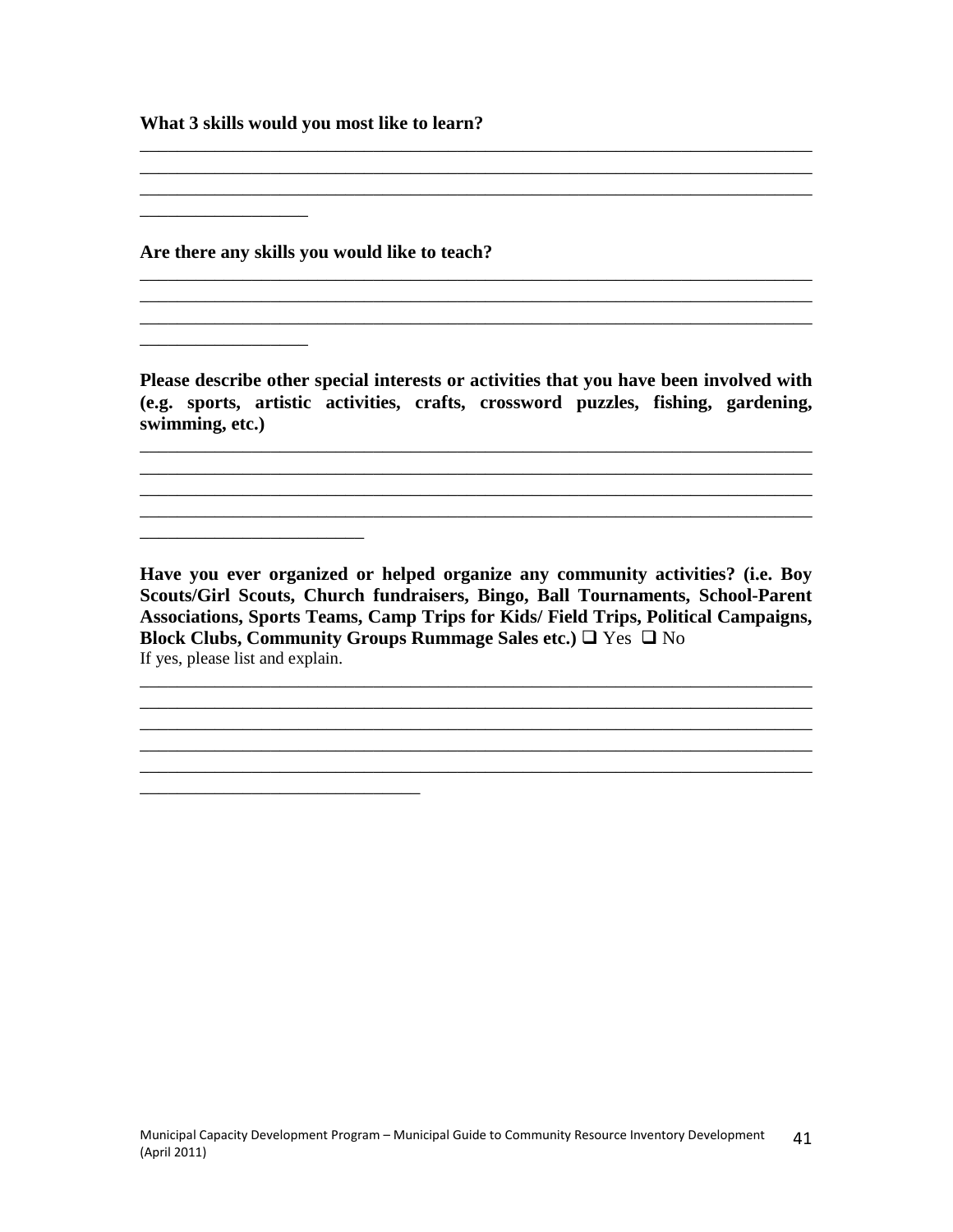# **PART 2: EDUCATION AND TRAINING**

| <b>Please indicate levels of Academic Achievement:</b>                                                                                                                                                                                                      |
|-------------------------------------------------------------------------------------------------------------------------------------------------------------------------------------------------------------------------------------------------------------|
| Public or Private School: (Please check highest grade completed)<br>Grade: $\Box$ 1 $\Box$ 2 $\Box$ 3 $\Box$ 4 $\Box$ 5 $\Box$ 6 $\Box$ 7 $\Box$ 8 $\Box$ 9 $\Box$ 10 $\Box$ 11 $\Box$ 12 $\Box$ 13<br>Certification: $\Box$ High school diploma $\Box$ GED |
| $\Box$ Technical School (trade school):<br>Please list Diplomas or Certification achieved:                                                                                                                                                                  |
| $\Box$ College (SIAST, NAIT, etc):<br>Please list Diplomas or Certification achieved:                                                                                                                                                                       |
| $\Box$ University<br>Please list Diplomas, Certification, or Degrees achieved:                                                                                                                                                                              |
| $\Box$ Other education: $\Box$ Apprentice $\Box$ Journeyman $\Box$ Private training programs<br>$\Box$ Online education $\Box$ On the jobs training<br>$\Box$ Other (please list)                                                                           |
| Please list certificates, licenses, diplomas, degrees obtained                                                                                                                                                                                              |
|                                                                                                                                                                                                                                                             |
|                                                                                                                                                                                                                                                             |

**Have you participated in training programs that were not part of your regular** school studies? (i.e. First Aid, Safe Food Handling, Firearm Safety, etc.) □ Yes □ No

\_\_\_\_\_\_\_\_\_\_\_\_\_\_\_\_\_\_\_\_\_\_\_\_\_\_\_\_\_\_\_\_\_\_\_\_\_\_\_\_\_\_\_\_\_\_\_\_\_\_\_\_\_\_\_\_\_\_\_\_\_\_\_\_\_\_\_\_\_\_\_\_

If yes, please list \_\_\_\_\_\_\_\_\_\_\_\_\_\_\_\_\_\_\_\_\_\_\_\_\_\_\_\_\_\_\_\_\_\_\_\_\_\_\_\_\_\_\_\_\_\_\_\_\_\_\_\_\_\_\_\_\_\_\_\_\_\_\_\_\_\_\_\_\_\_\_\_

\_\_\_\_\_\_\_\_\_\_\_\_\_\_\_\_\_\_

### **What kind of work did that training prepare you for?**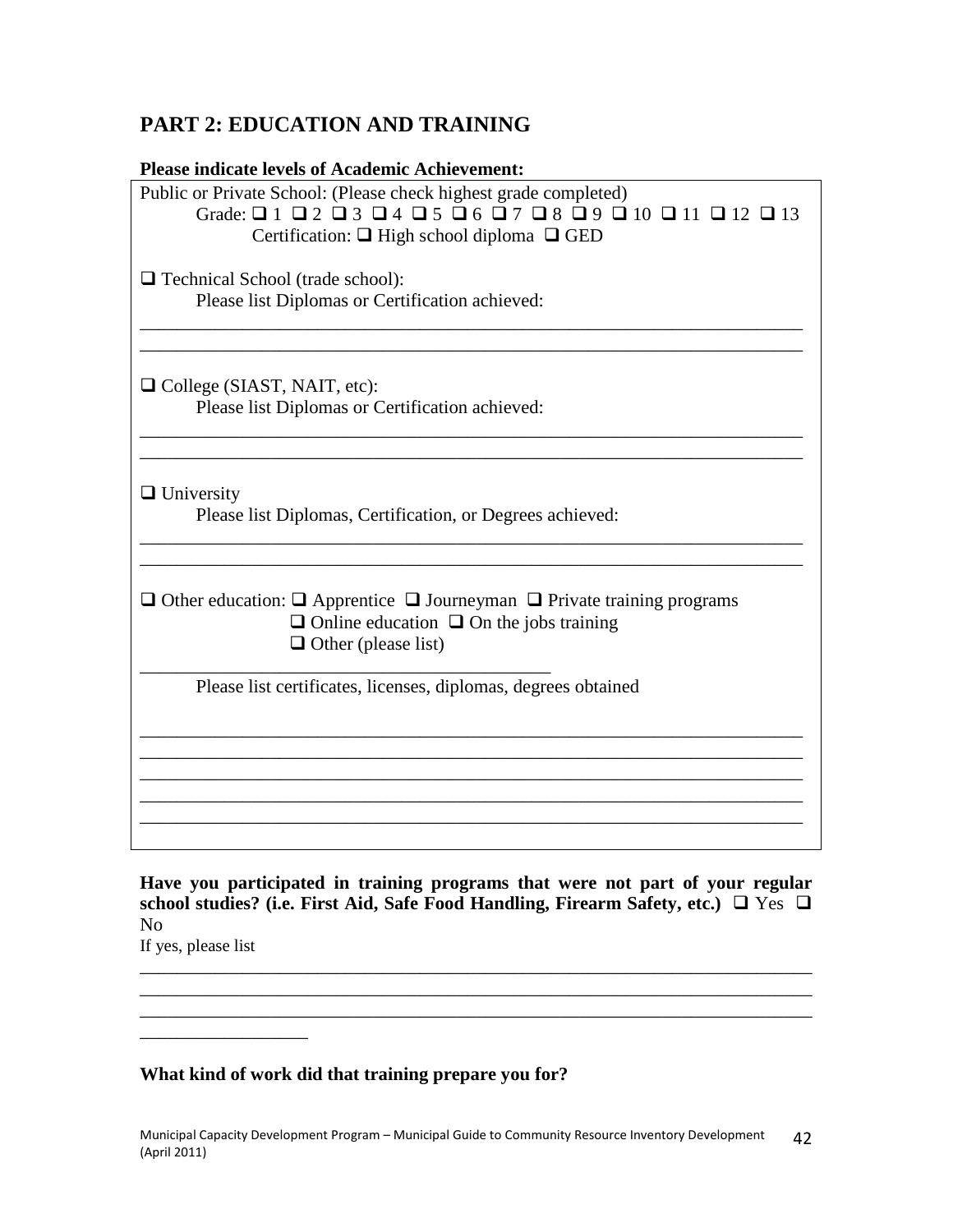#### Are there education programs you would be interested in enrolling in if they were provided online or closer to home?  $\Box$  Yes  $\Box$  No If yes, please list.

<u> 1989 - Johann Stoff, deutscher Stoff, der Stoff, der Stoff, der Stoff, der Stoff, der Stoff, der Stoff, der S</u>

Are there any trades you are interested in learning?  $\square$  Yes  $\square$  No If yes, please indicate trade and purpose.

Are there any trades you are capable of teaching?  $\Box$  Yes  $\Box$  No If yes, please list.

Are there any trades you are interested in mentoring?  $\Box$  Yes  $\Box$  No If yes, please list.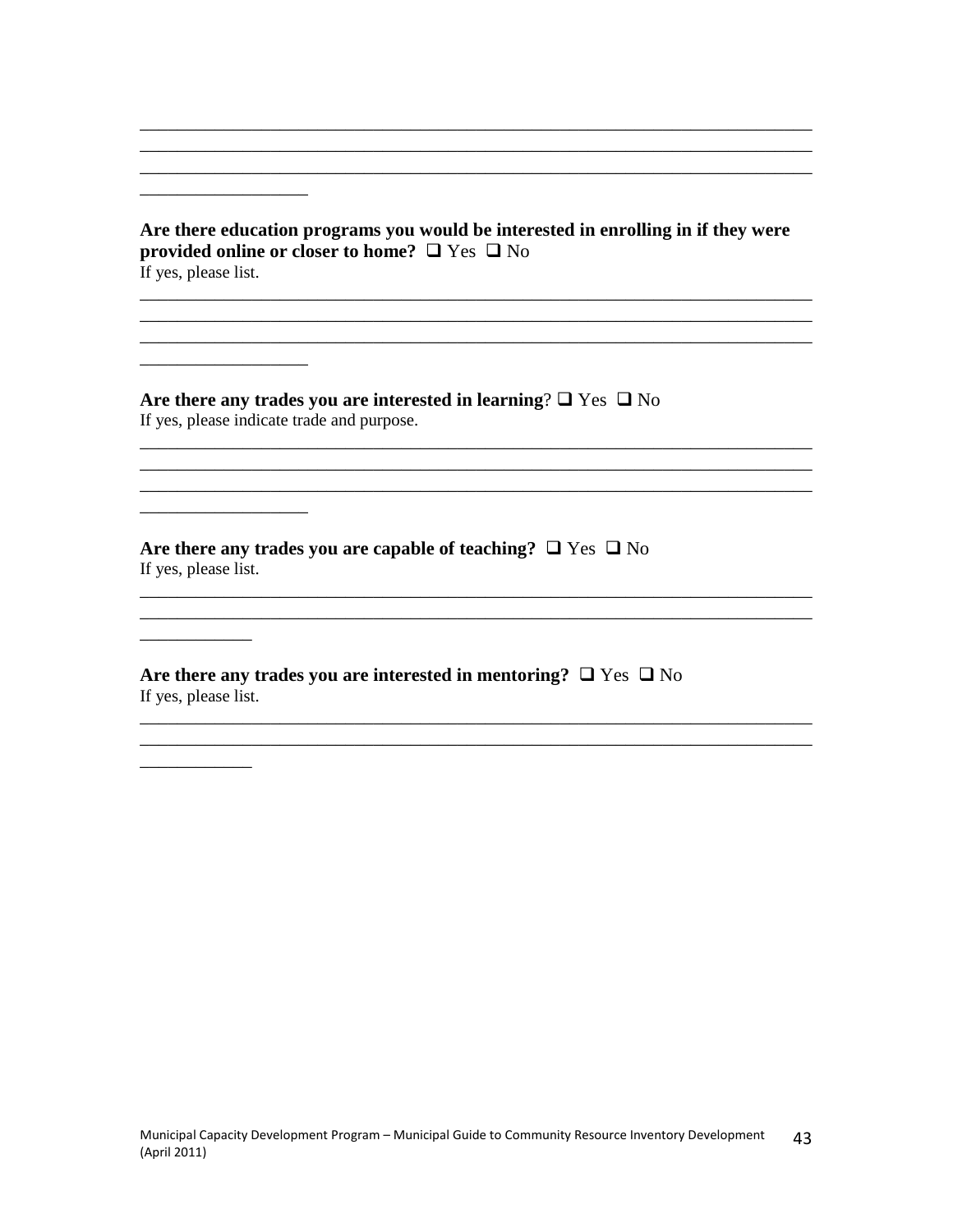### **LITERACY (Part B of Education and Training)**

**Purposes and perceived value of literacy**

\_\_\_\_\_\_\_\_\_\_\_\_\_\_\_\_\_\_\_\_\_\_\_\_

\_\_\_\_\_\_\_\_\_\_\_\_\_\_\_\_\_\_\_\_\_\_\_\_

**What would you be able to do with better reading and writing skills that you can't do now?**

\_\_\_\_\_\_\_\_\_\_\_\_\_\_\_\_\_\_\_\_\_\_\_\_\_\_\_\_\_\_\_\_\_\_\_\_\_\_\_\_\_\_\_\_\_\_\_\_\_\_\_\_\_\_\_\_\_\_\_\_\_\_\_\_\_\_\_\_\_\_\_\_ \_\_\_\_\_\_\_\_\_\_\_\_\_\_\_\_\_\_\_\_\_\_\_\_\_\_\_\_\_\_\_\_\_\_\_\_\_\_\_\_\_\_\_\_\_\_\_\_\_\_\_\_\_\_\_\_\_\_\_\_\_\_\_\_\_\_\_\_\_\_\_\_ \_\_\_\_\_\_\_\_\_\_\_\_\_\_\_\_\_\_\_\_\_\_\_\_\_\_\_\_\_\_\_\_\_\_\_\_\_\_\_\_\_\_\_\_\_\_\_\_\_\_\_\_\_\_\_\_\_\_\_\_\_\_\_\_\_\_\_\_\_\_\_\_ \_\_\_\_\_\_\_\_\_\_\_\_\_\_\_\_\_\_\_\_\_\_\_\_\_\_\_\_\_\_\_\_\_\_\_\_\_\_\_\_\_\_\_\_\_\_\_\_\_\_\_\_\_\_\_\_\_\_\_\_\_\_\_\_\_\_\_\_\_\_\_\_

\_\_\_\_\_\_\_\_\_\_\_\_\_\_\_\_\_\_\_\_\_\_\_\_\_\_\_\_\_\_\_\_\_\_\_\_\_\_\_\_\_\_\_\_\_\_\_\_\_\_\_\_\_\_\_\_\_\_\_\_\_\_\_\_\_\_\_\_\_\_\_\_ \_\_\_\_\_\_\_\_\_\_\_\_\_\_\_\_\_\_\_\_\_\_\_\_\_\_\_\_\_\_\_\_\_\_\_\_\_\_\_\_\_\_\_\_\_\_\_\_\_\_\_\_\_\_\_\_\_\_\_\_\_\_\_\_\_\_\_\_\_\_\_\_ \_\_\_\_\_\_\_\_\_\_\_\_\_\_\_\_\_\_\_\_\_\_\_\_\_\_\_\_\_\_\_\_\_\_\_\_\_\_\_\_\_\_\_\_\_\_\_\_\_\_\_\_\_\_\_\_\_\_\_\_\_\_\_\_\_\_\_\_\_\_\_\_ \_\_\_\_\_\_\_\_\_\_\_\_\_\_\_\_\_\_\_\_\_\_\_\_\_\_\_\_\_\_\_\_\_\_\_\_\_\_\_\_\_\_\_\_\_\_\_\_\_\_\_\_\_\_\_\_\_\_\_\_\_\_\_\_\_\_\_\_\_\_\_\_

**If you were to pursue education, what would be your reasons for doing so?**

**Listed are eight possible goals for learning. On a scale of 1 to 5 (1 being unimportant and 5 being very important), tell me how you would rate these goals for yourself.**

\_\_\_ 1) (knowledge) To become better informed; to be better at reading and writing; to

know more about the world.

\_\_\_ 2) (personal) To feel better about yourself; to be happier and more self-reliant.

\_\_\_ 3) (family) To get along better with family members, to be a better parent/grandparent.

\_\_\_ 4) (community) To understand community problems better and to contribute to their

solutions; to be more active in your community.

\_\_\_ 5) (instrumental) To be able to deal more effectively with daily tasks such as filling out

forms, reading signs, writing cheques, etc.

\_\_\_ 6) (economic) To get a job or get a better job; to do your job better; to make more

money.

\_\_\_ 7) (entertainment) To read stories and magazines; to get pleasure and entertainment

from reading and writing.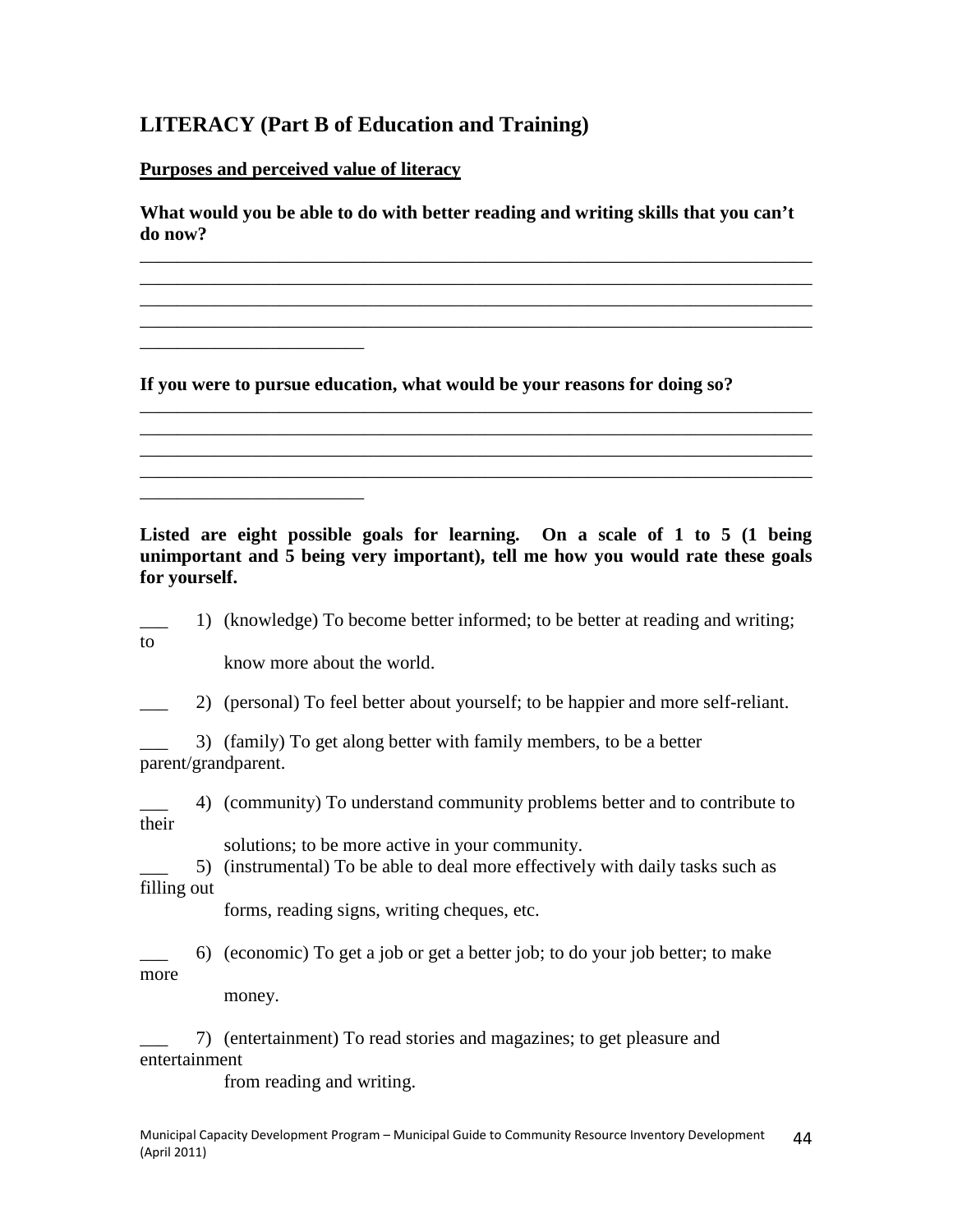\_\_\_ 8) (culture) To study our culture; to write down stories and pass on cultural information.

#### **Of these reasons, which one would be the most important to you?**

\_\_\_ Most highly ranked reason

#### **Past barriers to learning to read and write**

**Did you like school?** □ Yes □ No

**What didn't you like about school? (Possible answers include: being ignored by teacher, too large classes, racism, problems in the family, didn't get along with other kids, etc.?**

\_\_\_\_\_\_\_\_\_\_\_\_\_\_\_\_\_\_\_\_\_\_\_\_\_\_\_\_\_\_\_\_\_\_\_\_\_\_\_\_\_\_\_\_\_\_\_\_\_\_\_\_\_\_\_\_\_\_\_\_\_\_\_\_\_\_\_\_\_\_\_\_ \_\_\_\_\_\_\_\_\_\_\_\_\_\_\_\_\_\_\_\_\_\_\_\_\_\_\_\_\_\_\_\_\_\_\_\_\_\_\_\_\_\_\_\_\_\_\_\_\_\_\_\_\_\_\_\_\_\_\_\_\_\_\_\_\_\_\_\_\_\_\_\_ \_\_\_\_\_\_\_\_\_\_\_\_\_\_\_\_\_\_\_\_\_\_\_\_\_\_\_\_\_\_\_\_\_\_\_\_\_\_\_\_\_\_\_\_\_\_\_\_\_\_\_\_\_\_\_\_\_\_\_\_\_\_\_\_\_\_\_\_\_\_\_\_

\_\_\_\_\_\_\_\_\_\_\_\_\_\_\_\_\_\_\_\_\_\_\_\_\_\_\_\_\_\_\_\_\_\_\_\_\_\_\_\_\_\_\_\_\_\_\_\_\_\_\_\_\_\_\_\_\_\_\_\_\_\_\_\_\_\_\_\_\_\_\_\_ \_\_\_\_\_\_\_\_\_\_\_\_\_\_\_\_\_\_\_\_\_\_\_\_\_\_\_\_\_\_\_\_\_\_\_\_\_\_\_\_\_\_\_\_\_\_\_\_\_\_\_\_\_\_\_\_\_\_\_\_\_\_\_\_\_\_\_\_\_\_\_\_

#### **Do you think your negative school experiences (if any) affected your learning?**  $\Box$  Yes  $\Box$  No If yes, how?

#### **Positive Learning Environment**

\_\_\_\_\_\_\_\_\_\_\_\_\_\_\_\_\_\_

\_\_\_\_\_\_\_\_\_\_\_\_\_\_\_\_\_\_

\_\_\_\_\_\_\_\_\_\_\_\_

 $\frac{1}{2}$  ,  $\frac{1}{2}$  ,  $\frac{1}{2}$  ,  $\frac{1}{2}$  ,  $\frac{1}{2}$  ,  $\frac{1}{2}$  ,  $\frac{1}{2}$  ,  $\frac{1}{2}$  ,  $\frac{1}{2}$ 

\_\_\_\_\_\_\_\_\_\_\_\_

**If you decided to improve your literacy skills, what learning situation would you prefer? (e.g. one-to-one, small group, only women, informal learning/traditional classroom, etc.)**

\_\_\_\_\_\_\_\_\_\_\_\_\_\_\_\_\_\_\_\_\_\_\_\_\_\_\_\_\_\_\_\_\_\_\_\_\_\_\_\_\_\_\_\_\_\_\_\_\_\_\_\_\_\_\_\_\_\_\_\_\_\_\_\_\_\_\_\_\_\_\_\_ \_\_\_\_\_\_\_\_\_\_\_\_\_\_\_\_\_\_\_\_\_\_\_\_\_\_\_\_\_\_\_\_\_\_\_\_\_\_\_\_\_\_\_\_\_\_\_\_\_\_\_\_\_\_\_\_\_\_\_\_\_\_\_\_\_\_\_\_\_\_\_\_

**Where would you prefer to learn? (own home, community centre, library, someone else' home, etc.)**

\_\_\_\_\_\_\_\_\_\_\_\_\_\_\_\_\_\_\_\_\_\_\_\_\_\_\_\_\_\_\_\_\_\_\_\_\_\_\_\_\_\_\_\_\_\_\_\_\_\_\_\_\_\_\_\_\_\_\_\_\_\_\_\_\_\_\_\_\_\_\_\_ \_\_\_\_\_\_\_\_\_\_\_\_\_\_\_\_\_\_\_\_\_\_\_\_\_\_\_\_\_\_\_\_\_\_\_\_\_\_\_\_\_\_\_\_\_\_\_\_\_\_\_\_\_\_\_\_\_\_\_\_\_\_\_\_\_\_\_\_\_\_\_\_

**What are the things you know how to do well now? (Excluding reading and writing.) How did you learn them?**

\_\_\_\_\_\_\_\_\_\_\_\_\_\_\_\_\_\_\_\_\_\_\_\_\_\_\_\_\_\_\_\_\_\_\_\_\_\_\_\_\_\_\_\_\_\_\_\_\_\_\_\_\_\_\_\_\_\_\_\_\_\_\_\_\_\_\_\_\_\_\_\_ \_\_\_\_\_\_\_\_\_\_\_\_\_\_\_\_\_\_\_\_\_\_\_\_\_\_\_\_\_\_\_\_\_\_\_\_\_\_\_\_\_\_\_\_\_\_\_\_\_\_\_\_\_\_\_\_\_\_\_\_\_\_\_\_\_\_\_\_\_\_\_\_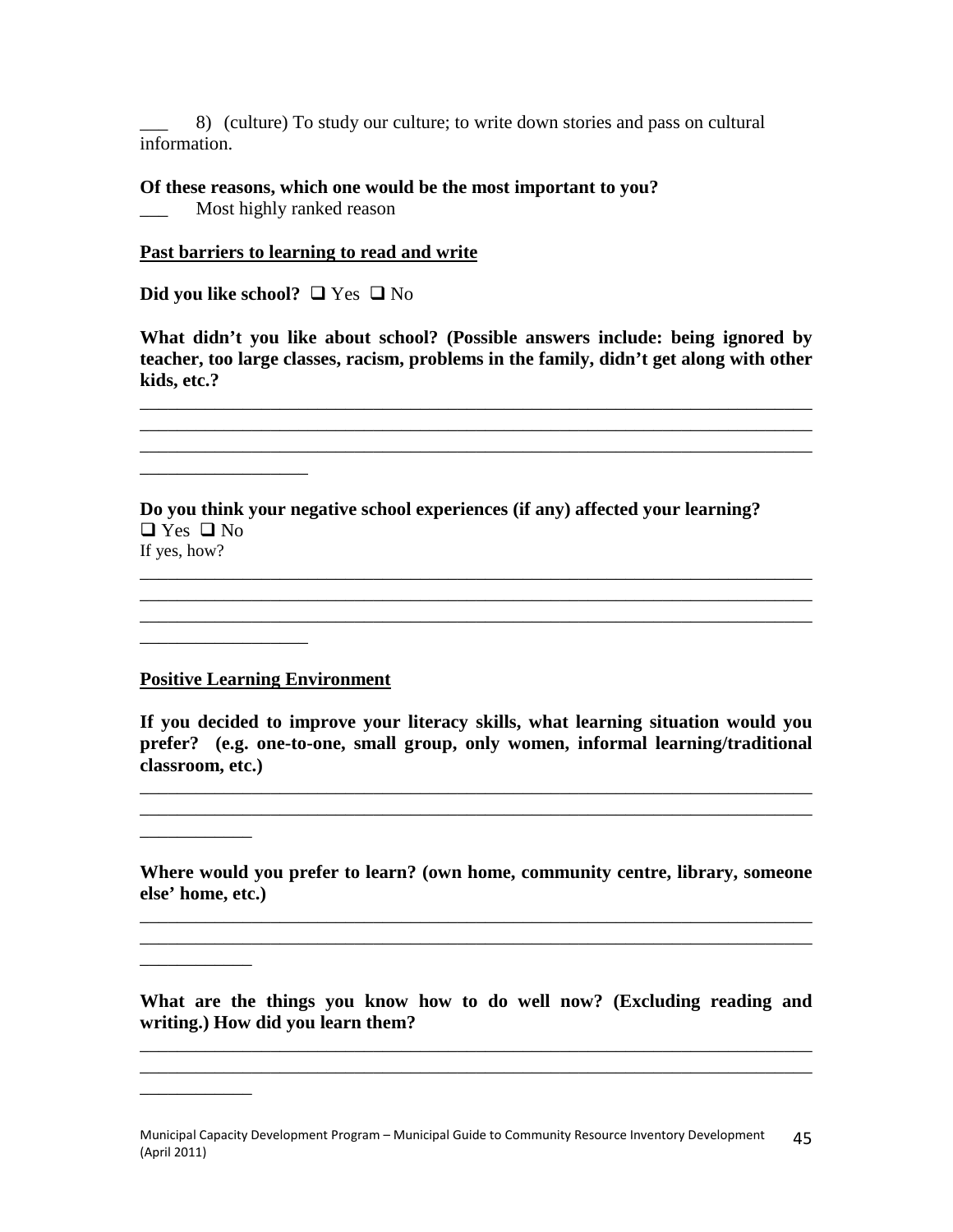**How do you learn best?**

\_\_\_\_\_\_\_\_\_\_\_\_

 $\sim$ 

**What supports would you need (e.g. child care, transportation) in order to attend a reading and writing program?**

\_\_\_\_\_\_\_\_\_\_\_\_\_\_\_\_\_\_\_\_\_\_\_\_\_\_\_\_\_\_\_\_\_\_\_\_\_\_\_\_\_\_\_\_\_\_\_\_\_\_\_\_\_\_\_\_\_\_\_\_\_\_\_\_\_\_\_\_\_\_\_\_

\_\_\_\_\_\_\_\_\_\_\_\_\_\_\_\_\_\_\_\_\_\_\_\_\_\_\_\_\_\_\_\_\_\_\_\_\_\_\_\_\_\_\_\_\_\_\_\_\_\_\_\_\_\_\_\_\_\_\_\_\_\_\_\_\_\_\_\_\_\_\_\_

\_\_\_\_\_\_\_\_\_\_\_\_\_\_\_\_\_\_\_\_\_\_\_\_\_\_\_\_\_\_\_\_\_\_\_\_\_\_\_\_\_\_\_\_\_\_\_\_\_\_\_\_\_\_\_\_\_\_\_\_\_\_\_\_\_\_\_\_\_\_\_\_ \_\_\_\_\_\_\_\_\_\_\_\_\_\_\_\_\_\_\_\_\_\_\_\_\_\_\_\_\_\_\_\_\_\_\_\_\_\_\_\_\_\_\_\_\_\_\_\_\_\_\_\_\_\_\_\_\_\_\_\_\_\_\_\_\_\_\_\_\_\_\_\_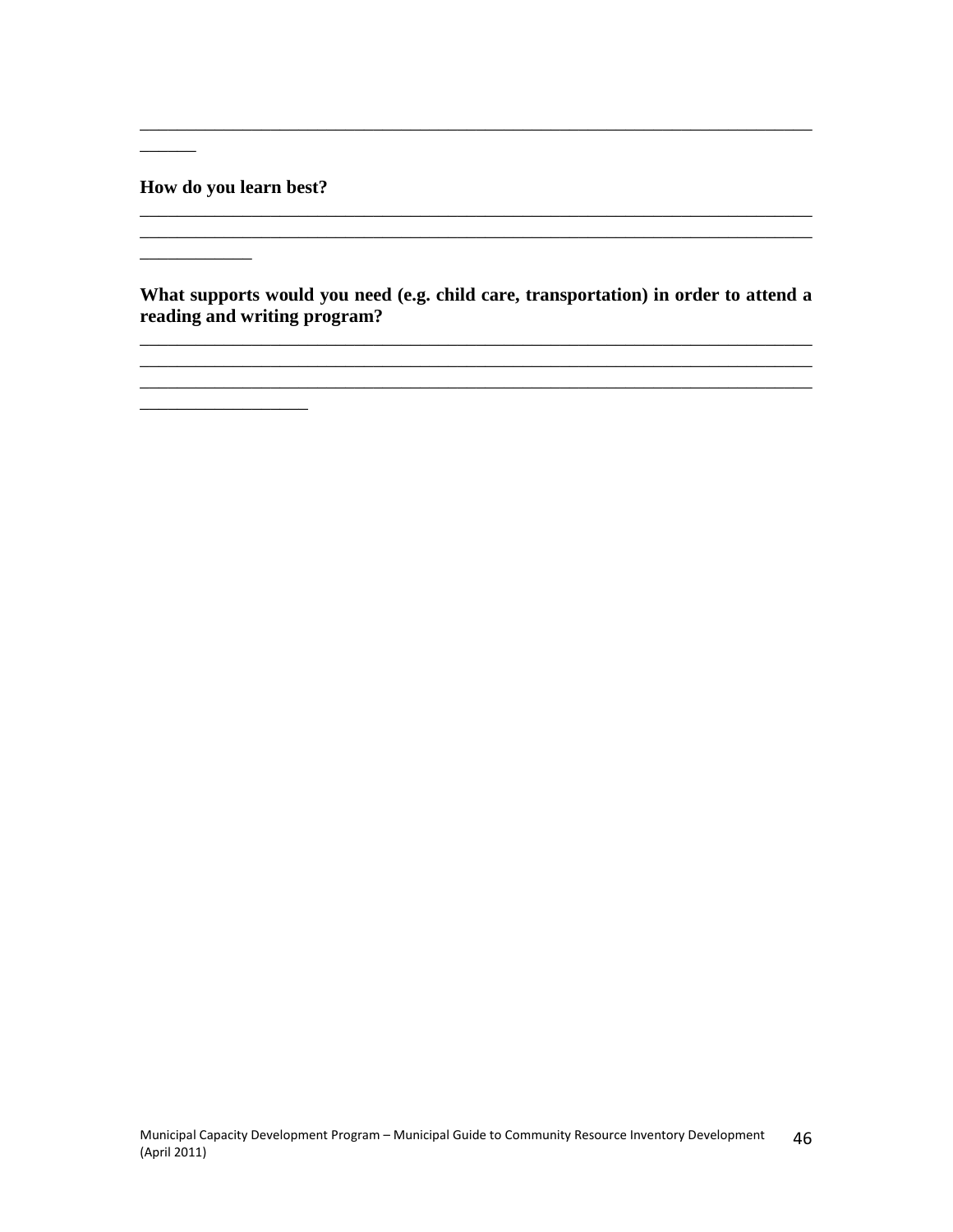### **PART 3: WORK EXPERIENCE**

Are you currently employed?  $\Box$  Yes  $\Box$  No Are you between jobs?  $\Box$  Yes  $\Box$  No

If employed

**What is your job titled and what skills do you use on the job?**

**Are you employed part-time or full-time?** \_\_\_\_\_\_\_\_\_\_\_\_\_\_\_\_\_ **If you are working part-time, would you like additional work?**  $\Box$  Yes  $\Box$  No

\_\_\_\_\_\_\_\_\_\_\_\_\_\_\_\_\_\_\_\_\_\_\_\_\_\_\_\_\_\_\_\_\_\_\_\_\_\_\_\_\_\_\_\_\_\_\_\_\_\_\_\_\_\_\_\_\_\_\_\_\_\_\_\_\_\_\_\_\_\_\_\_

If not employed

\_\_\_\_\_\_\_\_\_\_\_\_

\_\_\_\_\_\_\_\_\_\_\_\_

Are you interested in a job?  $\Box$  Yes  $\Box$  No **If yes, Are you interested in:**  $\Box$  Full-time  $\Box$  Part-time

Are there things that would prevent you from working right now?  $\Box$  Yes  $\Box$  No If yes, what?

\_\_\_\_\_\_\_\_\_\_\_\_\_\_\_\_\_\_\_\_\_\_\_\_\_\_\_\_\_\_\_\_\_\_\_\_\_\_\_\_\_\_\_\_\_\_\_\_\_\_\_\_\_\_\_\_\_\_\_\_\_\_\_\_\_\_\_\_\_\_\_\_ \_\_\_\_\_\_\_\_\_\_\_\_\_\_\_\_\_\_\_\_\_\_\_\_\_\_\_\_\_\_\_\_\_\_\_\_\_\_\_\_\_\_\_\_\_\_\_\_\_\_\_\_\_\_\_\_\_\_\_\_\_\_\_\_\_\_\_\_\_\_\_\_

\_\_\_\_\_\_\_\_\_\_\_\_\_\_\_\_\_\_\_\_\_\_\_\_\_\_\_\_\_\_\_\_\_\_\_\_\_\_\_\_\_\_\_\_\_\_\_\_\_\_\_\_\_\_\_\_\_\_\_\_\_\_\_\_\_\_\_\_\_\_\_\_

**Please list your last three jobs**

- 1. \_\_\_\_\_\_\_\_\_\_\_\_\_\_\_\_\_\_\_\_\_\_\_\_\_\_\_\_\_\_\_\_\_\_ 2. \_\_\_\_\_\_\_\_\_\_\_\_\_\_\_\_\_\_\_\_\_\_\_\_\_\_\_\_\_\_\_\_\_\_
- 3. \_\_\_\_\_\_\_\_\_\_\_\_\_\_\_\_\_\_\_\_\_\_\_\_\_\_\_\_\_\_\_\_\_\_

**Have you ever been self-employed?**  $\Box$  Yes  $\Box$  No If yes, describe.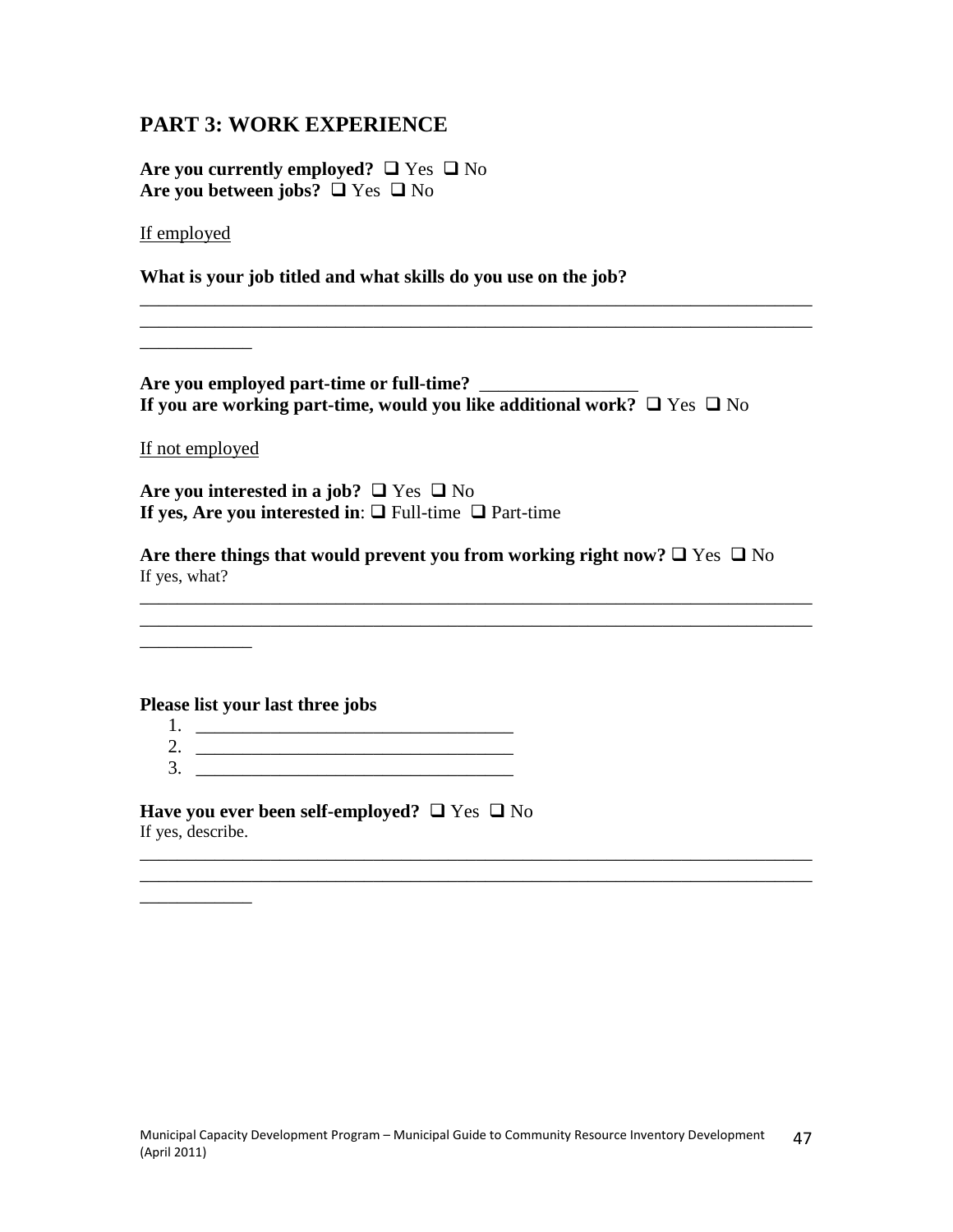### **PART 4: ENTERPRISING ATTITUDES AND EXPERIENCE**

**Have you ever considered starting a business?**  $\Box$  Yes  $\Box$  No

If yes, what kind of business did you have in mind? \_\_\_\_\_\_\_\_\_\_\_\_\_\_\_\_\_\_\_\_\_\_\_\_\_\_\_\_\_\_\_\_\_\_\_\_\_\_\_\_\_\_\_\_\_\_\_\_\_\_\_\_\_\_\_\_\_\_\_\_\_\_\_\_\_\_\_\_\_\_\_\_

| Did you plan to start it alone? $\Box$ Yes $\Box$ No<br>If no, how many partners did you plan to start with?<br>Did you plan to operate it out of your home? $\Box$ Yes $\Box$ No                                                                                                                                                   |
|-------------------------------------------------------------------------------------------------------------------------------------------------------------------------------------------------------------------------------------------------------------------------------------------------------------------------------------|
| Are you currently earning money on your own through the sale of goods or<br>services?<br>$\Box$ Yes $\Box$ No<br>If yes, whom do you sell to?                                                                                                                                                                                       |
|                                                                                                                                                                                                                                                                                                                                     |
| What process do you use to do this?                                                                                                                                                                                                                                                                                                 |
|                                                                                                                                                                                                                                                                                                                                     |
| Have you ever operated a business? $\Box$ Yes $\Box$ No<br>Did you own the business? $\Box$ Yes $\Box$ No<br>If yes, did you start the business? $\Box$ Yes $\Box$ No<br>Did you buy an existing business? $\Box$ Yes $\Box$ No<br>Did you operate the business for the owner? $\Box$ Yes $\Box$ No<br><b>Where was it located?</b> |
| What types of businesses are needed in your community?                                                                                                                                                                                                                                                                              |
| What other products or services could be offered by existing businesses to improve<br>service in your community?                                                                                                                                                                                                                    |
|                                                                                                                                                                                                                                                                                                                                     |

**What is the largest obstacle that you or another individual starting a business in your community will face?**

Municipal Capacity Development Program – Municipal Guide to Community Resource Inventory Development (April 2011) 48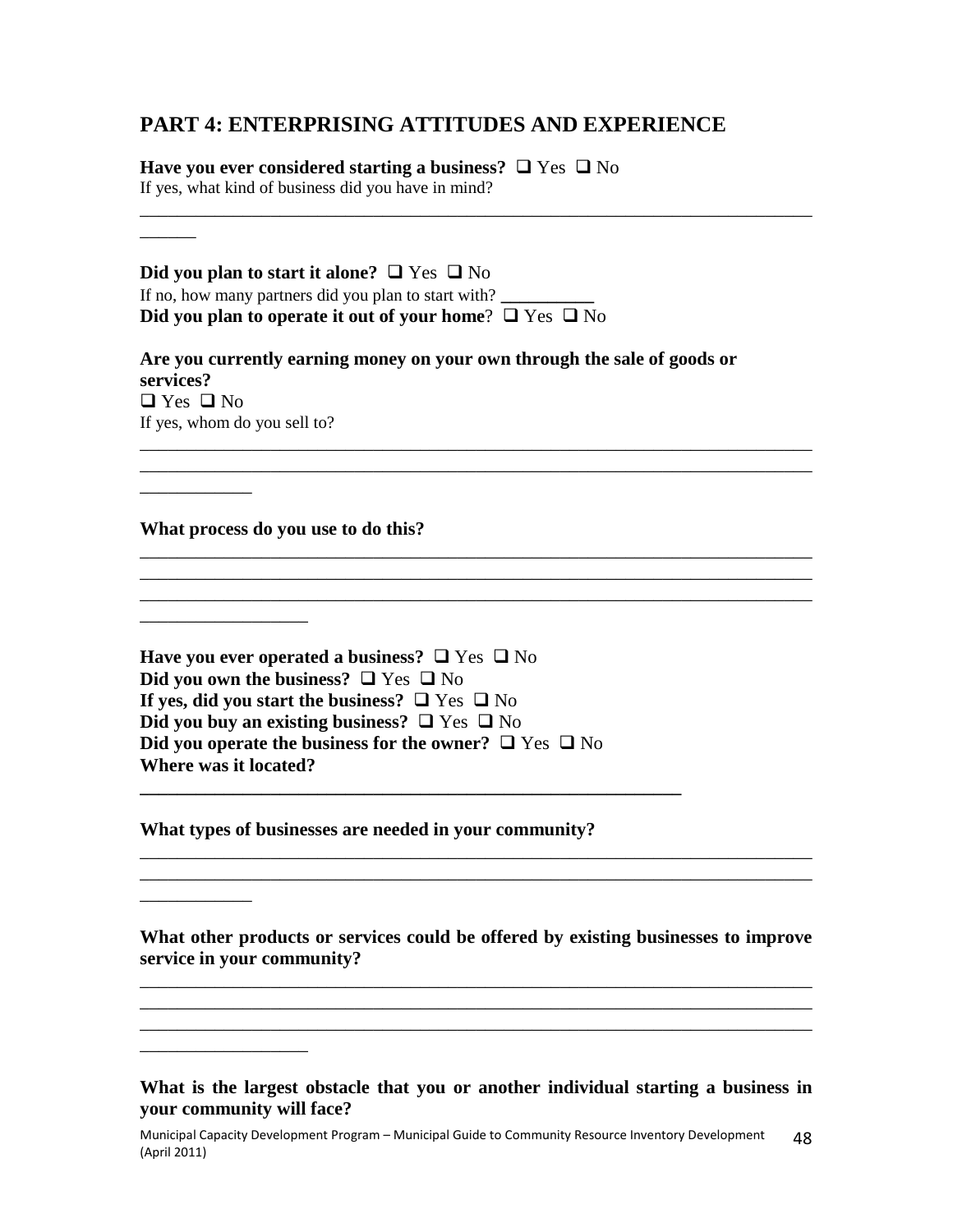Are there any others obstacles?

# PART 5: PLANNING YOUR COMMUNITY

What do you view as the top five assets in the community?

What does the community have that sets it apart?

What in the community are you proud of?

<u> 1989 - Johann John Harry Harry Harry Harry Harry Harry Harry Harry Harry Harry Harry Harry Harry Harry Harry H</u>

What would you miss most in the community if it was no longer there?

What would you like to see in your community?

Municipal Capacity Development Program - Municipal Guide to Community Resource Inventory Development 49 (April 2011)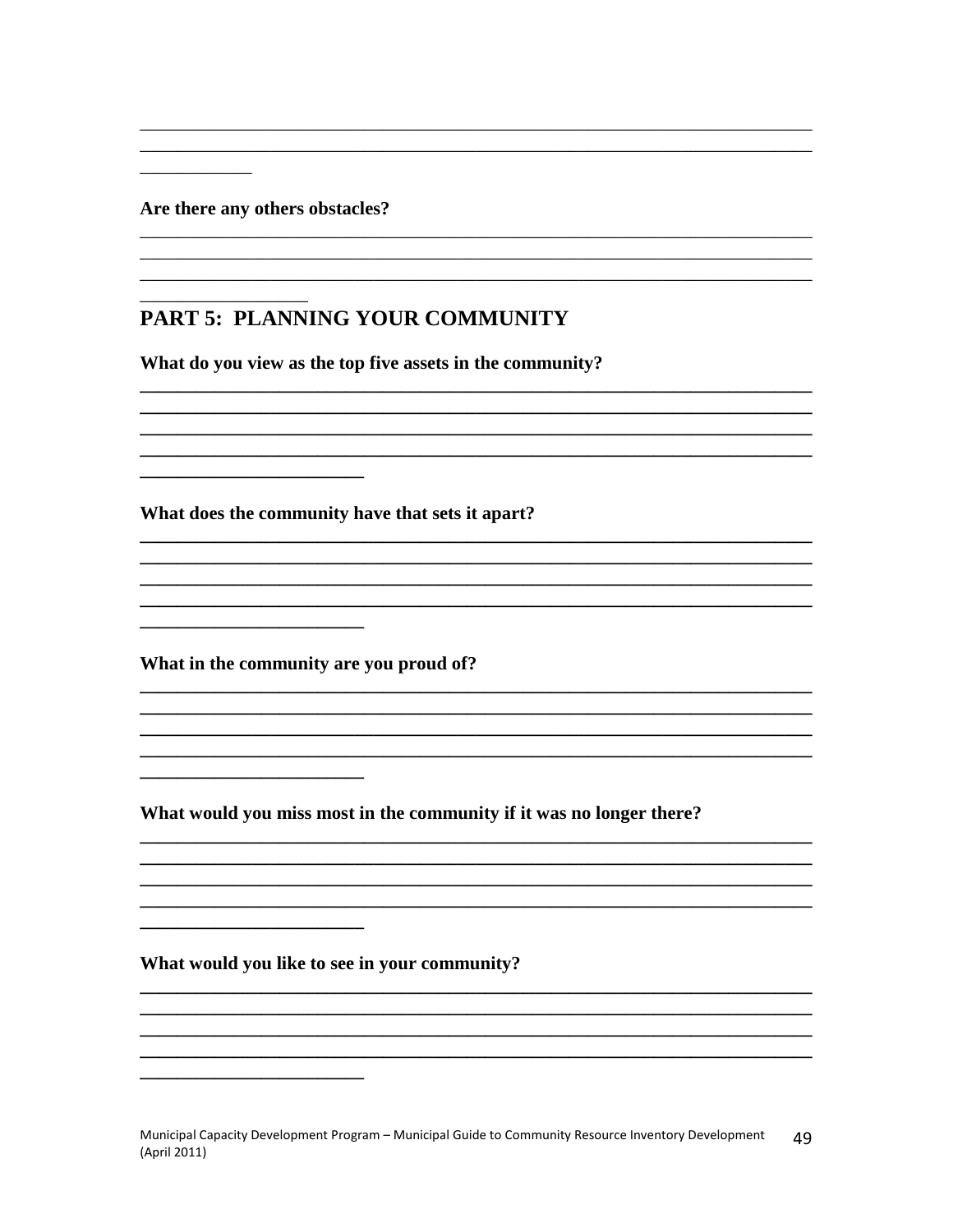How do you envision your community in the future in 2020?

Other valuable information about yourself or your community

<u> 1989 - Johann Barn, mars ar breithinn ar chwaraeth a bhaile ann an 1980. Bhaile ann an 1980 an t-Alban ann an</u>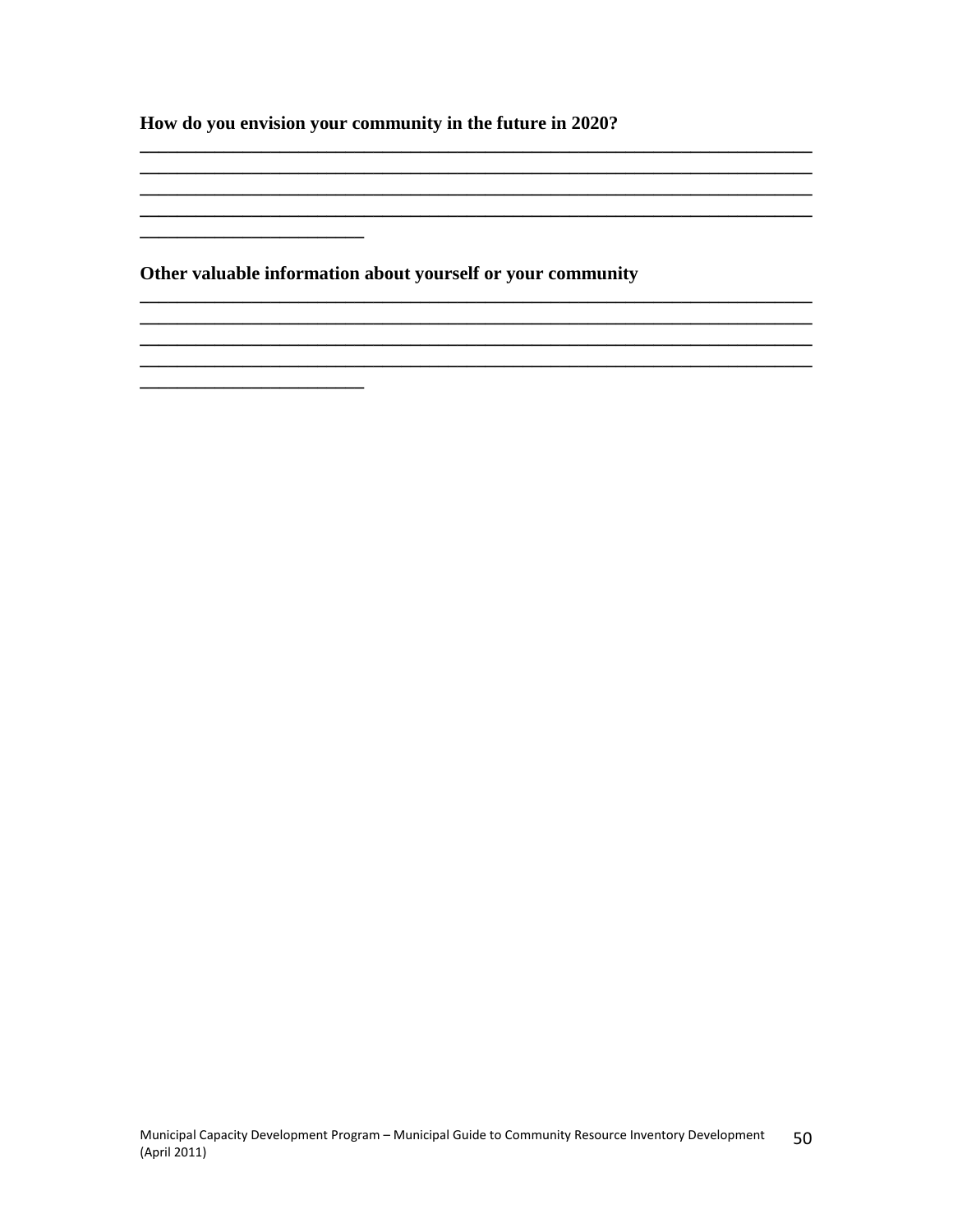# **PART 6: NEED FOR HOUSING**

| <b>Respondent Name</b>  |  |
|-------------------------|--|
| <b>Address</b>          |  |
| <b>Telephone Number</b> |  |

#### **1. Residents in your home:**

|             |     |        | <b>Relationship to you</b> |                     |       |
|-------------|-----|--------|----------------------------|---------------------|-------|
| <b>Name</b> | Age | Gender | <b>Spouse/Partner</b>      | <b>Son/Daughter</b> | Other |
|             |     |        |                            |                     |       |
|             |     |        |                            |                     |       |
|             |     |        |                            |                     |       |
|             |     |        |                            |                     |       |
|             |     |        |                            |                     |       |
|             |     |        |                            |                     |       |

| 2. Do you rent or own your home?          | Rent | Own       |
|-------------------------------------------|------|-----------|
| 3. How much do you pay for rent/mortgage? |      | Per month |

**4. How much do you pay per month for the following?**

**\$\_\_\_\_\_\_\_\_\_\_\_\_\_Electricity(power) \$\_\_\_\_\_\_\_\_\_\_\_\_\_\_\_Water/sewer**

**\$\_\_\_\_\_\_\_\_\_\_\_\_\_Upkeep \$\_\_\_\_\_\_\_\_\_\_\_\_\_\_\_Gas/oil(heat)**

**\$\_\_\_\_\_\_\_\_\_\_\_\_\_Annual taxes(if applicable)**

**5. How old is your home? \_\_\_\_\_\_\_\_\_\_\_\_\_\_\_ Years**

**6. How many bedrooms? \_\_\_\_\_\_\_\_\_\_\_\_\_\_\_ Bedrooms**

**7. What is the maximum you would be willing to pay for rent or mortgage? (excluding utilities)**

**\$\_\_\_\_\_\_\_\_\_ Per month**

**8. What are you looking for in a new home?**

### **9. What is your preferred tenure choice?**

**Rent Own**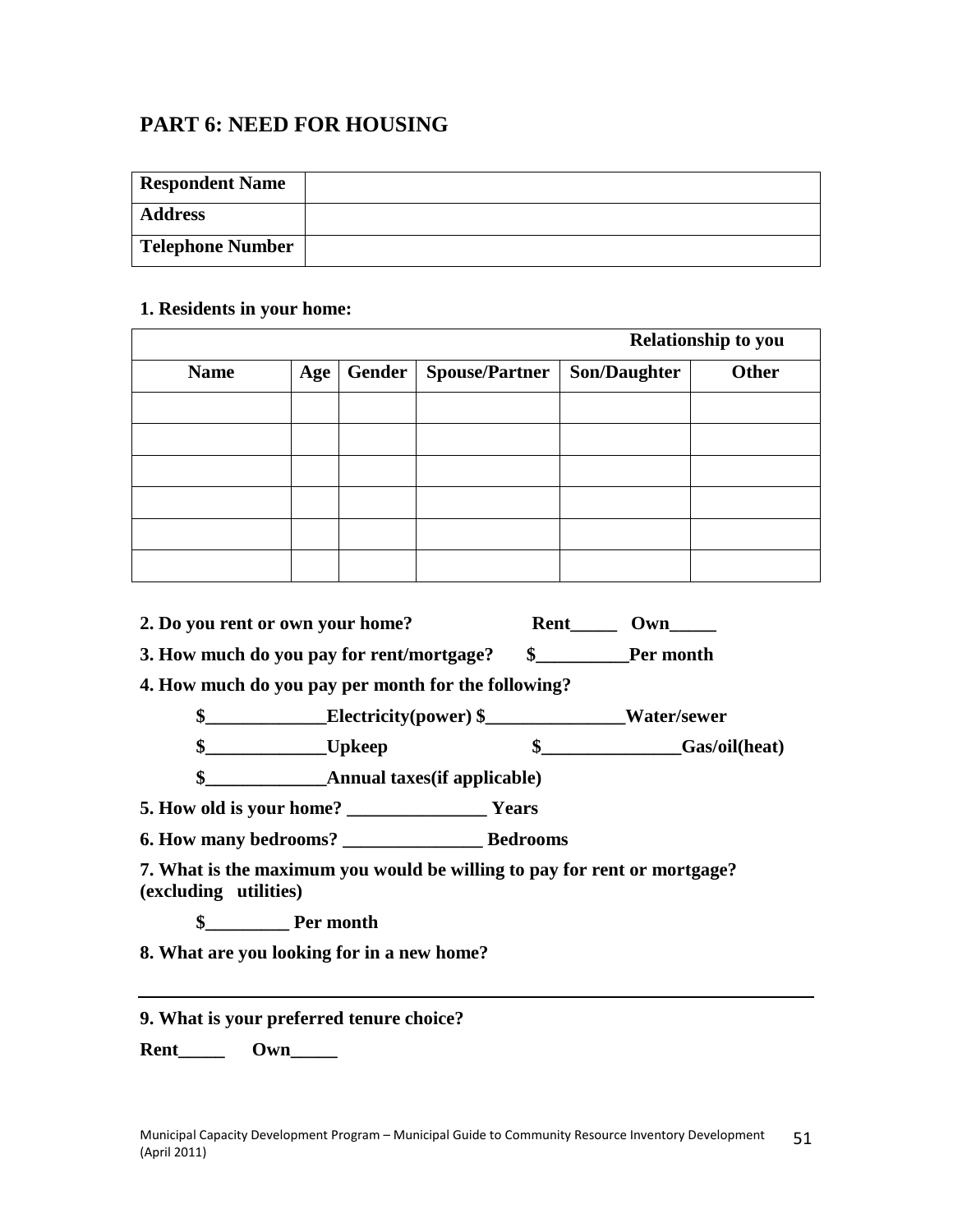**10. What federal tax bracket are you in?**

| $$0-8,350$        |  |
|-------------------|--|
| \$8,350-33,950    |  |
| \$33,950-82,250   |  |
| \$82,250-171,550  |  |
| \$171,550-372,950 |  |
| \$372,950-above   |  |

#### **11. Please indicate the source of income for your household**

| <b>Source of Income</b>                                                             |             | <b>Main Source Secondary Source</b> |
|-------------------------------------------------------------------------------------|-------------|-------------------------------------|
|                                                                                     | (check one) | (check one)                         |
| <b>Employment, including self-employment</b>                                        | ρ           | ρ                                   |
| <b>Social Assistance</b>                                                            | ρ           | ρ                                   |
| <b>Old Age Security, Guaranteed Income</b><br><b>Supplement, Spouse's Allowance</b> | ρ           | ρ                                   |
| <b>Investment income, retirement pensions</b><br>(RRSPs, etc.)                      | ρ           | ρ                                   |
| <b>Employment Insurance</b>                                                         | ρ           | ρ                                   |
| <b>Disability Insurance</b>                                                         | ρ           | ρ                                   |
| <b>Disability Benefits</b>                                                          | ρ           | ρ                                   |
| <b>Worker's Compensation</b>                                                        | ρ           | ρ                                   |
| <b>Student Loan</b>                                                                 | ρ           | ρ                                   |
| Other (please specify):                                                             | ρ           | ρ                                   |

**12. If available would you move into a housing project in …? Yes\_\_\_\_\_\_ No\_\_\_\_\_\_**

### **13. When would you move into the proposed project? (Circle Answer)**

- **Immediately upon completion**
- **In 1-2 Years**
- **Within one year**
- **In more than 2 years of completion**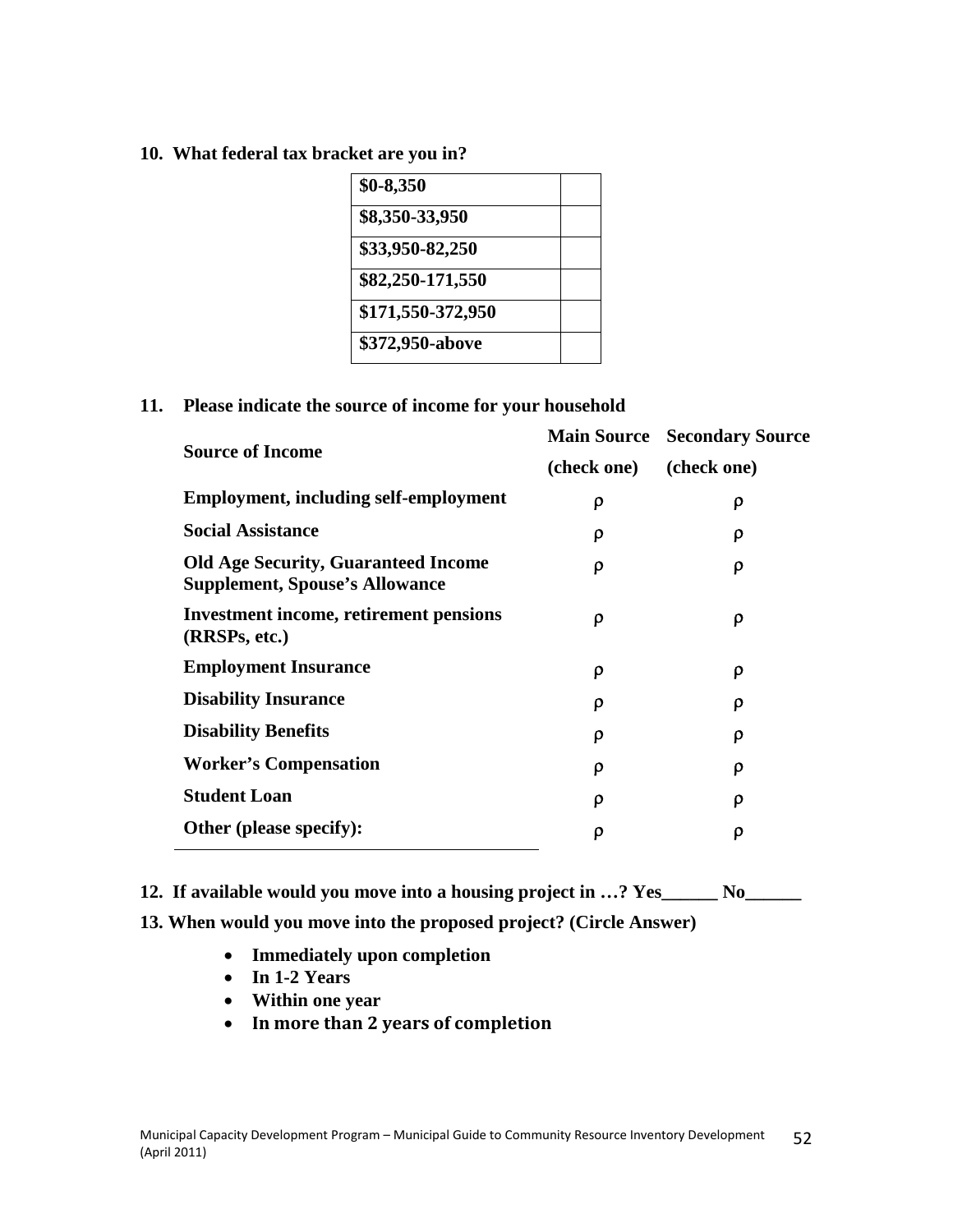# **PART 7: IDENTIFYING OUR HERITAGE**

**The … Committee would like to identify all possible Heritage sites or historical places in ... and area. We are looking to identify parts of our history to add to our website, brochures and to advertise the quality of life we have to offer. Please identify any sites that you think are significant to …'s Heritage.**

|      | <b>Historical Sites:</b> |             |
|------|--------------------------|-------------|
| Name | Location/Owner           | Description |
|      |                          |             |
|      |                          |             |
|      |                          |             |
|      |                          |             |
|      |                          |             |
|      |                          |             |
|      |                          |             |
|      |                          |             |
|      |                          |             |
|      |                          |             |
|      |                          |             |

**The … Committee is looking to develop and preserve our heritage/history. We would be happy to meet one on one to learn more about any part of our history/heritage. Please fill out the following if you are interested.**

- **I am interested in providing more information on… , history/heritage**  $Yes$  No
- **Contact Information: Name\_\_\_\_\_\_\_\_\_\_\_\_\_\_\_\_\_\_\_\_\_\_\_\_\_\_\_\_\_\_\_\_\_\_\_\_\_\_\_\_\_**

**Phone #\_\_\_\_\_\_\_\_\_\_\_\_\_\_\_\_\_\_\_\_\_\_\_\_\_\_\_\_\_\_\_\_\_\_\_\_\_\_\_\_**

**Email Email** 

*Thank you for your participation!*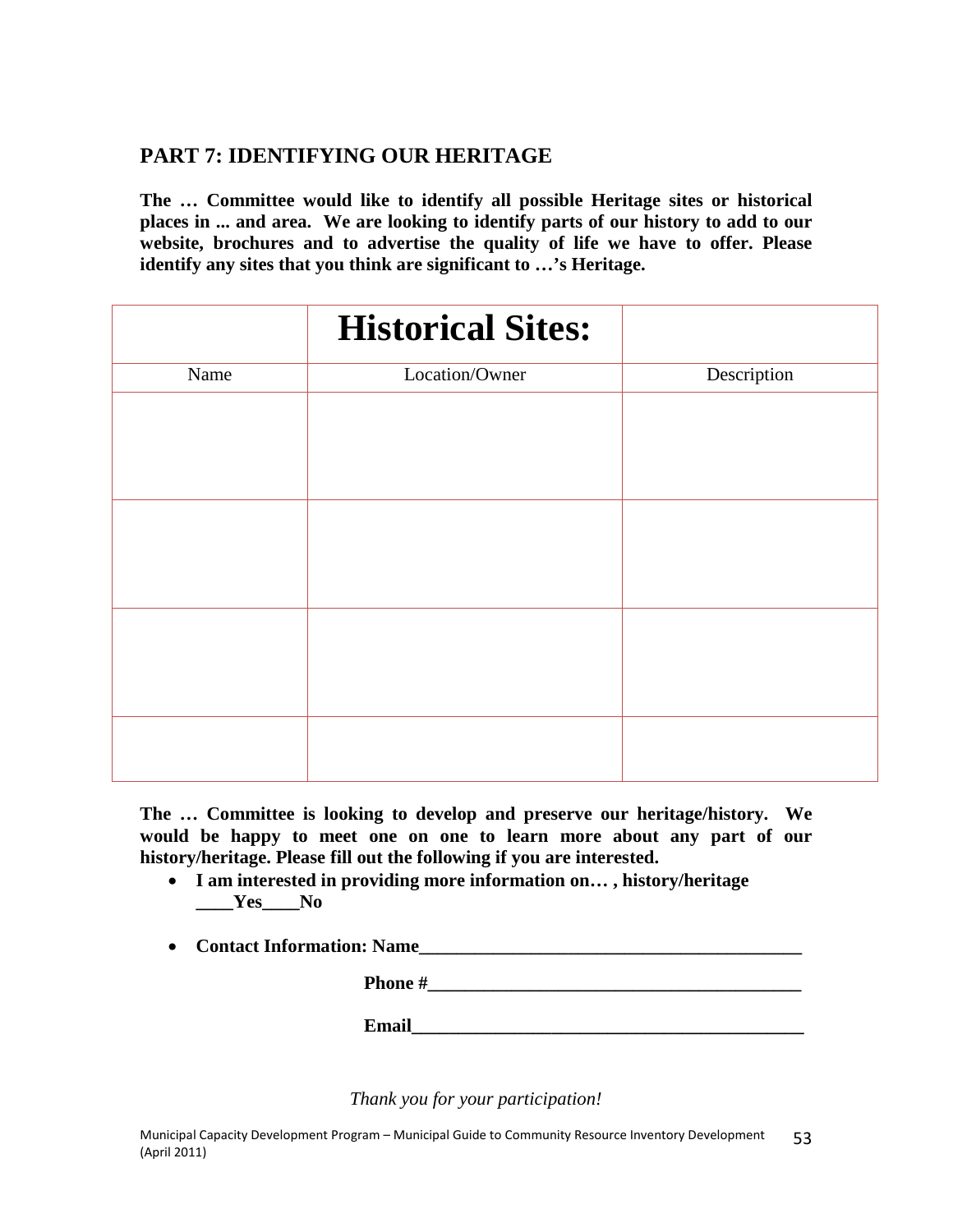# **Appendix D**

# Sample Questionnaires for Local Institutions

# **Survey for Economic Institutions:**

Company Name and Contact Information:

1. Where you located? (i.e. City, Town, RM, etc.)

2. How long has your business been in operation? Who does your company serve?

3. What resources does your company consume? (land, air, and water)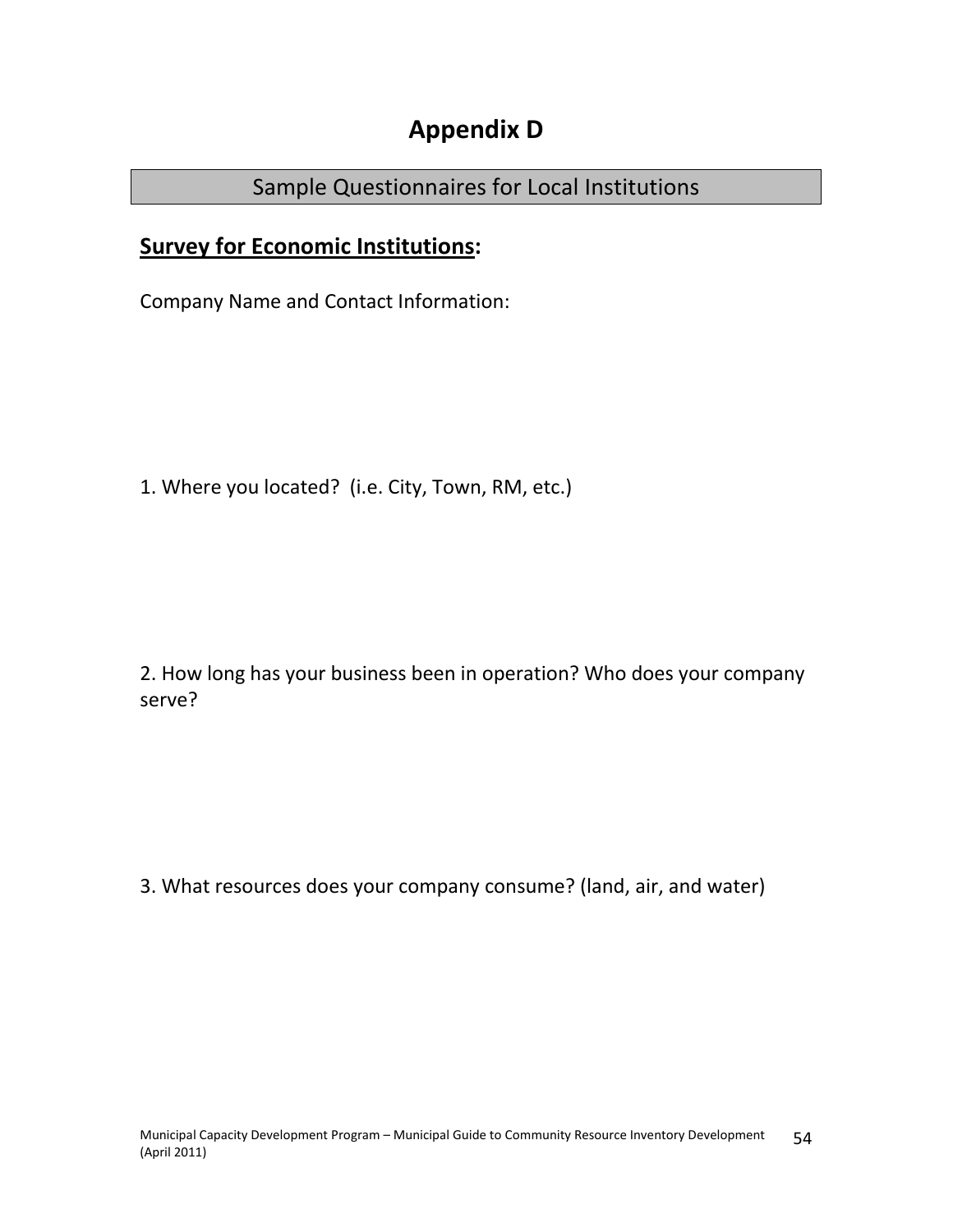4. What type(s) of products are imported? Exported?

5. What is the proportion of products produced locally to products sold locally?

6. Could you potentially become part of a supply chain for another business? If yes, please expand.

7. Are you heavily reliant on supplies from outside sources?

8. What community services does your company use to maintain your facilities?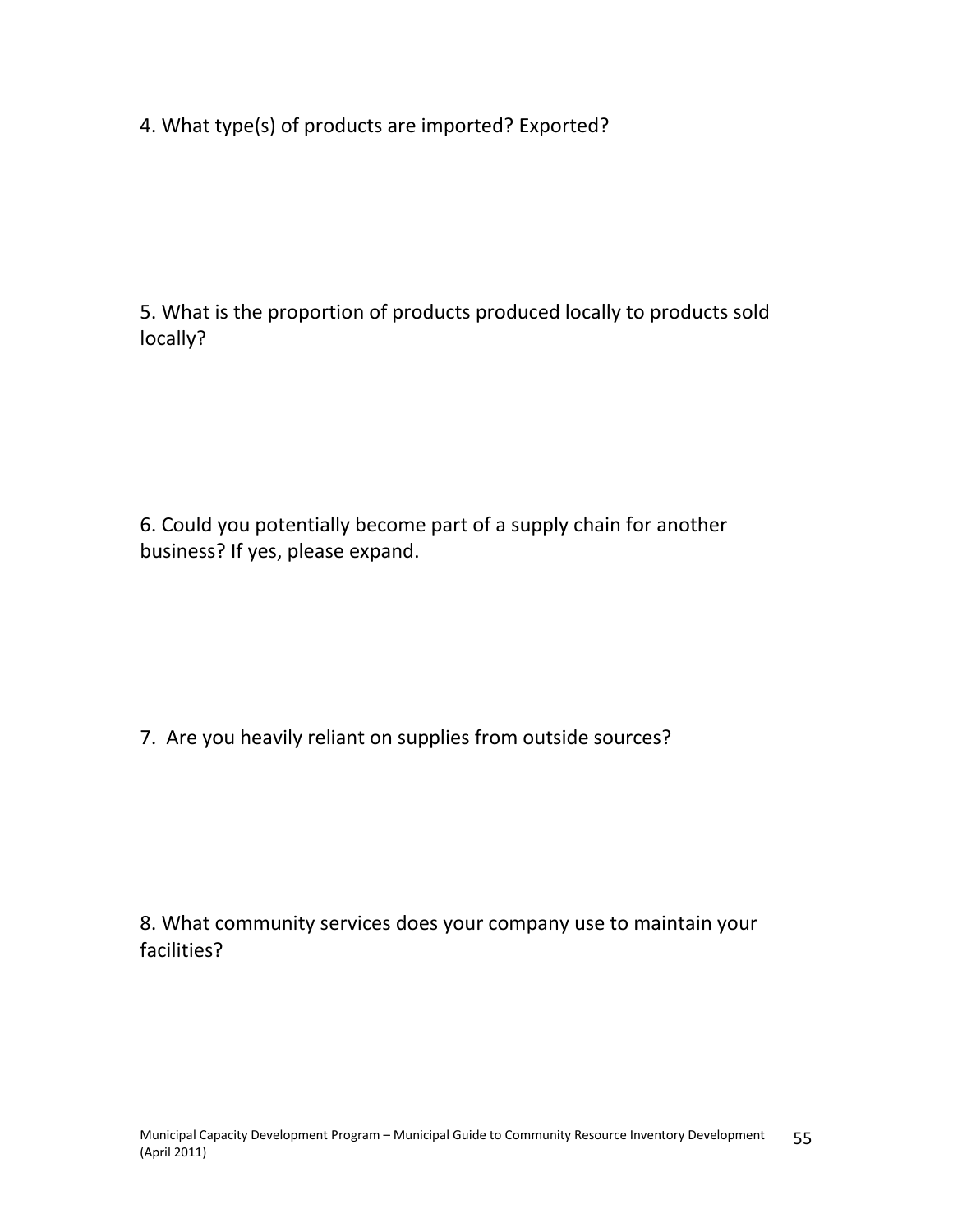9. What kinds of technology/equipment do you use on a regular basis?

10. How many individuals does your company employ?

11. What community resources would improve your current business?

12. Please include/attach any other relevant information.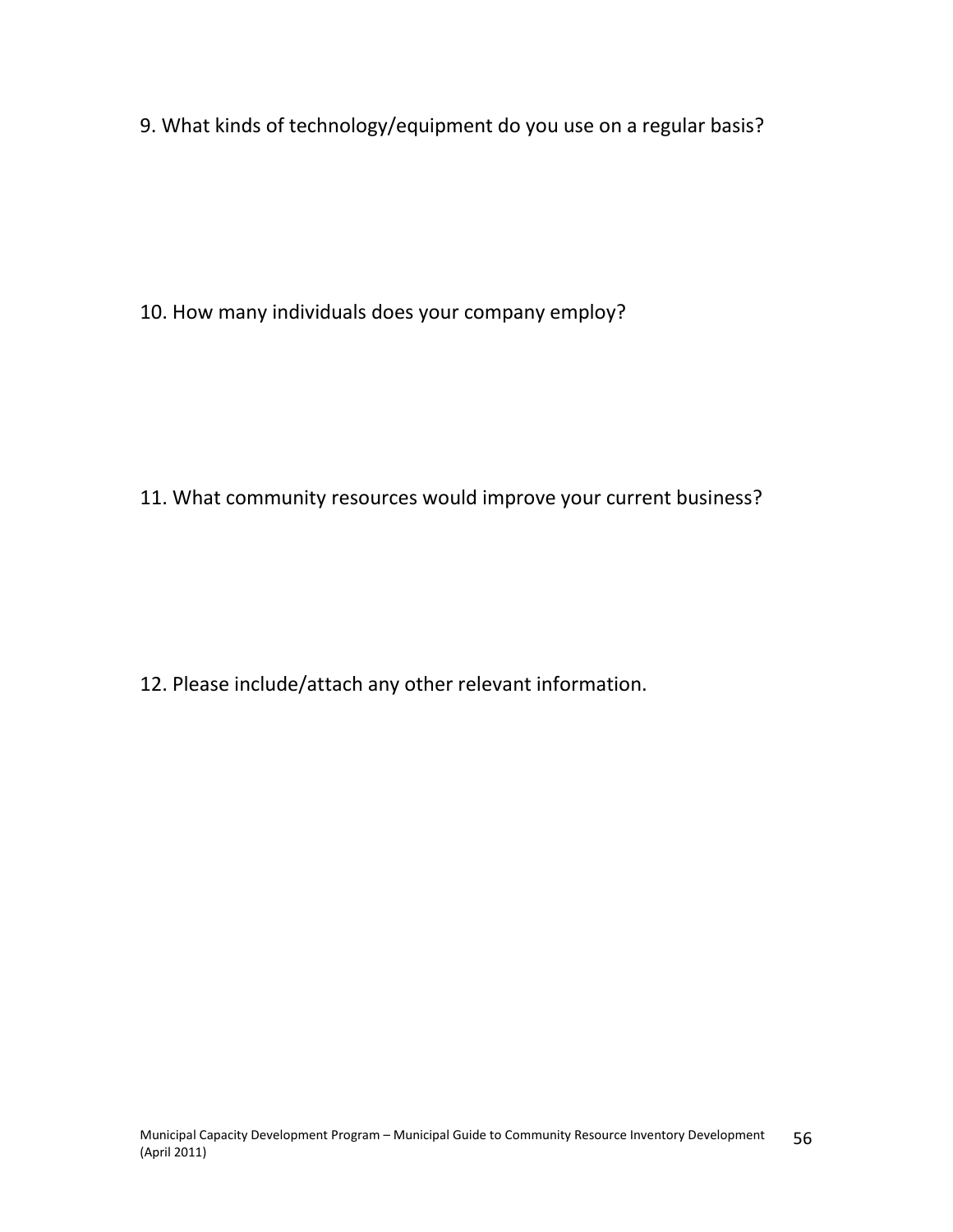# **Survey for Educational Institutions:**

Institution Name and Contact Information

1. Where are you located (i.e. City, Town, RM, etc.)?

2. When was your institution founded?

3. How many people does your institution serve? What individuals/communit(ies) do you serve? What is your current student enrolment (Please include breakdown of full time, part-time, and other programs)?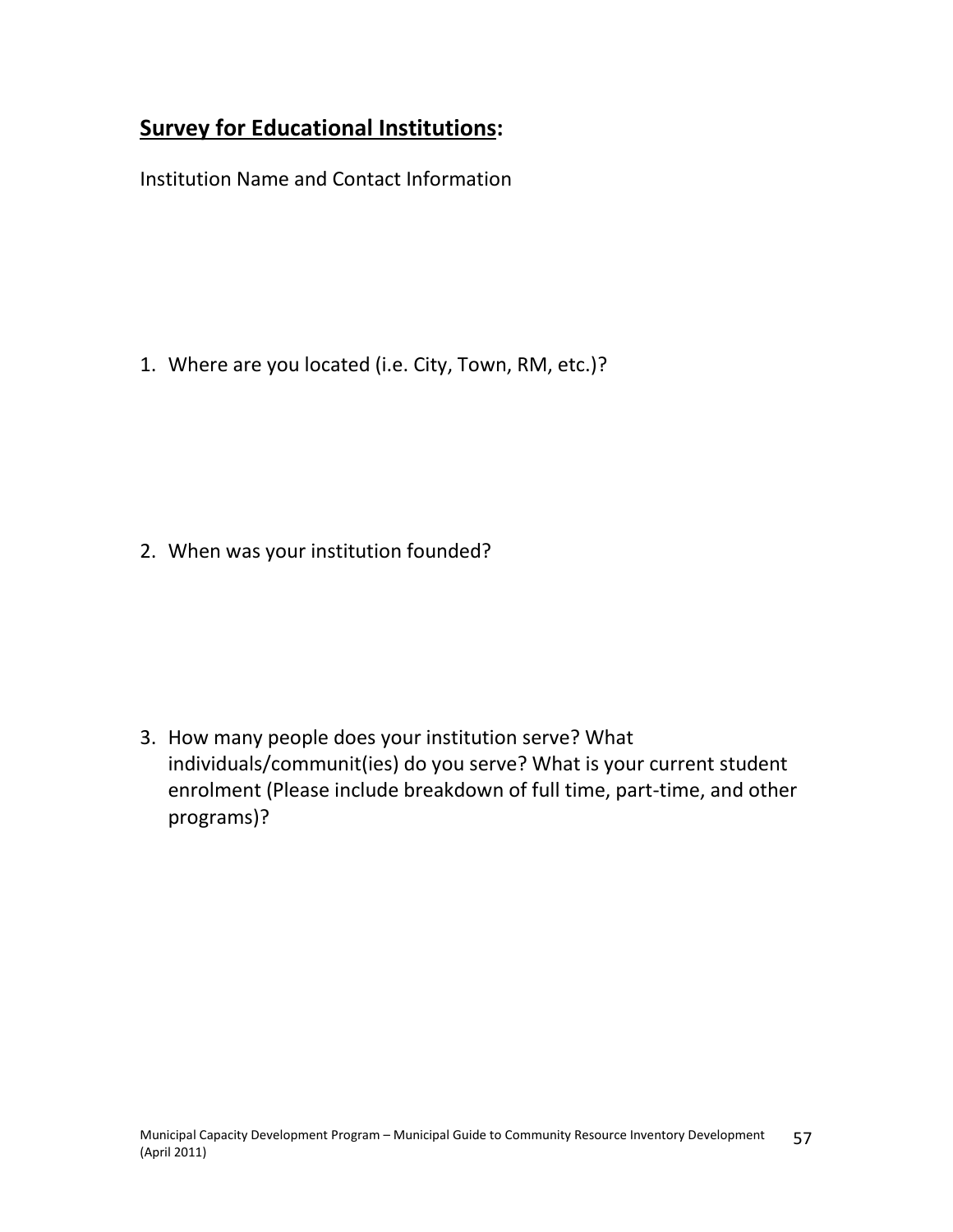4. What programs and courses do you offer? What do they cost? Please attach additional information.

5. Do you currently have grants/funding available to new students? If yes, please estimate what the amount of the grants/funding available is.

6. On average, how many graduates do you have each year, overall? How many graduates per program?

7. What is your average class size? What is the Teacher-Student ratio?

8. What additional student services do you provide?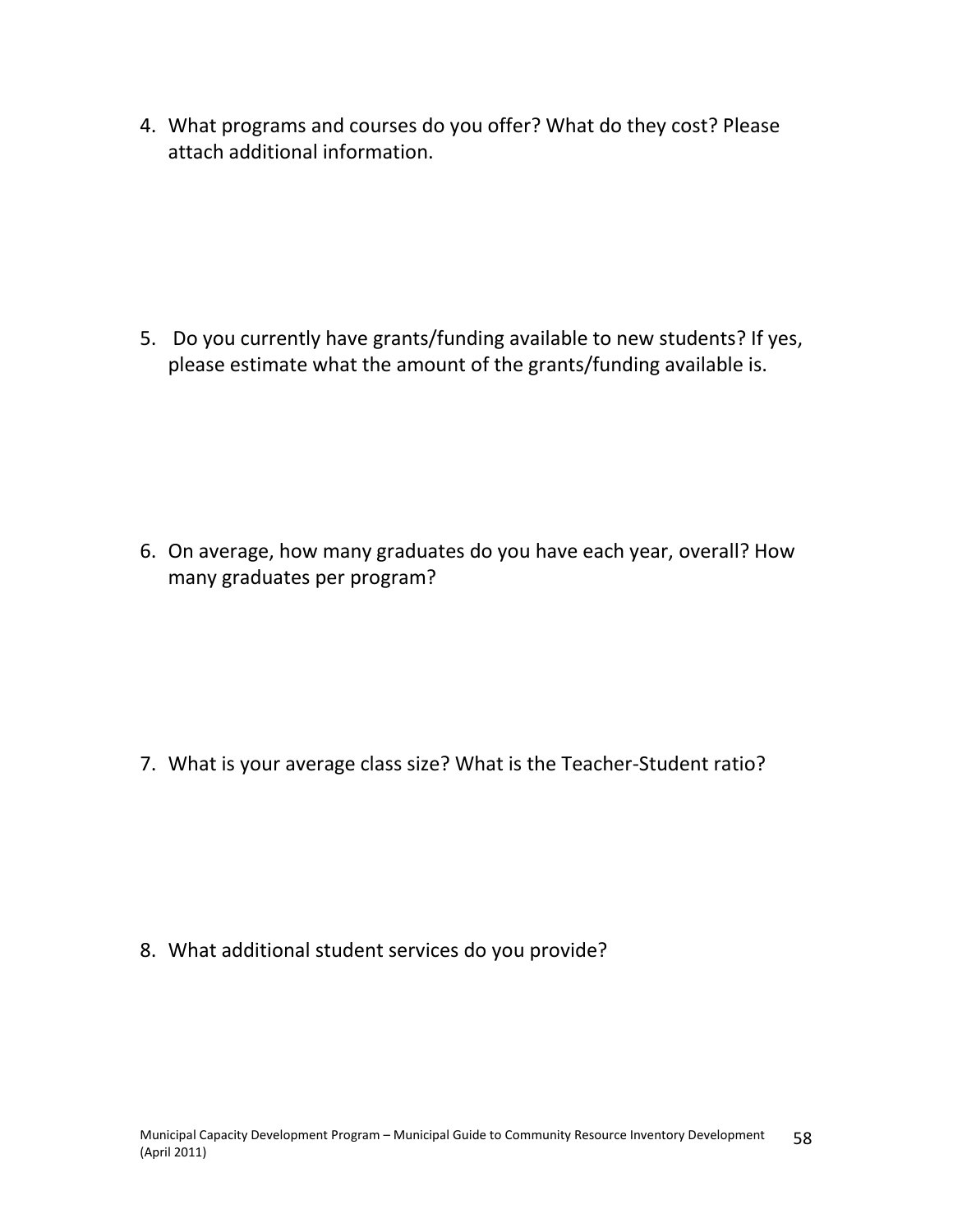9. How do your programs align to the needs of the area?

10. What kinds of technology/equipment are utilized on a regular basis in your institution?

11. How many individuals does your institution employ? Please list all departments.

12. What community resources would improve your institution?

13. Please include/attach any other relevant information.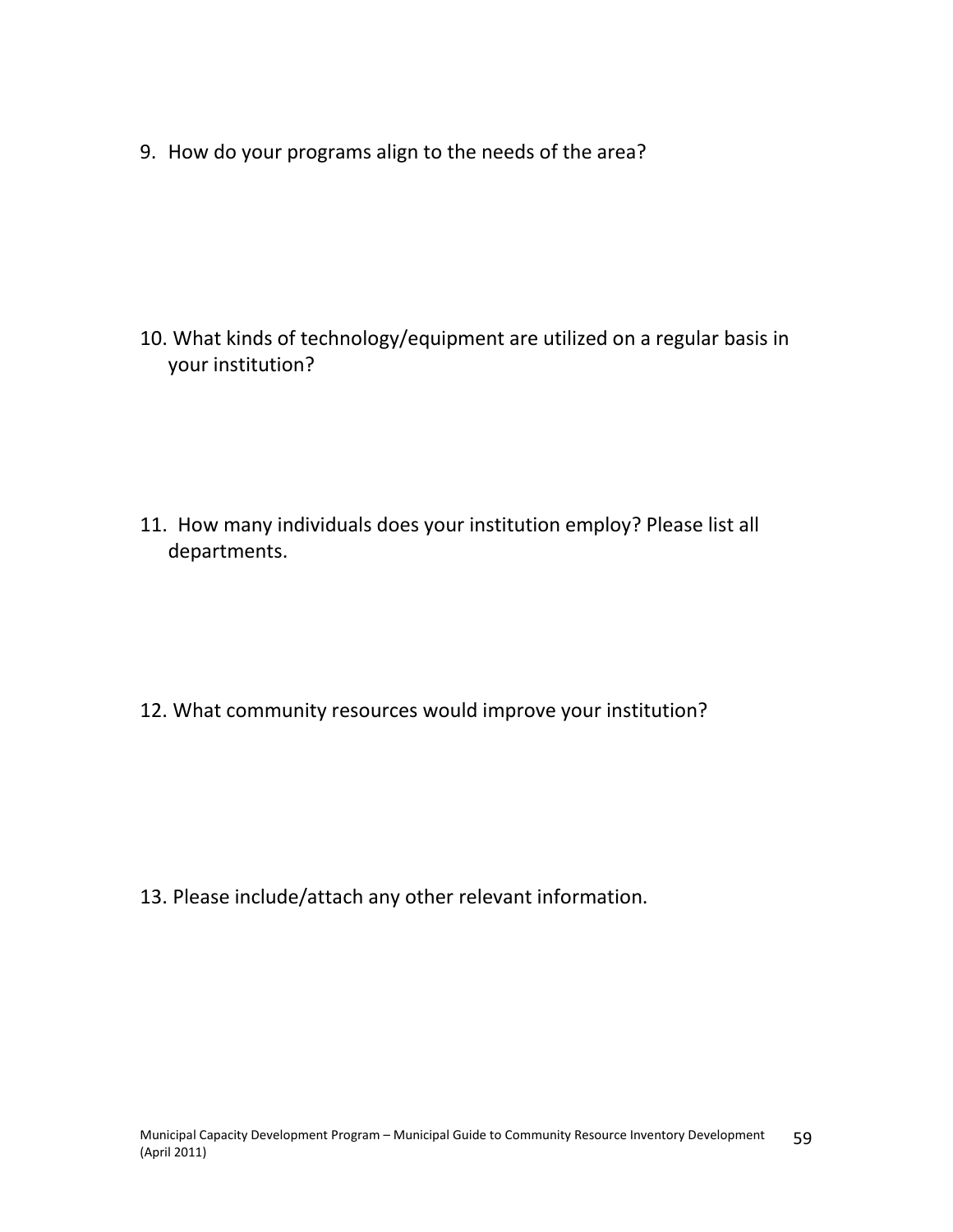# **Survey for Political Institutions:**

Institution Name and Contact Information

1. Where are you located (i.e. City, Town, RM, etc.)?

2. Who in the community do you serve? What programs/services do you provide? Outline any fees.

3. How many individuals do you employ?

4. What kinds of community resources does your institution utilize?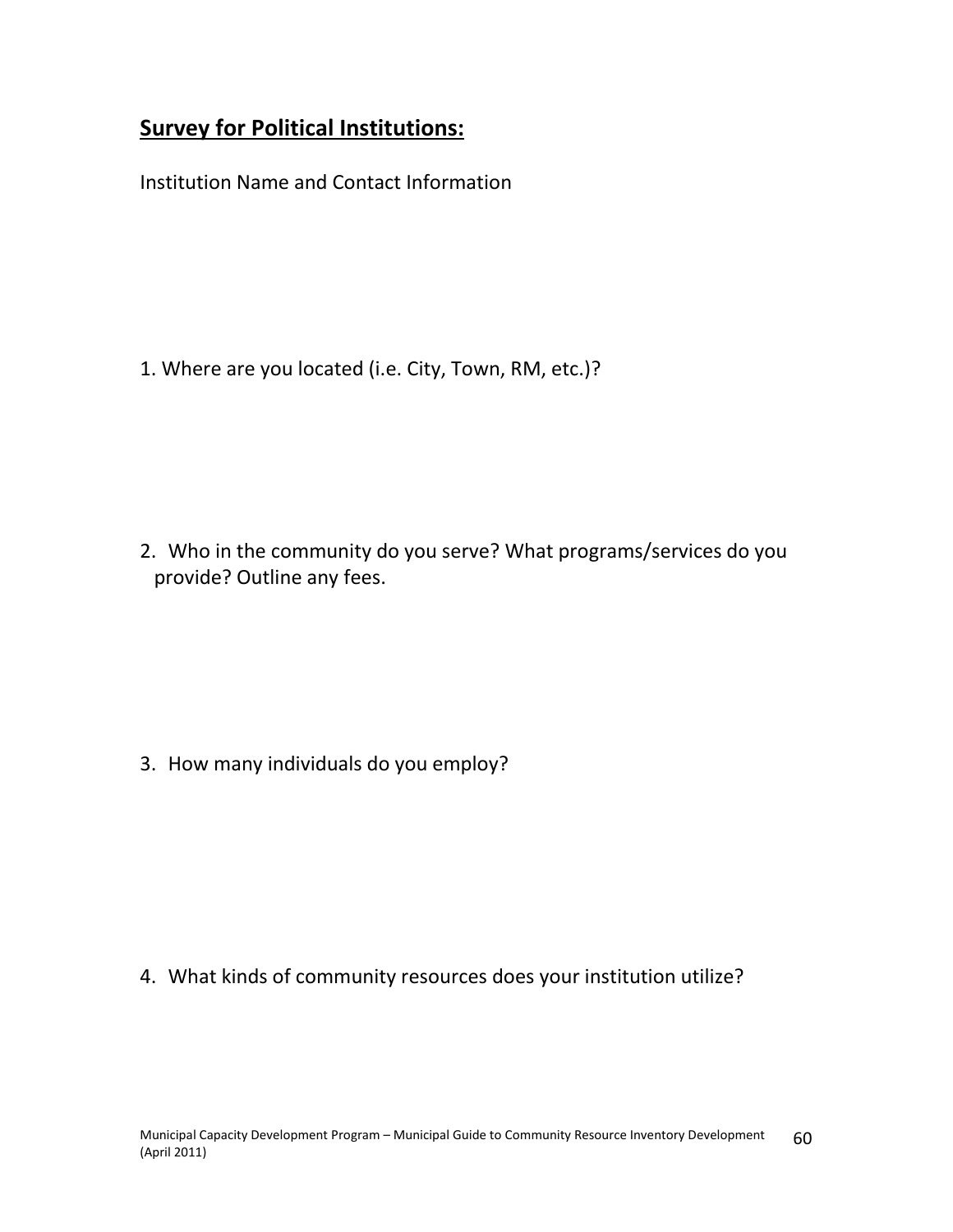5. What kinds of technology/equipment does your institution use on a regular basis?

6. How do you feel your institution aligns with the needs of the community?

7. Do your political services go beyond the local level? If yes, is there an opportunity to expand? If no, is there opportunity to do so?

8. Please include/attach any other relevant information.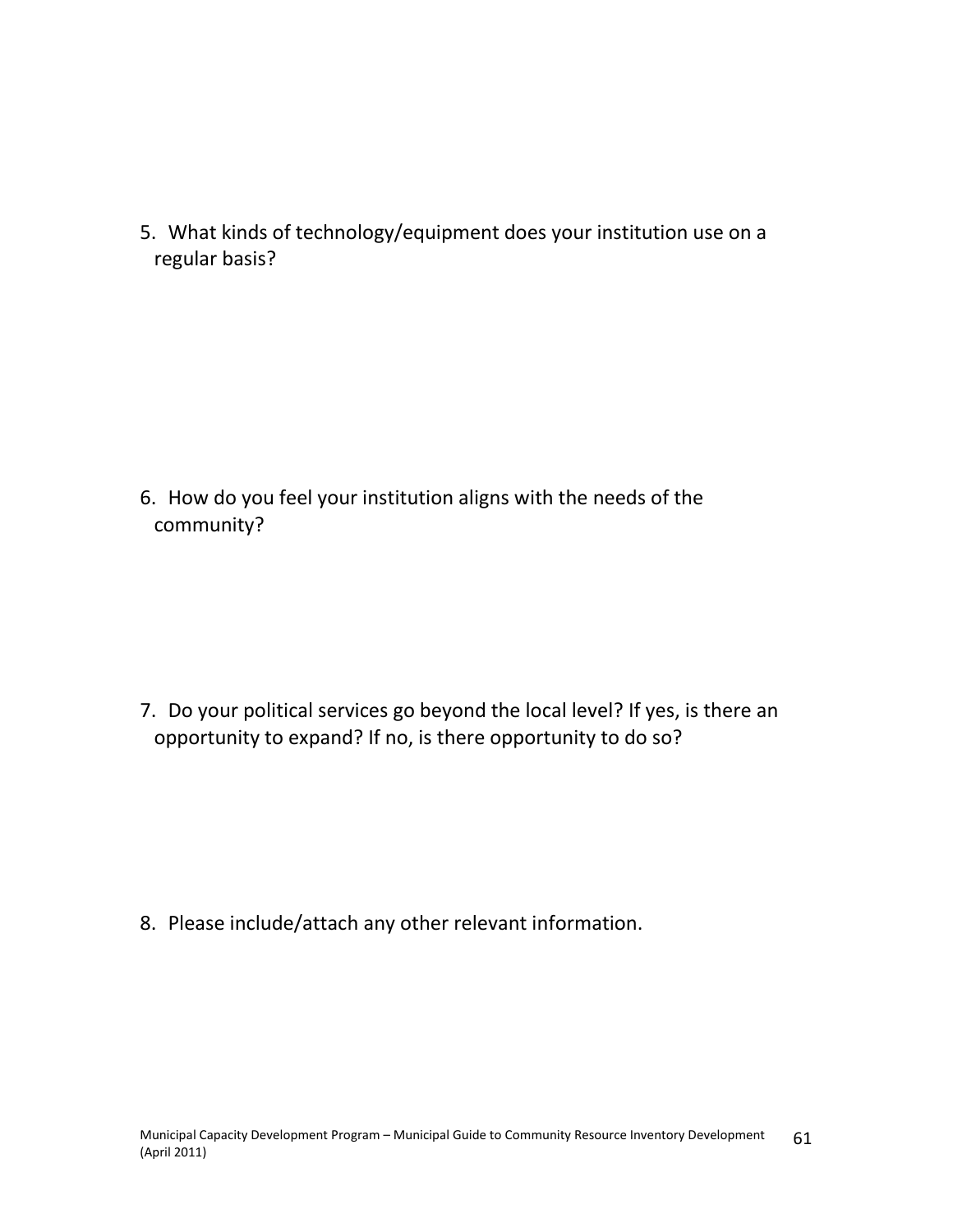# **Survey for Religious Institutions:**

Institution Name and Contact Information

1. Where are you located (i.e. City, Town, RM, etc.)?

2. What is your Denomination?

3. When are the services held?

- 4. What is the size of the congregation? Group?
- 5. What services do your provide the community?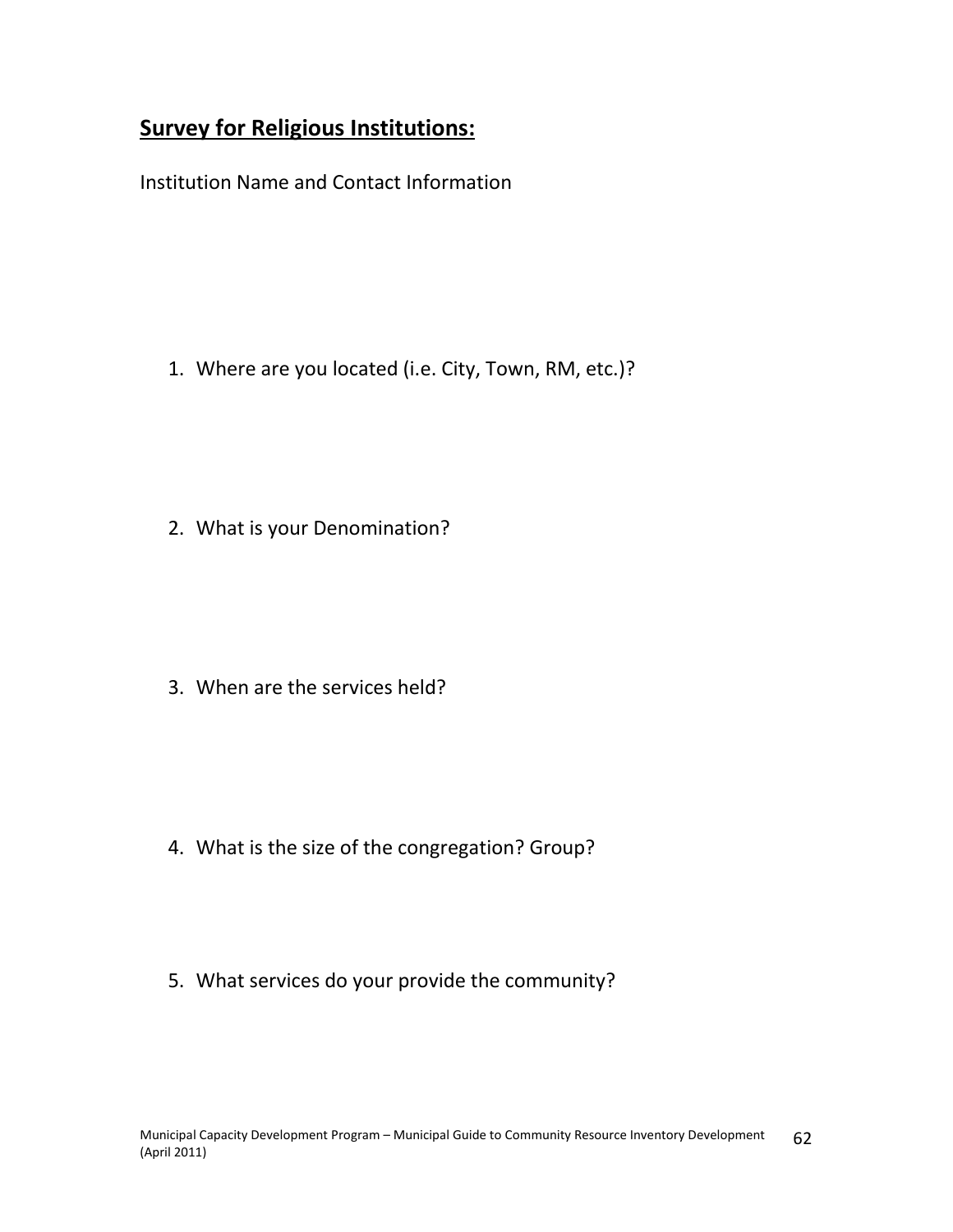6. What additional services do you offer for your members?

7. What community resources do you utilize?

8. What kinds of technology/equipment does your institution utilize on a regular basis?

9. Do you share resources with any other groups in the community?

- 10. How many individuals do you employ? DO you utilize the services of volunteers? In what manner?
- 11. Please provide any other additional information.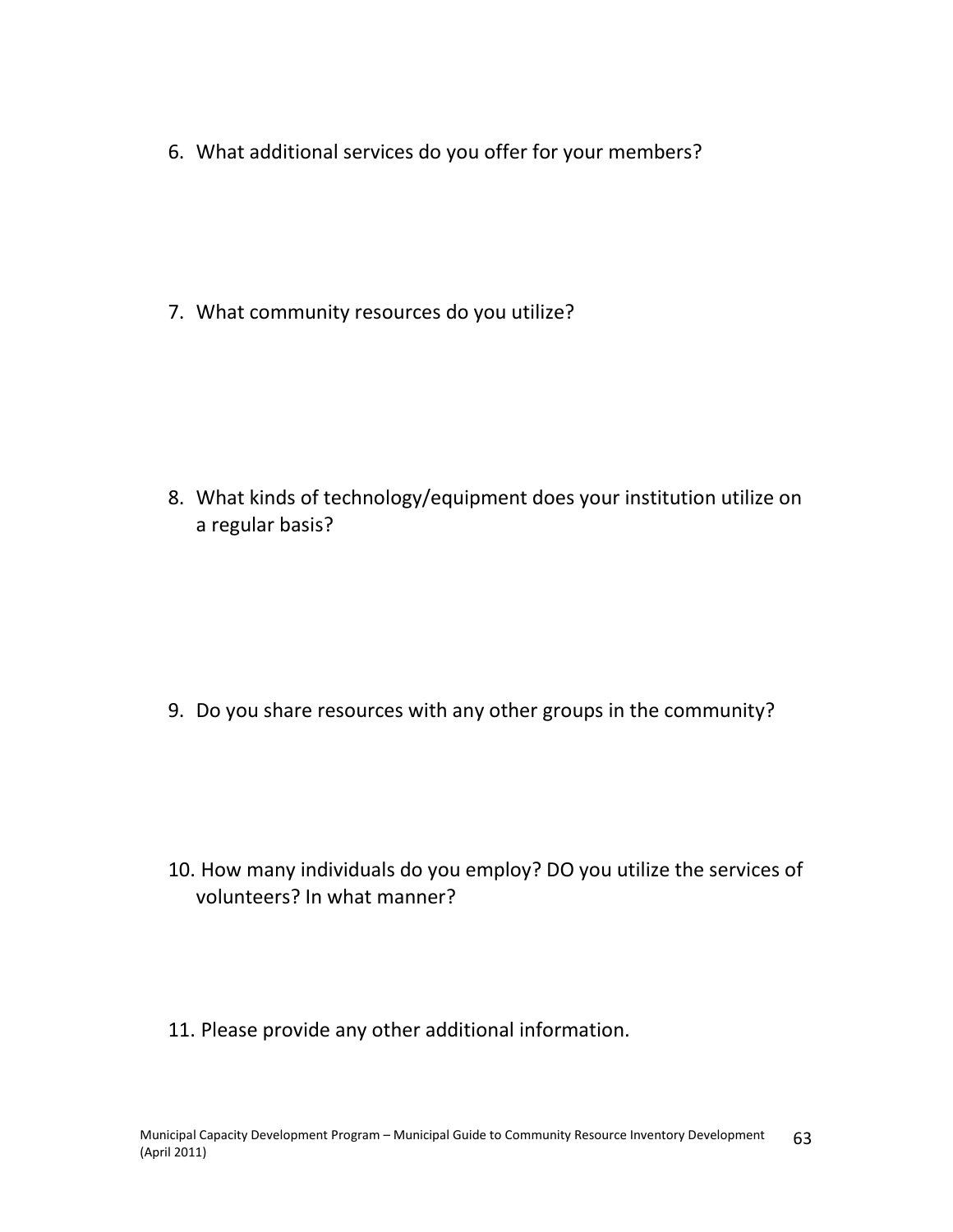# **Survey for Community Associations:**

Organization Name and Contact Information:

1. Where are you located? (City, Town, RM, etc.)

- 2. How long has your organization been in operation? Who do you serve? Target age? (i.e. Girl Guides, Elks)
- 3. What is your mandate?

4. Who are your partners in the community?

5. How many people does your institution serve? Who do you serve? What is your current enrolment?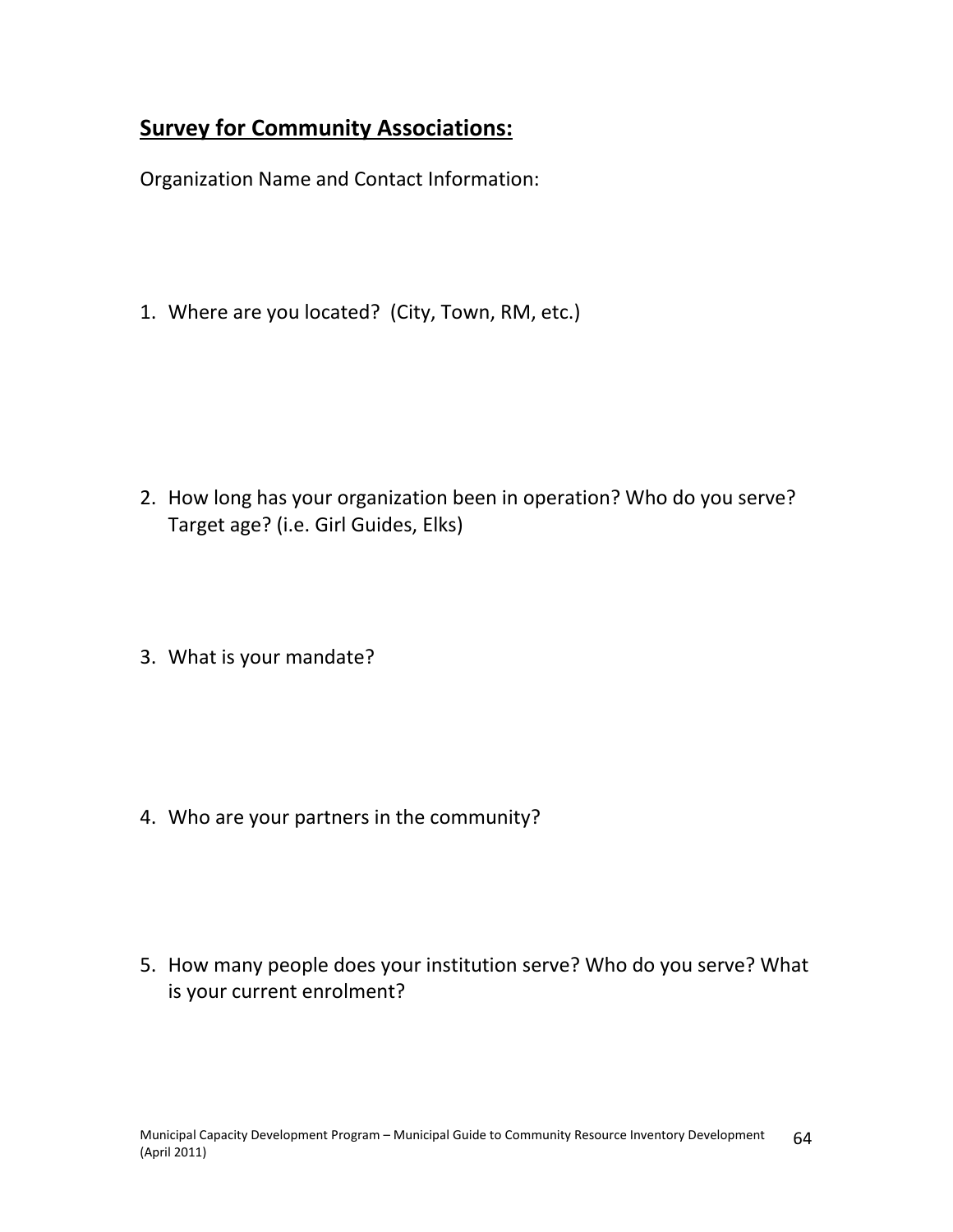6. What programs and services do you offer? What do they cost? Please attach additional information if necessary.

7. How many individuals does your organization employ? Do you utilize volunteer services?

8. How does your organization align with the needs of the community?

9. What community resources does your organization utilize?

10. Do your programs align to the needs of the area?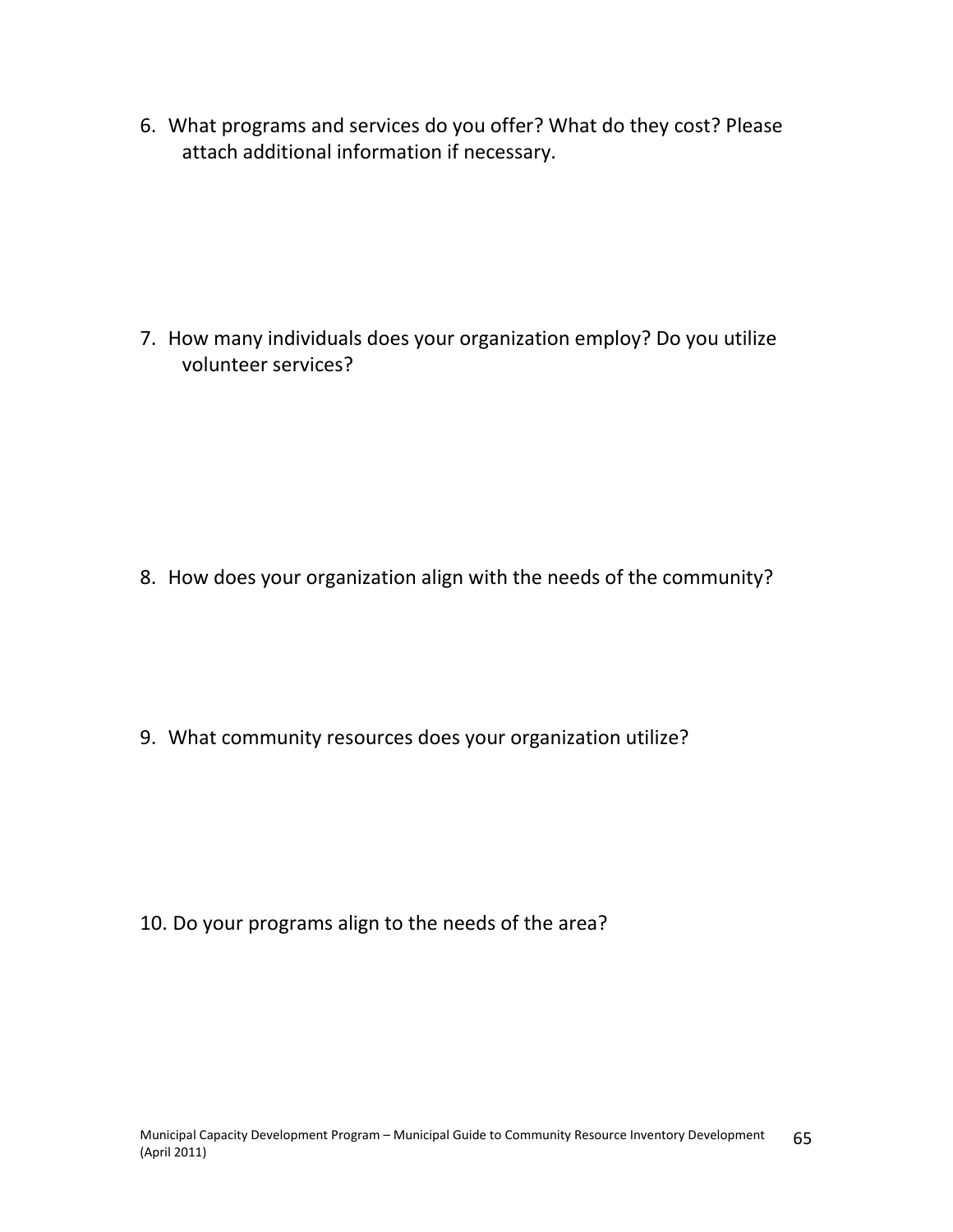11.What kinds of technology are utilized on a daily basis in your institution?

12. How many individuals does your institution employ?

13.What community resources would improve your institution?

12. Please include/attach any other relevant information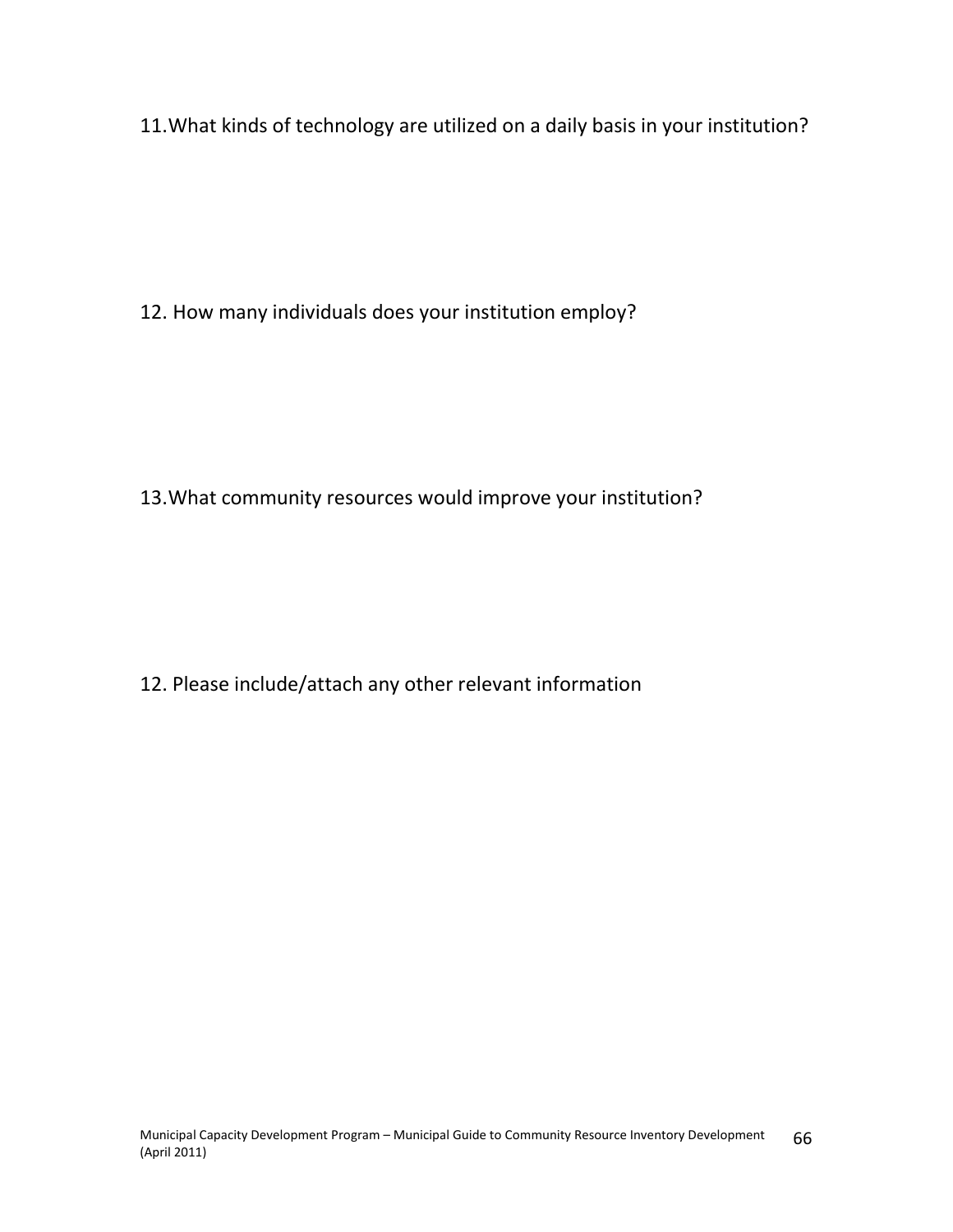# **Appendix E**

# **References**

Arundel, C., Clutterback, P. and Cleverly, Shelley (2005). Putting Theory into Practice: Asset Mapping in Three Toronto Neighbourhoods. Retrieved from [www.urbancentre.utoronto.ca/pdfs/curp/SNTF\\_Asset-Mapping\\_RP5.pdf](http://mail.sarm.ca/exchweb/bin/redir.asp?URL=http://www.urbancentre.utoronto.ca/pdfs/curp/SNTF_Asset-Mapping_RP5.pdf)

Asset Mapping and Community Development Planning with GIS: A Look at the Heart of West Michigan United Way's Innovative Approach. Retrieved From h[ttp://www.policylink.org/EDTK/Mapping/resources.html#1](http://mail.sarm.ca/exchweb/bin/redir.asp?URL=http://www.policylink.org/EDTK/Mapping/resources.html%231)

"Asset Mapping: Locating the Gifts in Your Community". Retrieved from <http://www.nhhealthpolicyinstitute.unh.edu/ec/ppt/03>

"Asset Mapping Roadmap: A Guide to Assessing Regional Development Resources". Retrieved from <http://www.iowaworkforce.org/rig/workforce/illuminateaug2007.pdf>

Beaulieu, L. "Mapping The Assets of Your Community: A Key Component for Building Local Capacity". SRDC Publications.

Bonner Curriculum: Community Asset Mapping. Retrieved from <http://www.bonner.org/resources/modules/modules\_pdf/BonCurCommAssetMap.pdf >

"Building on Assets and Mobilizing for Collective Action". Retrieved from http://extension.usu.edu/files/publications/publication/pub\_4710768.pdf

"Community Building Resources". Retrieved from [http://www.cbr-aimhigh.com/main/ccbam\\_model\\_summary.htm](http://www.cbr-aimhigh.com/main/ccbam_model_summary.htm)

"Community Building Initiative". Retrieved from [http://www.buloke.vic.gov.au/buloke/extranet.nsf/0/1F3BCA2F8EC7FA5ECA257221002](http://www.buloke.vic.gov.au/buloke/extranet.nsf/0/1F3BCA2F8EC7FA5ECA257221002FFF86/$file/Asset Mapping Guide 10March06.pdf) [FFF86/\\$file/Asset%20Mapping%20Guide%2010March06.pdf](http://www.buloke.vic.gov.au/buloke/extranet.nsf/0/1F3BCA2F8EC7FA5ECA257221002FFF86/$file/Asset Mapping Guide 10March06.pdf)

Community Tool Box: Tools. Retrieved from [http://ctb.ku.edu/tools/en/sub\\_section\\_mail\\_1043.htm](http://ctb.ku.edu/tools/en/sub_section_mail_1043.htm)

Gollub, J. (2007). "Building Saskatchewan's Next Generation Economy: A Regional, Bottom-up, Collaborative Approach".